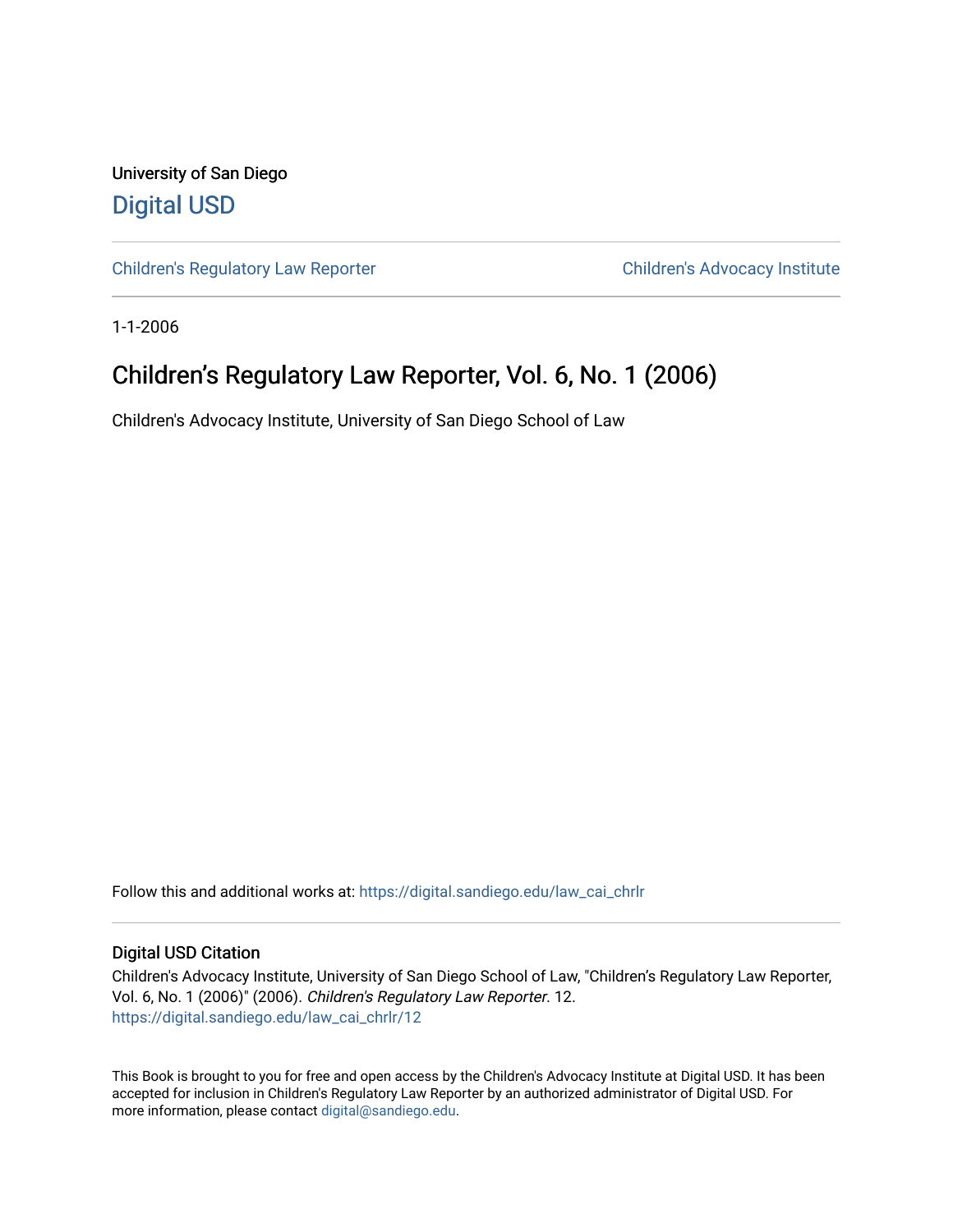# **Children's Regulatory Law Reporter**

Children's Advocacy Institute ◆ Vol. 6, No. 1 (2006)

# **HIGHLIGHTS**

## *Poverty*

DSS amendments extend CalWORKs eligibility to specified classes of disabled persons who are otherwise eligible for benefits when enrolled full-time in high school or a vocational/technical training program, even though they cannot reasonably be expected to complete either program before reaching age 19

## *Nutrition*

Department of Education rulemaking seeks to implement the California Fresh Start Pilot Program, aimed at promoting the consumption of fresh fruits and vegetables among schoolage children

## *Health/Safety*

Health Facilities Financing Authority emergency regulations implement the Children's Hospital Program as authorized by Proposition 61, which authorizes grants to eligible participating general acute care hospitals to finance capital outlay projects

## *Special Needs*

Department of Developmental Services emergency regulations implement the Family Cost Participation Program, requiring that some families pay part of respite, day care, and camping services provided for their disabled children by regional centers

## *Child Care*

Department of Social Services proposed rulemaking would require child care licensees to notify parents/authorized representatives and DSS of any unusual incident or injury to any child while in care in a licensed family child care home

### *Education*

Board of Education proposed regulations establish Reading First Achievement Index to determine whether a school district is making significant progress in improving reading achievement in grades K–3 in Reading First schools

## *Child Protection*

Department of Social Services proposed regulations expand foster youth personal rights to include the right of foster youth age 16 or older to have access to postsecondary educational and vocational opportunities and financial aid information

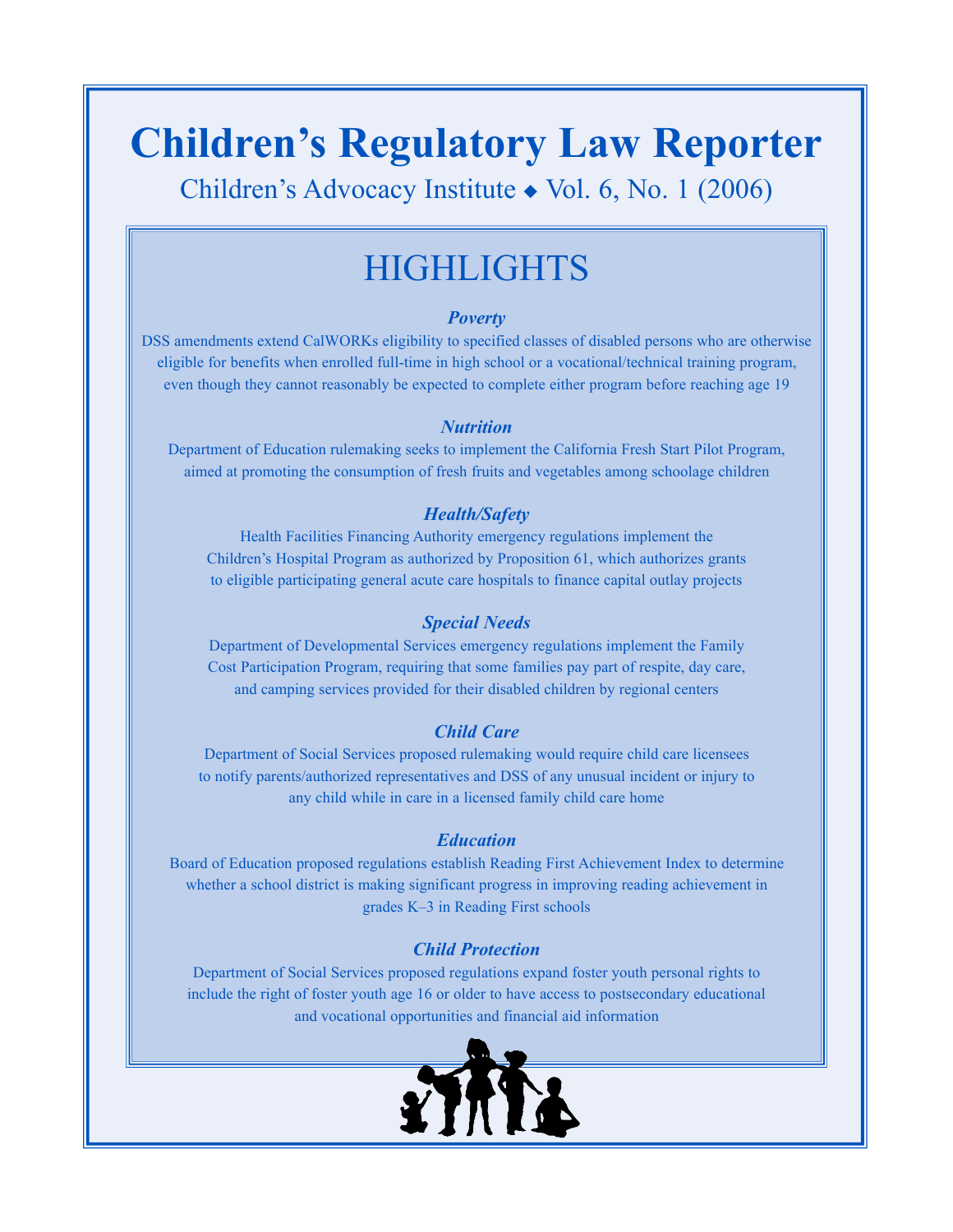# *KEY*

This issue of the *Children's Regulatory Law Reporter* covers new regulatory packages published or filed from December 18, 2004, through April 14, 2006; actions on those packages through April 14, 2006; and updates on previouslyreported regulatory packages through April 14, 2006.

Prior issues of the *Children's Regulatory Law Reporter* may contain extensive background information on topics discussed in this issue.

The following abbreviations are used in the *Children's Regulatory Law Reporter* to indicate the following California agencies (discussed in detail on pages xxx), publications, or documents:

| $AB^T$                                            |
|---------------------------------------------------|
|                                                   |
| $CDF^{\cdot}$<br>.                                |
| $CSFA: \ldots \ldots \ldots \ldots \ldots \ldots$ |
|                                                   |
|                                                   |
|                                                   |
| $DHS^1$                                           |
|                                                   |
| DSS:                                              |
|                                                   |
| MRMIB:                                            |
|                                                   |
| Parole Board:                                     |
| SB·                                               |
|                                                   |

Assembly Bill California Code of Regulations California Department of Education California School Finance Authority California Department of the Youth Authority Department of Child Support Services Department of Developmental Services Department of Health Services Department of Mental Health Department of Social Services Manual of Policies and Procedures Managed Risk Medical Insurance Board Office of Administrative Law Youth Offender Parole Board Senate Bill

## *CHILDREN'S REGULATORY LAW REPORTER*

**Contributors Robert C. Fellmeth,** *CAI Executive Director* **Elisa Weichel,** *CAI Administrative Director* **Christina Riehl,** *CAI Staff Attorney* **Alecia Sanchez***, CAI Senior Policy Advocate* **Melanie Delgado,** *CAI Staff Advocate*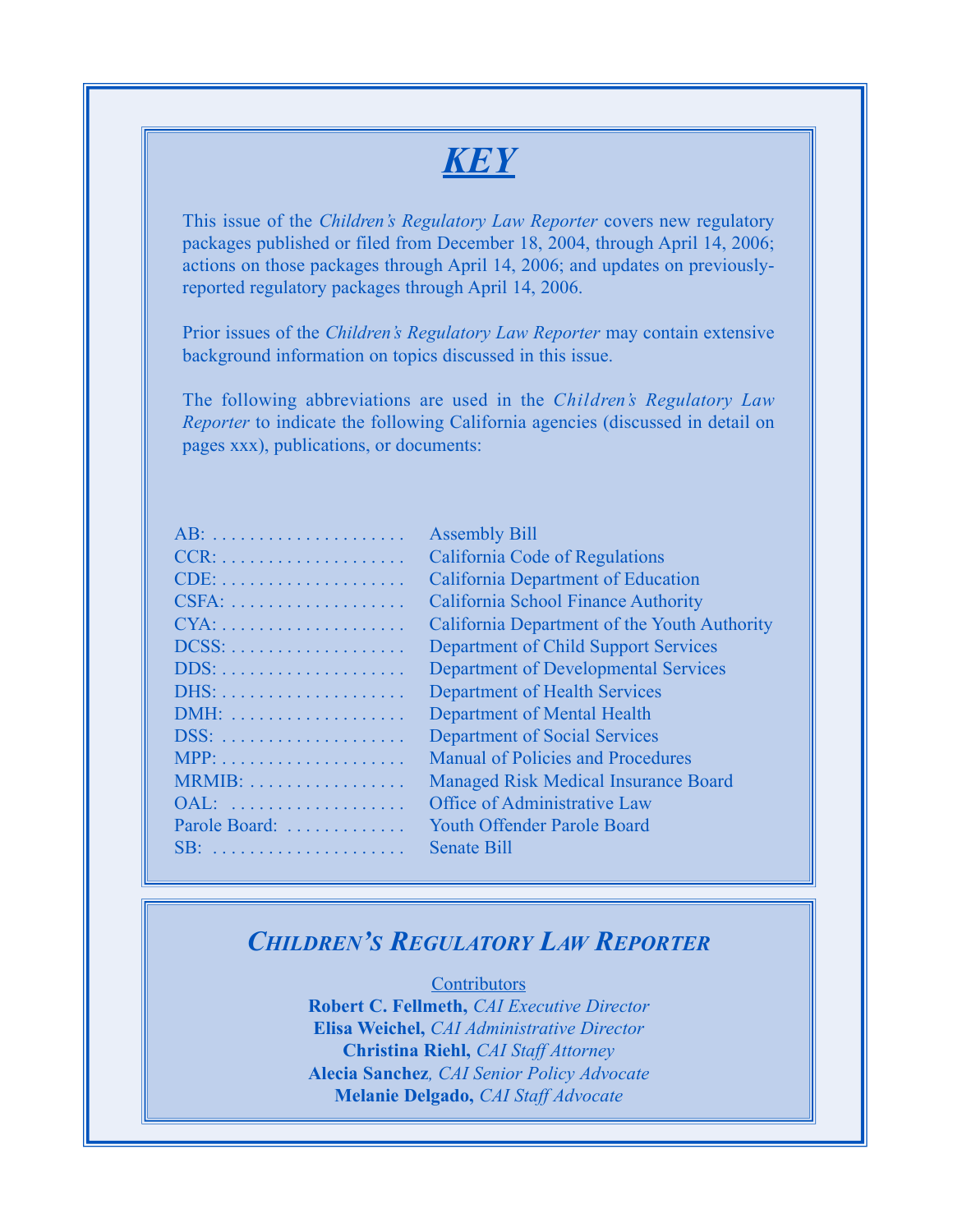# **Children's Regulatory Law Reporter**

Children's Advocacy Institute ◆ Vol. 6, No. 1 (2006)

## **TABLE OF CONTENTS**

| SPECIAL NEEDS 10                         |
|------------------------------------------|
| <b>CHILD CARE / CHILD DEVELOPMENT 14</b> |
|                                          |
| CHILD PROTECTION 28                      |
| <b>JUVENILE JUSTICE 31</b>               |
| <b>AGENCY DESCRIPTIONS</b> 32            |
| <b>FOR FURTHER INFORMATION 34</b>        |
| RULEMAKING GLOSSARY 35                   |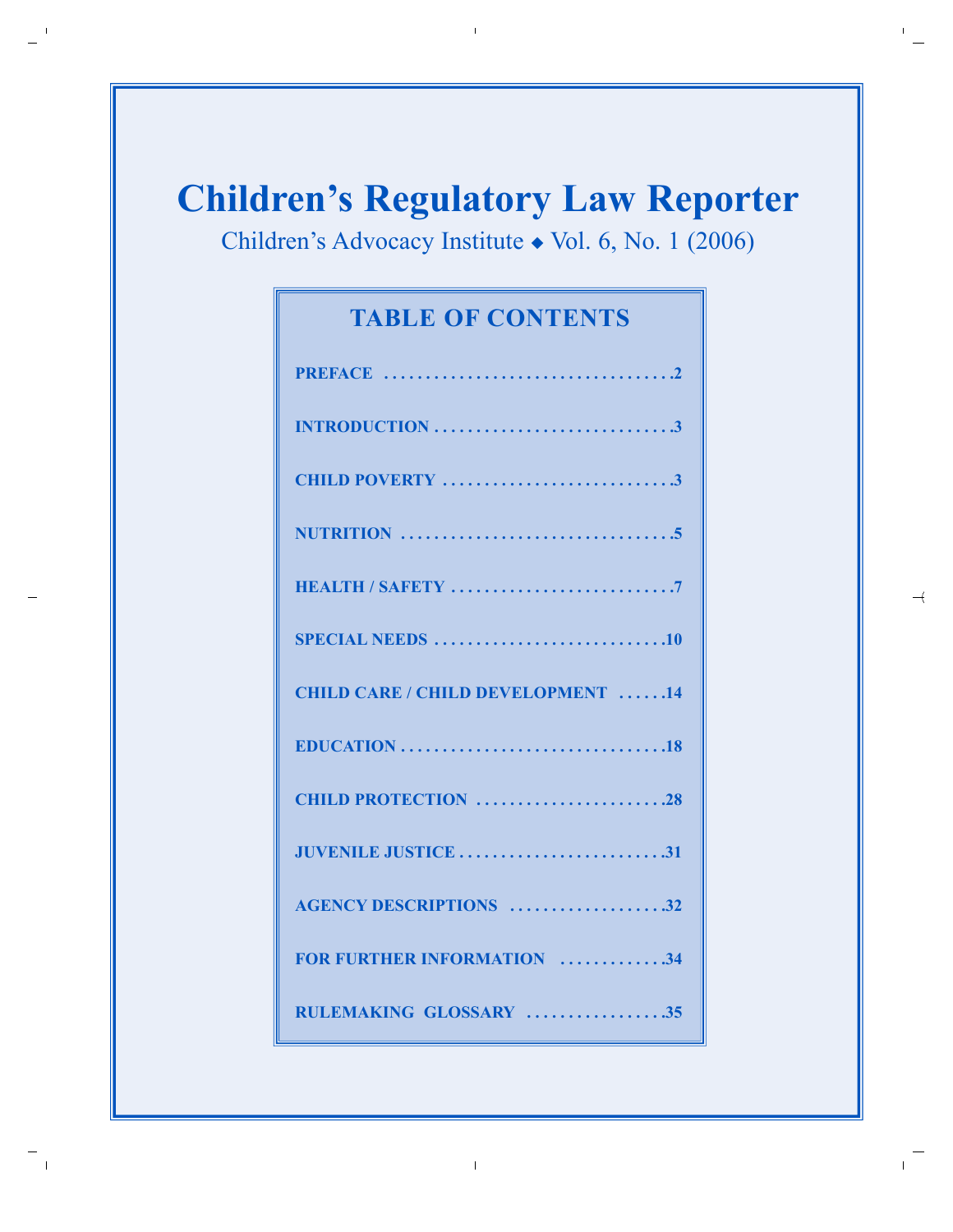## *PREFACE*

Each year, the California Legislature enacts important<br>mandates, and they often delegate critical details to<br>the rulemelying or edministrative process four state's use new laws affecting children. Those laws have broad the rulemaking or administrative process of our state's various agencies. The *Children's Regulatory Law Reporter* focuses on that rulemaking activity—an often ignored but very critical area of law. For each regulatory proposal discussed, the *Children's Reporter* includes both an explanation of the proposed action and an analysis of its impact on children. Any advocate knows that the devil is in the details, and a single phrase in a rule can mean that either ten thousand or a hundred thousand children receive public investment when needed. The *Children's Reporter* is targeted to policymakers, child advocates, community organizations, and others who need to keep informed of the agency actions that directly impact the lives of California's children.

The *Children's Regulatory Law Reporter* is published by the Children's Advocacy Institute (CAI), which is part of the Center for Public Interest Law (CPIL) at the University of San Diego School of Law. Staffed by experienced attorneys and advocates, and assisted by USD law students, CAI works to improve the status and well-being of children in our society by representing their interests and their right to a safe, healthy childhood.

CAI represents children—and only children—in the California Legislature, in the courts, before administrative agencies, and through public education programs. CAI strives to educate policymakers about the needs of children, including their economic security, adequate nutrition, health care, education, quality child care, and protection from abuse, neglect, and injury. CAI's mission is to ensure that children's interests are effectively represented whenever and wherever government makes policy and budget decisions that affect them.

In addition to monitoring proposed regulatory changes that will impact children, as described herein, CAI is also pleased to be a part of a workgroup convened in Spring 2006 by the Department of Social Services' Community Care Licensing Division. The charge of the workgroup is to review existing children's residential licensing regulations and policies to identify provisions that do not promote

a home-like environment and have become barriers to preparing foster youth for life as an independent young adult. CAI anticipates that the workgroup will produce a significant number of proposed changes that would improve the foster care experience for children, and is hopeful that DSS will then seek to implement the workgroup's final recommendations.

## *Children's Advocacy Institute Staff*

**Robert C. Fellmeth**  *Executive Director*

**Julie D'Angelo Fellmeth** *CPIL Administrative Director*

**Elisa Weichel** *CAI Administrative Director*

**S. Alecia Sanchez** *Senior Policy Advocate* 

**Christina Riehl** *Staff Attorney*

**Melanie Delgado**  *Staff Advocate*

**Kathy Self** *Executive Assistant*

**Marissa Martinez** *Executive Assistant*

**Lillian Clark** *Executive Assistant*

Copyright © 2006 by the Children's Advocacy Institute.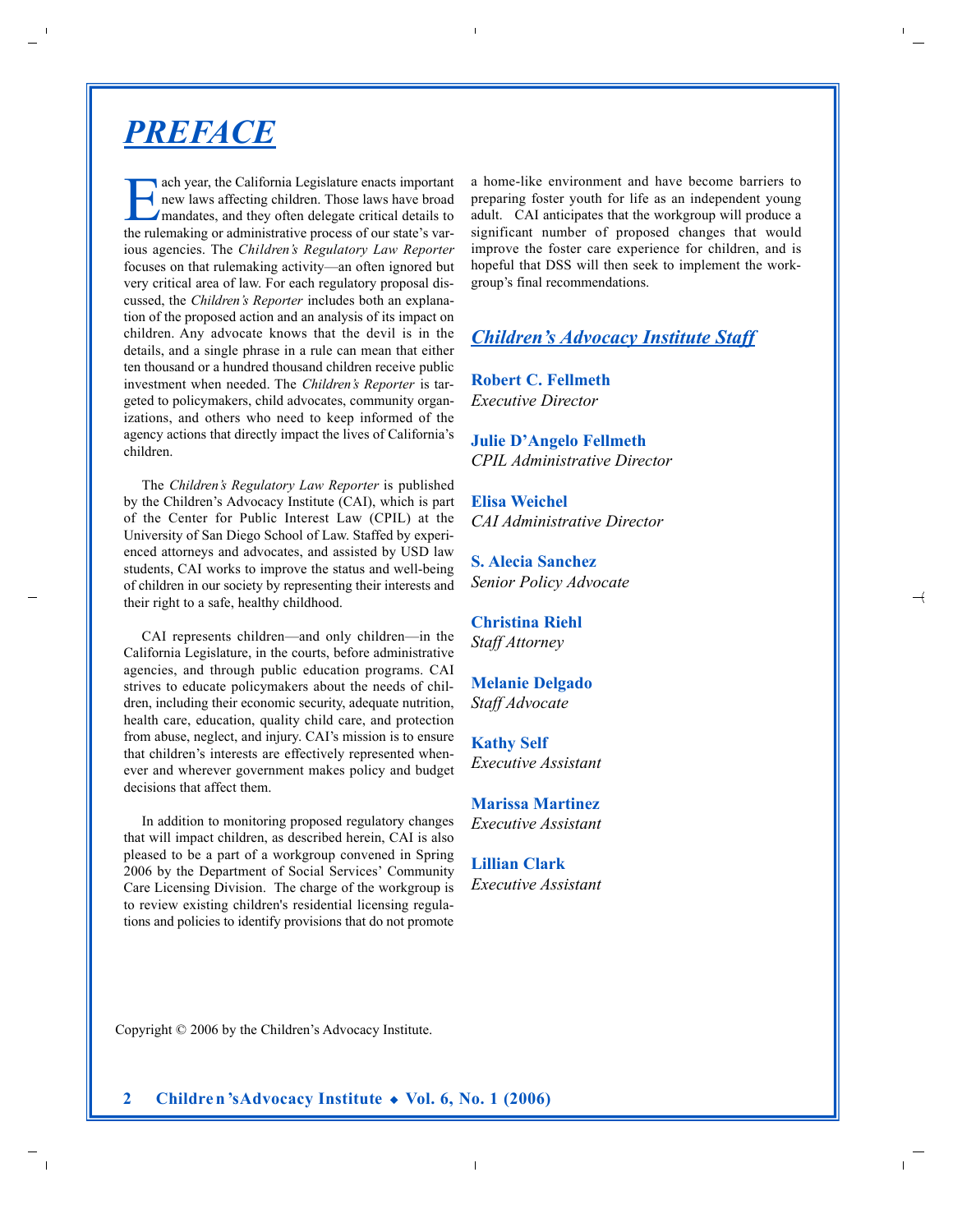## *CHILD POVERTY*

## **New Rulemaking Packages** *Fry v. Saenz* **Eligibility for CalWORKs**

 $\blacktriangle$  ection 42-101.2 of the MPP prohibited the granting of CalWORKs cash aid to a child who has reached 18, unless the child can reasonably be expected to graduate before age 19. In *Fry v. Saenz*, Sacramento County Superior Court Case No. 00CS01350, petitioners children who have disabilities that prevent them from completing school by 19—claimed that this provision violates the American with Disabilities Act (ADA) because it discriminates against recipients who would not graduate before age 19 due to a disability. The court agreed, and ordered DSS to implement a reasonable modification of the law to provide CalWORKs cash aid to otherwise eligible 18-year-olds who are attending school full-time and are not expected to graduate before age 19 due to a disability.

On April 22, 2005, DSS amended section 42-101.2 of the MPP, on an emergency basis, to extend CalWORKs eligibility to specified classes of disabled persons who are otherwise eligible for such benefits when enrolled full-time in high school or a vocational/technical training program, even though they cannot reasonably be expected to complete either program before reaching age 19. Among other things, the amendments provide the following:

(1) Children who currently receive or have in the past received SSI/SSP benefits shall be considered disabled. Past or present 18-year-old recipients of SSI/SSP benefits who attend school full-time shall be considered an eligible child in their parent/caretaker relative's assistance unit (AU) and aid shall continue for the otherwise eligible parent/caretaker relative until the child completes the program, turns 19 or stops attending school full-time, whichever occurs first.

(2) Children who currently receive or have in the past received services through a Regional Center Program pursuant to the Lanterman Act shall be considered disabled. Otherwise eligible 18-year-olds who attend school fulltime and are considered disabled under this criterion shall be eligible for CalWORKs benefits until they complete the program, turn 19 or stop attending school full-time, whichever occurs first.

(3) Children who currently receive services at school in accordance with their Individual Education Plan (IEP) or receive services pursuant to Section 504 of the Rehabilitation Act or have received such services in the past shall be considered to be disabled. Otherwise eligible 18 year-olds who attend school full-time and are considered disabled under this criterion shall be eligible for CalWORKs benefits until they complete the program, turn 19 or stop attending school full-time, whichever occurs first.

When a child does not meet any of the three criteria, the parent/caretaker relative can provide independent verification of a current or past disability by a health care provider or a trained, qualified learning disabilities evaluation professional.

On May 27, 2005, DSS published notice of its intent to amend section 42-101.2 on a permanent basis. On August 12, 2005, DSS readopted its emergency amendments. On December 9, 2005, DSS transmitted a certificate of completion to OAL; at this writing, OAL has not taken final action on the approval of these changes.

*IMPACT ON CHILDREN:* This regulatory action completes several years of work by the Western Center on Law and Poverty, Legal Services of Northern California, and Legal Aid Society of San Diego, which brought the underlying litigation challenging the state's so-called "completion rule" on the grounds that it discriminates against children with disabilities in violation of the ADA, and that it is not essential to the CalWORKs program. As the court noted,

Depriving a family of benefits because a disabled child is not expected to complete high school or job training by age 19 obviously does not enhance the family's "right and responsibility to provide sufficient support and protection of its children."…Similarly, the cutoff of benefits for this reason does not promote the family's "right and responsibility to provide its own economic security by full participation in the work force to the extent possible"….[A] disabled 18 year-old with schooling or job training unfinished is ill-prepared to work, and having to care for the child without CalWORKs aid may impede the parents' participation in the work force. Barring a family from receiving benefits because a disabled 18-year-old will not complete high school within a year patently detracts from the family's "right and responsibility to...provide every opportunity for educational and social progress."…Finally, cutting off benefits under these circumstances does nothing to "reduc[e] dependency" or "promote the rehabilitation of recipients"…: it leaves disabled children more dependent than before, thus discouraging the "rehabilitation" of all aid recipients.

By expanding the group of children who can receive CalWORKS cash aid prior to their graduation from high school, this regulation directly helps to support children with disabilities.

#### **CalWORKs Program Changes**

The CalWORKs Welfare-to-Work program is the employment and training component of CalWORKs, California's version of the federal Temporary Assistance for Needy Families (TANF) program. Federal welfare reform enacted the TANF program through the Personal Responsibility and Work Opportunity Reconciliation Act in 1996 and limits cash aid to a family with an adult to a total of five years. The intent of the Welfare-to-Work program is to provide employment and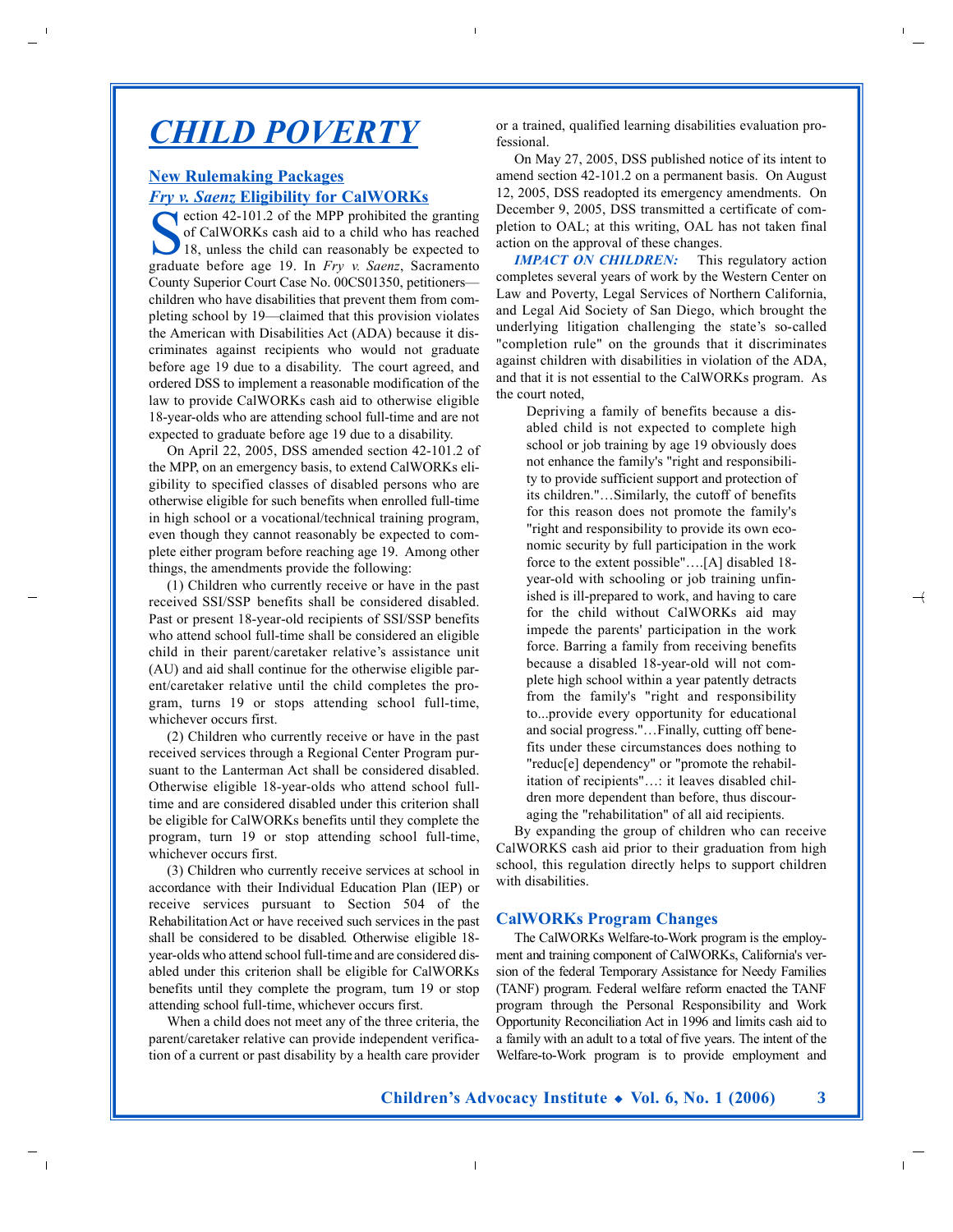training services to the maximum possible number of the adult CalWORKs population to assist them in achieving economic self-sufficiency within this time frame.

On December 2, 2005, DSS published notice of its intent to amend sections 11-501, 42-302, 42-701, 42-711, 42-712, 42-713, 42-715, 42-716, 42-718, 42-719, 42-720, 42-721, 42-722, 42-802, 42-1009, 42-1010, 44-111, and 63-407, and repeal section 42-710 of the MPP. Among other things, these changes would revise the program's "work first" approach and establish a universal engagement requirement that will engage families as soon as possible in services they need to become economically self-sufficient. The proposed regulations will also eliminate the 18- or 24 month time limit on participation in specified education and training activities and require adults to participate in at least 20 hours per week in core welfare-to-work activities that will provide them with the necessary training to obtain employment. The balance of their 32- or 35-hour per week participation requirement can be spent in other specified non-coreactivities that will aid recipients in obtaining employment.

DSS held a public hearing on these proposed changes on January 18, 2006. On April 3, 2006, OAL approved DSS' adoption of these changes on an emergency basis. At this writing, the permanent changes await review and approval by OAL.

*IMPACT ON CHILDREN:* Unless exempt, applicants/recipients of CalWORKs are required to participate in welfare to work activities as a condition of receiving aid. CalWORKs recipients who are not required to participate in welfare to work activities may volunteer to take part in the program. Adults in one-parent families must spend at least 32 hours per week in welfare to work activities. The minimum participation requirement for two-parent families is 35 hours per week.After receiving aid for up to a maximum of 24 months, non-exempt adults must work in unsubsidized employment or participate in community services activities for the minimum number of hours listed above.

After recipients find work, a variety of services are available for up to 12 months to assist them to retain their employment and become fully self-sufficient.

Temporary exemption from the work participation requirement is available where necessary support services are unavailable (including child care for children under 10 years of age), where employment would interrupt approved education or job training, and for certain inappropriate terms of employment. Women with newborns are exempt for six months; counties may limit that period to three months or extend it to twelve months, based on local criteria.

#### **State Hearing Regulations**

On December 9, 2005, DSS published notice of its intent to amend sections 22-000, 22-001, 22-002, 22-003, 22-004, 22-009, 22-045, 22-049, 22-050, 22-053, 22- 054, 22-059, 22-061, 22-063, 22-064, 22-065, 22-069, 22-071, 22-072, 22-073, 22-074, 22-075, 22-076, 22- 077, 22-078, and 22-085 of the MPP, regarding state hearings conducted in relation to public social service programs such as CalWORKs, Food Stamps and Medi-Cal. According to DSS, these changes will make the state hearing process more efficient and clarify ambiguous or unclear language. Among other things, the changes would do the following:

■ provide authority for the Director to designate that a state hearing decision is a precedent decision because it contains a significant legal or policy determination of general application that is likely to recur;

■ clarify that there is no jurisdiction through state hearing process in matters involving child custody and child welfare service issues while the child is under the jurisdiction of the juvenile court;

■ provide remedies, including the tolling of the period to file for a hearing, the right to a postponement, and the right to aid paid pending, to limited-English-proficient claimants who receive notices of action that do not meet the requirements of MPP section 21-115.2; and

■ clarify that prior to a hearing, a party may request in writing to the regional Presiding Administrative Law Judge that a hearing be limited to the jurisdictional issue;

Also, current regulations provide that if a claimant fails to appear for a state hearing, he/she has 10 days to reopen the request for hearing and then following a nonappearance decision, the party has 30 days to request a rehearing. These provisions modify this process by eliminating the 10-day reopening period. Instead, a dismissal decision is immediately issued when the claimant does not attend the hearing. The claimant is given 15 days from receipt of the dismissal decision to request the dismissal decision be set aside. If the dismissal decision is not set aside, the claimant is advised of the right to appeal in Superior Court.

Current regulations set forth certain alternatives for county representation of a case when the claimant resides out of county. These provisions allow the responsible county to appear by telephone when the claimant resides in another county and the state hearing is held in that county of residence.

DSS held a public hearing on these proposed changes on January 25, 2006; at this writing, the changes await review and approval by OAL.

*IMPACT ON CHILDREN:* When individuals have applied for, received, or are currently receiving benefits/services from an assistance program, as specified, and have complaints about how their application or benefits/services are/were handled, they may discuss the complaint with a representative of the welfare department for the county in which they live (or where they lived when they received the benefits/services); file a formal complaint; file a discrimination complaint; or request a hearing. The specified assistance programs include the Adoptions Assistance Program; the California Food Assistance Program; CalLearn; CalWORKs; Child Welfare Services; Medi-Cal; and Food Stamps.

Hearings must be requested within 90 days, starting from when the county/agency took the action complained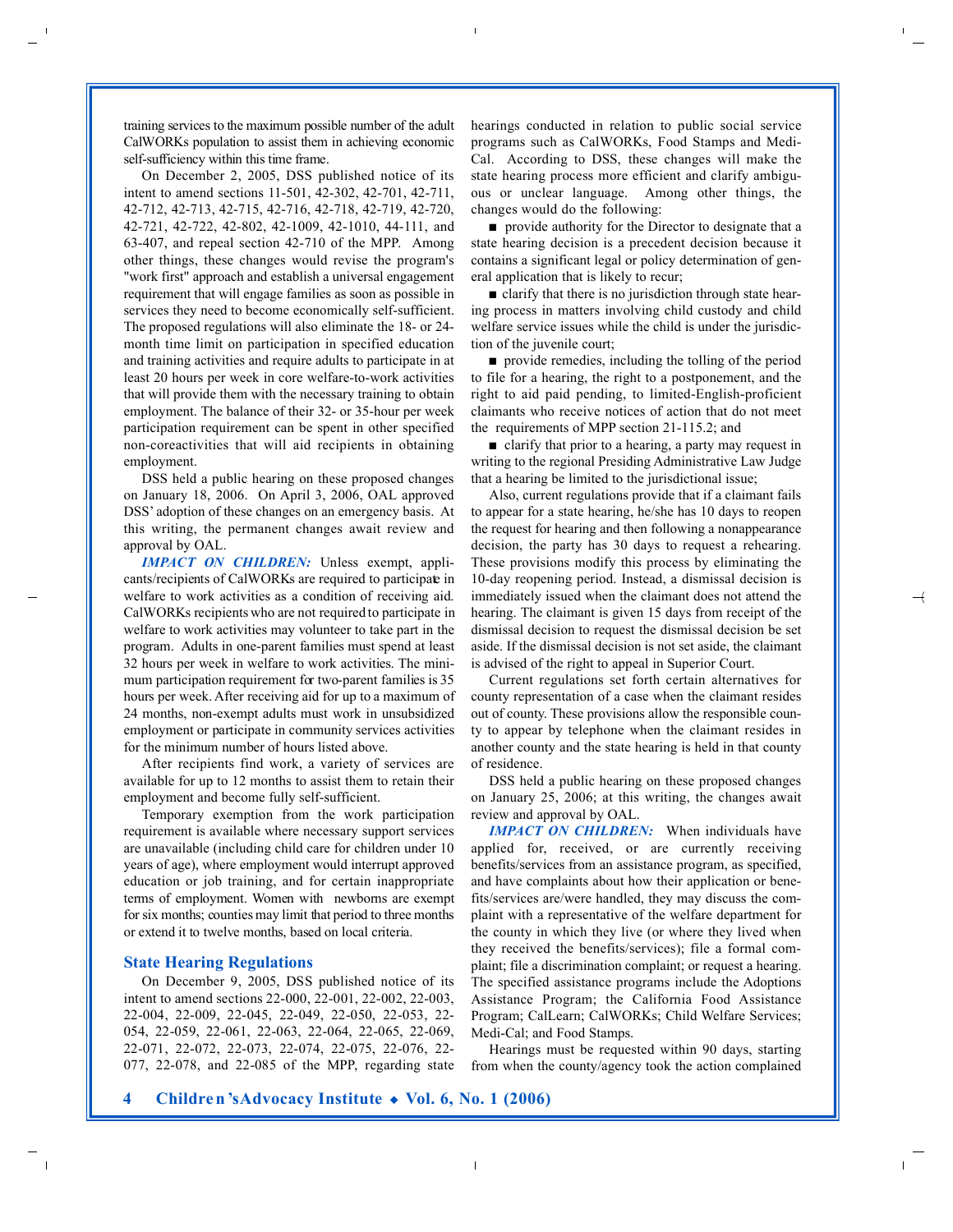about. If an individual did not know about the county's action, he/she may file a hearing request after 90 days; however, at the hearing, he/she must prove that he/she never received a Notice of Action or that he/she did not receive it until the 90-day period was over.

The MPP currently provides standards and requirements for the administration of these state hearings; the proposed regulations are expected to make the process more efficient and improve the existing regulations used in preparing, scheduling, and conducting state hearings.

### **Update on Previous Rulemaking Packages Quarterly Reporting for the CalWORKs Program**

Effective July 1, 2004, DSS adopted emergency revisions to the CalWORKs Program regulations to allow counties to utilize the monthly reporting/retrospective budgeting method until they are able to fully implement the quarterly reporting/prospective budgeting system. Specifically, DSS amended sections 22-071, 22-072, 22- 305, 40-103, 40-105, 40-107, 40-119, 40-125, 40-131, 40- 173, 40-181, 40-183, 40-188, 40-190, 41-405, 42-209, 42- 213, 42-221, 42-302, 42-406, 42-407, 42-716, 42-721, 42- 751, 42-769, 44-101, 44-102, 44-111, 44-113, 44-115, 44- 133, 44-205, 44-207, 44-211, 44-304, 44-305, 44-313, 44- 314, 44-315, 44-316, 44-318, 44-325, 44-327, 44-340, 44- 350, 44-352, 44-400, 44-401, 44-402, 47-220, 47-320, 48- 001, 80-301, 80-310, 82-612, 82-812, 82-820, 82-832, 89- 110, 89-130, and 89-201, and adopted section 40-036 of the MPP to implement the changes. On December 17, 2004, DSS readopted the changes on an emergency basis. (For background information on this rulemaking package, see *Children's Regulatory Law Reporter*, Vol. 5, No. 2 (2004) at 4.)

*Update:* On August 5, 2005, OAL approved DSS' permanent adoption of these changes.

# *NUTRITION*

### **New Rulemaking Packages California Fresh Start Pilot Program**

B 281 (Maldonado) (Chapter 236, Statutes of 2005) added Article 11.5 (commencing with section 49565) to the California Education Code, establishing the California Fresh Start (CFS) Pilot Program, to be administered by the Department of Education in consultation with the Department of Food and Agriculture and the Department of Health Services.

The goal of the CFS Pilot Program is to promote the consumption of fresh fruits and vegetables among schoolage children by providing a total of \$18.2 million in funding, with \$17.8 million dedicated to School Breakfast Programs (SBP). The law encourages public schools maintaining kindergarten or any grades 1 to 12, inclusive, to provide fruits and vegetables that are not juice or have not been deep-fried to pupils in order to enhance the fruits and vegetables served in a SBP.

SB 281 further requires that a school districts/charter schools give priority to the purchase of fresh fruits and vegetables from California producers, when commercially available. Reimbursement for this program is \$0.10 per meal to be paid in quarterly installments by the CDE to supplement, but not supplant, a SBP. Funds must be deposited into the nonprofit food service account of the school district or charter school.

On March 16, 2006, the Department adopted, on an emergency basis, sections 15566, 15567, 15568, and 15569, Title 5 of the CCR, to implement the CFS Pilot Program in a timely manner and allow school districts and charter schools to participate in the CFS Pilot Program to provide public school pupils nutritious fruits and vegetables, and be able to seek reimbursement for such servings during the 2005–06 academic year.

According to the regulations, all school districts and charter schools that operate a SBP are eligible to participate in the CFS Pilot Program. To receive reimbursement, the school district or charter school shall, among other things:

■ Provide one or more supplemental servings of nutritious fruits or vegetables, or both, at breakfast, at no additional charge to a pupil and give priority to serving fresh fruits or vegetables. If already serving two nutritious fruits and/or vegetables at a site during breakfast, the district or charter school may provide one to two servings of nutritious fruits and vegetables for after school snacks. Such snacks do not need to be provided through the National School Lunch Program (NSLP), but if they are, serving size requirements may differ from the one-half  $(1/2)$  cup required for the CFS Pilot Program.

■ Spend at least 90% of the CFS Pilot Program funding received on the direct purchase of nutritious fruits or vegetables, or both, and give priority to purchasing Californiaproduced fresh fruits or vegetables.

■ Not spend any of the funding for the purchase of juice or for the provision of fruits and vegetables that have been deep fried.

■ Include tasting and sampling of nutritious fruits and vegetables as part of nutrition education at school sites participating in the CFS Pilot Program.

On March 17, 2006, the Board published notice of its intent to adopt these provisions on a permanent basis. A hearing is set for May 2, 2006.

*IMPACT ON CHILDREN:* SB 281 was sponsored by Governor Arnold Schwarzenegger, who has a particular fondness for bills aimed at nutrition, exercise, and obesity prevention. According to the Governor, recent reports published by the U.S. Centers for Disease Control indicate that over 9 million, or 16% of children and teens ages 6 to 19 are overweight—three times the percentage in 1980. The reports also indicate that roughly one-third of school students are not engaging in the recommended amounts of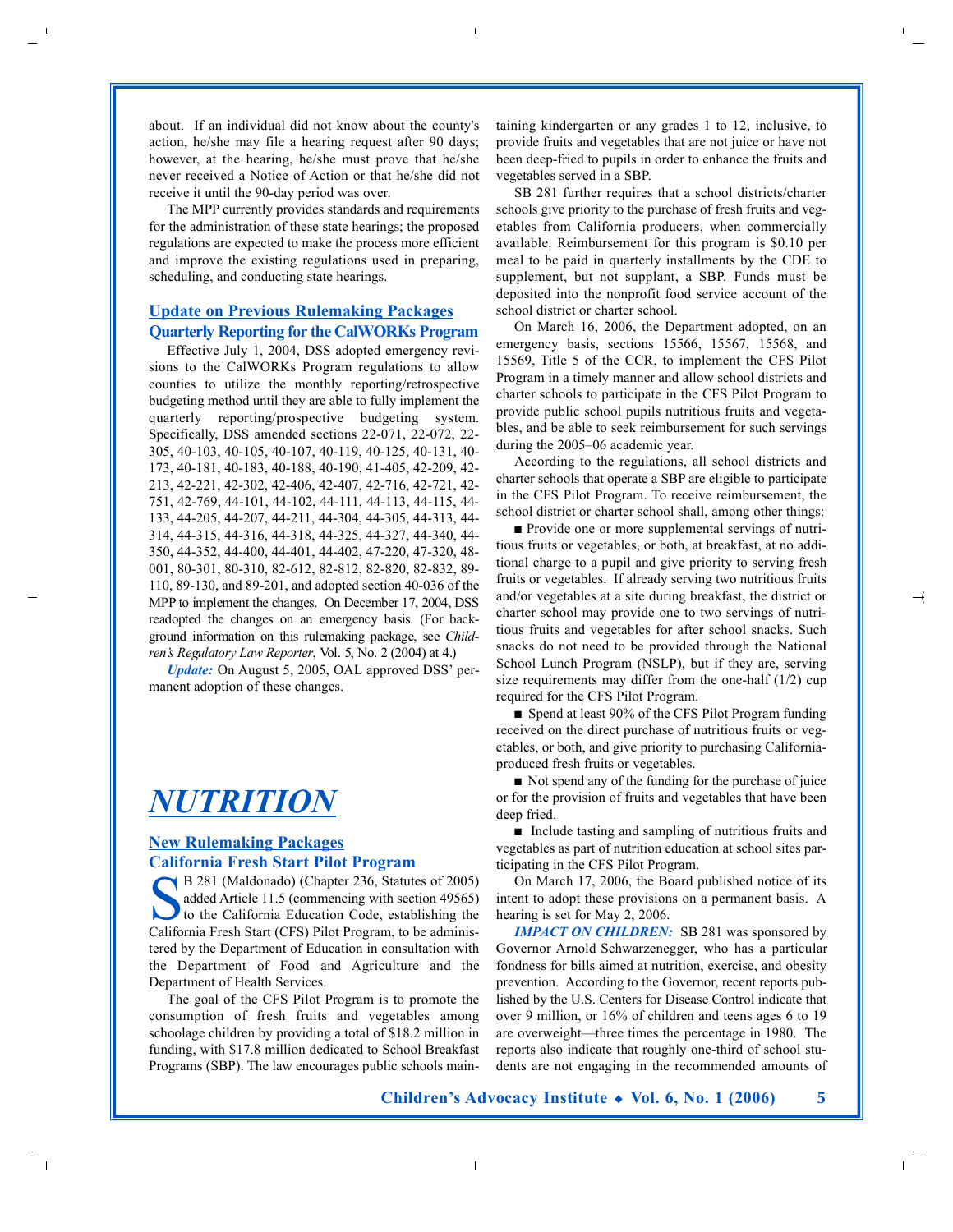moderate or vigorous physical activity and that a similar number of adults are inactive during their leisure time. As a result, among California's children, more than one out of three is overweight or at risk of being overweight. Providing children with more access to fruits and vegetables is a positive step in encouraging them to develop healthy eating habits.

#### **National School Lunch Express Enrollment**

On February 2, 2006, MRMIB filed with OAL amendments to section 2699.6600, Title 10 of the CCR, to implement SB 1196 (Cedillo) (Chapter 729, Statutes of 2004), which directs MRMIB to accept, process and determine eligibility for the Healthy Families Program (HFP) using the National School Lunch Program (NSLP) Health Coverage Applications and supplemental forms. Implementing SB 1196 requires changes to the current HFP regulations to reflect the authority of MRMIB to receive and process NSLP applications and any supplemental forms forwarded from the Medi-Cal program. These regulations became effective as emergency regulations on February 9, 2006.

On March 10, 2006, MRMIB filed notice of its intent to adopt these provisions on a permanent basis. A hearing is scheduled to be held on April 26, 2006.

*IMPACT ON CHILDREN:* Under Express Enrollment, the application for the school lunch program is used, when the parent or guardian consents, for determining Medi-Cal eligibility. If the child is eligible for free lunches, the application is forwarded and a determination is made regarding eligibility for no-cost Medi-Cal. If the child is found ineligible for Medi-Cal, the application will now be turned over to the appropriate entity for HFP determination. If the child is eligible only for reduced cost lunches, the parent or guardian must be notified that they are not eligible for the Express Enrollment process for determining Medi-Cal eligibility.

The School Lunch Program is an excellent avenue for reaching uninsured children and enrolling them in Medi-Cal and should be used for other programs such as Healthy Families and other health insurance programs.

#### **Food Stamp Eligibility for Drug Felons**

Current federal law prohibits extending Food Stamp benefits to individuals convicted of felony drug offenses unless the state opts out of this prohibition by passing a state law. In 2004, the Legislature passed AB 1796 (Leno) (Chapter 932, Statutes of 2004), amending Welfare and Institutions Code § 18901.3 to extend Food Stamp benefits to individuals convicted of felony drug offenses for the use or possession of a controlled substance(s). However, individuals convicted of felony drug offenses for unlawfully transporting, importing, selling, furnishing, administering, giving away, possessing for sale, purchasing for purposes of sale, or manufacturing a controlled substance shall continue to be ineligible for Food Stamp assistance.

On July 1, 2005, DSS adopted, on an emergency basis,

amendments to sections 63-103, 63-300, 63-402, 63-503, 63-509, 63-801 of the MPP, in order to implement AB 1796. Among other things, the changes require that individuals convicted in a state or federal court of a felony that has as an element the possession or use of a controlled substance (not a disqualifying felony specified in MPP Section 63-402.229) shall, as a condition of eligibility, provide proof of one of the following (and when such proof is not available, the county welfare department (CWD) shall accept self-certification under penalty of perjury as proof):

(a) completion of a government-recognized drug treatment program;

(b) participation in a government-recognized drug treatment program;

(c) enrollment in a government-recognized drug treatment program;

(d) placement on a waiting list for a government-recognized drug treatment program; or

(e) other evidence that the illegal use of controlled substances has ceased. The applicant must state what the other evidence is and provide proof. The applicant must also certify under penalty of perjury that their illegal use of controlled substances has ceased. The CWD shall consider the evidence and must clearly document the reasons upon which denial or approval of benefits is made.

Pursuant to AB 1796 (Leno) (Chapter 932, Statutes of 2004), these emergency regulations were to remain in effect for 180 days. On July 1, 2005, DSS published notice of its intent to adopt these changes on a permanent basis. On December 28, 2005, DSS transmitted its Certificate of Compliance to OAL, which approved the permanent regulations on February 10, 2006.

*IMPACT ON CHILDREN:* The amendments support adults who are trying to remain drug-free, become self-sufficient, and provide appropriate care and support for their children. Both the legislation and the implementing regulations have built-in safeguards to ensure benefits will still be denied to individuals convicted of certain felony drug charges, such as unlawfully transporting, importing into this state, selling, furnishing, administering, giving away, possessing for sale, purchasing for purposes of sale, manufacturing a controlled substance, possessing precursors with the intent to manufacture a controlled substance, or cultivating, harvesting, or processing marijuana or any part thereof, or unlawfully soliciting, inducing, encouraging, or intimidating a minor to participate in any of the above activities. These regulatory changes will help support the children of adults who have struggled but are working on becoming drug-free.

### **Update on Previous Rulemaking Packages Quarterly Reporting in the Food Stamp Program**

Effective July 1, 2004, DSS amended—on an emergency basis—sections 63-034, 63-102, 63-103, 63-300, 63-301, 63-410, 63-501, 63-503, 63-504, 63-505, 63-801, and 63-  $804$ , and adopted sections  $63-508$  and  $63-509$  of the MPP to implement a Quarterly Reporting/Prospective Budgeting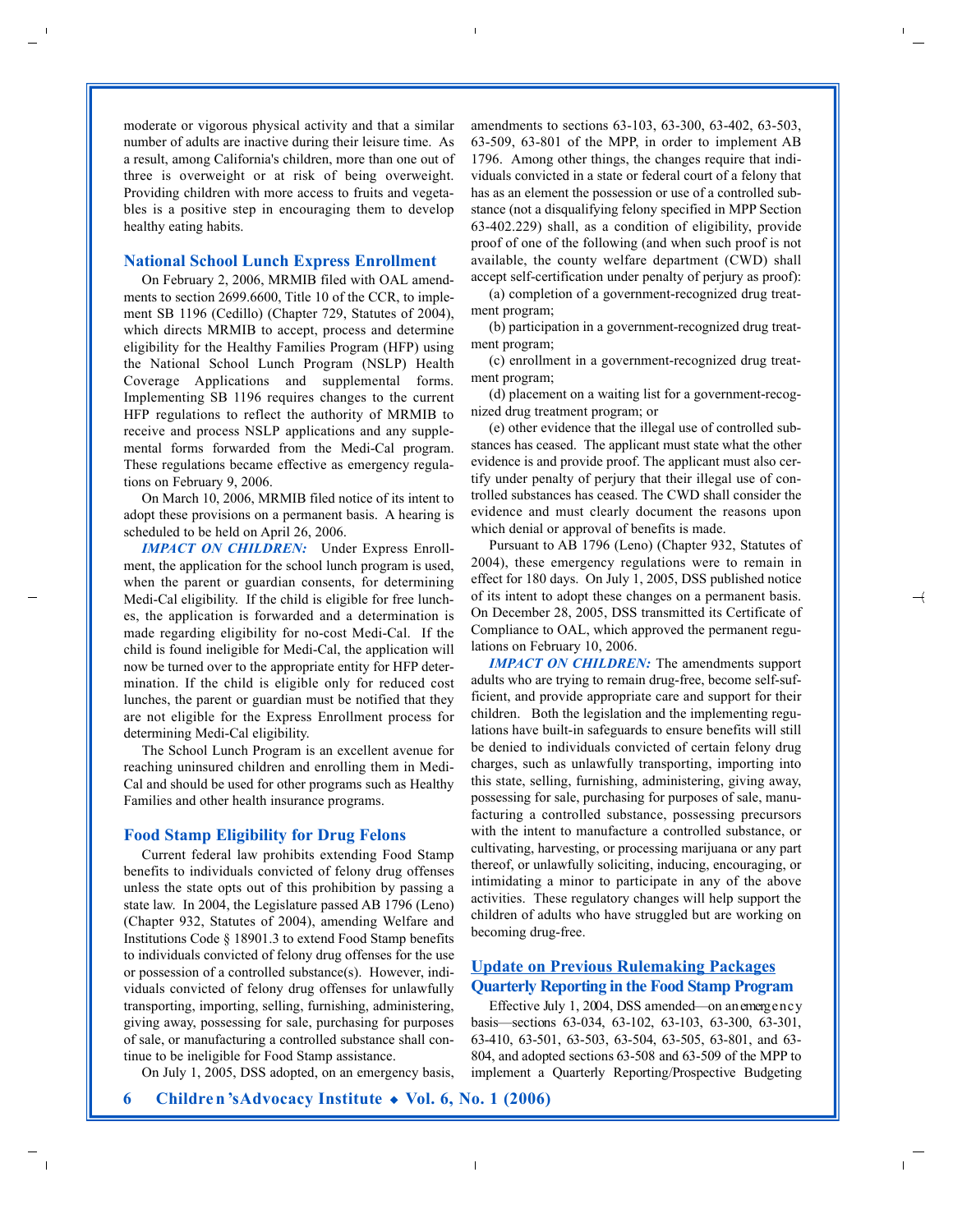(QR/PB) reporting system for the Food Stamp Program that is compatible with the same reporting system in the CalWORKs program. On December 17, 2004, DSS readopted the changes on an emergency basis. (For background information on this rulemaking package, see *Children's Regulatory Law Reporter, Vol. 5, No. 2 (2004) at 7.)* 

*Update:* On August 5, 2005, OAL approved DSS' permanent adoption of these changes.

### **Transitional Food Stamps and Face-to-Face Interview Exemptions**

AB 1752 (Budget Committee) (Chapter 225, Statutes of 2003) requires the state to provide a transitional Food Stamp benefit program. In accordance with amended Welfare and Institutions Code section 18901.6, county welfare departments are required to provide five months of transitional Food Stamp benefits to households terminating their participation in the CalWORKs program without requiring them to reestablish Food Stamp eligibility. Within one month of this legislative change, former Governor Gray Davis signed AB 231 (Steinberg) (Chapter 743, Statutes of 2003), which requires the state to screen Food Stamp households for the need to conduct face-toface interviews upon application and recertification in the program. As amended in Welfare and Institutions Code section 18901.10, county welfare departments must now grant applicable exemptions when appropriate, thus decreasing the use of the face-to-face interview.

Effective April 19, 2004, DSS amended—on an emergency basis—sections 63-300, 63-500, and 63-504 of the MPP to implement the statutory changes discussed above. On April 2, 2004, DSS published notice of its intent to adopt these changes on a permanent basis. On August 17, 2004, DSS readopted these changes on an emergency basis. On November 4, 2004, DSS released a modified version of this regulatory proposal for an additional fifteen-day public comment period.

(For background information on this rulemaking package, see *Children's Regulatory Law Reporter*, Vol. 5, No. 1 (2004) at 9 and Vol. 5, No. 2 (2004) at 8.)

*Update:* On January 25, 2005, OAL approved DSS permanent adoption of these changes.

## *HEALTH / SAFETY*

### **New Rulemaking Packages Newborn Screening Program Fee Increase**

B 1103 (Chapter 228, Statutes of 2004) amended Health and Safety Code § 125001 to require DHS to expand the coverage of the Newborn Screening Program to include "tandem mass spectrometry screening for fatty acid oxidation, amino acid and organic acid disorders and congenital adrenal hyperplasia as soon as possible." On December 31, 2004, DHS amended—on an emergency basis—section 6508, Title 17 of the CCR, to increase the total fee for Newborn Screening Program services from \$60 to \$78. On January 21, 2005, DHS published notice of its intent to increase the fee on a permanent basis. On April 29, 2005, DHS transmitted a certificate of compliance to OAL, which filed the permanent changes on May 19, 2005.

*IMPACT ON CHILDREN:* This regulatory action constitutes the third fee increase to the Newborn Screening Program since 2001. The net impact of these changes on third party payers—as well as the uninsured—is an 85.7% fee increase in just five years. In fact, uninsured individuals will bear a bigger brunt of the fee increase than will third-party payers, as section 6508(b) authorizes DHS to offer a reduced fee to comprehensive prepaid group practice direct health care service plans with 20,000 or more births in the last completed calendar year for which complete statistics are available, which elect to provide testing, follow-up and/or counseling services to its members. The newborn screening testing program enables early diagnosis of congenital disorders, thereby minimizing or preventing adverse outcomes or other serious long term disabilities. However, to the extent this additional fee increase negatively impacts the often meager resources of uninsured individuals, it will have a carryover impact on the wellbeing of their newborn children.

#### **Treatment Authorization Requests**

Federal law requires that Medi-Cal provide core health care services, including but not limited to, hospital inpatient and outpatient care, nursing services, physician services, laboratory services, family planning, and regular examinations for children under the age of 21. Many Medi-Cal services are covered subject to utilization control, which utilizes a treatment authorization request (TAR) process to ensure that services provided are medically necessary in order to qualify for payment. Under the current process, a Medi-Cal fee-for-service provider submits a TAR to a DHS Medi-Cal field office; documentation that substantiates the medical necessity of the service requested must be included with the submission. The field office Medi-Cal consultant reviews the request and returns a decision regarding the TAR to the provider. If a provider disagrees with the decision of a Medi-Cal consultant regarding a TAR, the provider may choose to appeal the decision. Currently, this appeal is submitted to the field office that denied the TAR. If the field office appeal staff uphold a decision to deny or modify the TAR and the provider still disagrees, the provider may submit a second-level appeal to the Medi-Cal Operations Division (MCOD) headquarters, where the second-level review takes place.

Added in July 2000, Welfare and Institutions Code section 14133.05 requires DHS to review TARs for medical necessity only. Prior to the enactment of section 14133.05, if a TAR was submitted outside established timeframes for the service being requested, there was no requirement that it be reviewed for medical necessity and the TAR could be denied based on the late submission.

**Children's Advocacy Institute ◆ Vol. 6, No. 1 (2006) 7**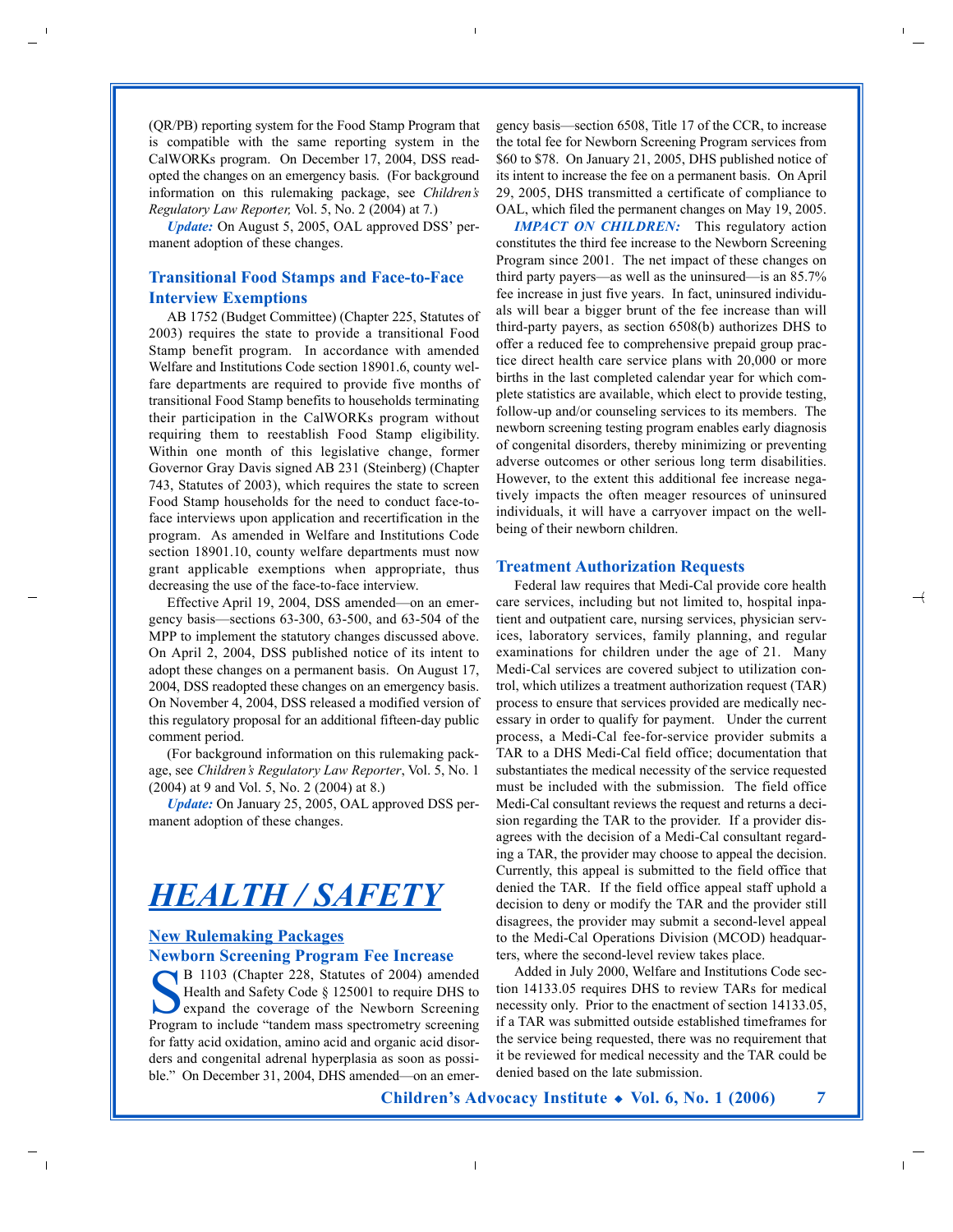In contrast to the TAR submission requirements, the timelines for submission of an appeal of a decision on a TAR have not changed. Therefore, an appeal can still be denied if submitted outside accepted appeal timeframes.

On February 3, 2006, DHS published notice of its intent to amend section 51003, adopt new section 51003.1, and redesignate current section 51003.1 as 51003.3, Title 22 of the CCR. This regulatory action specifically proposes amend Section 51003 by deleting the timeliness requirements for TAR submissions; stating that TARs will be reviewed for medical necessity only; removing most of the language in subsection (g) regarding the existing provider appeal process; and revising the date of the Request for Extension of Stay in Hospital, form 18-1 (2/87) to (8/93).

Additionally, the rulemaking action seeks to adopt a new section 51003.1 that establishes a one-level appeal process for Fee-For-Service Medi-Cal providers to follow for TAR decisions. Under this new system, a provider of services may appeal the decision of a Medi-Cal consultant regarding a TAR, as follows:

■ The provider shall submit a written appeal to DHS within 90 calendar days from the date on the TAR, which is the date a decision on the TAR is made by the Medi-Cal consultant. The written appeal shall be postmarked by the U.S. Postal Service; personally delivered to DHS and date stamped upon receipt; or labeled with the date shipped, and delivered to DHS by a common carrier. Calendar days shall include Saturday, Sunday, and holidays.

■ The written appeal shall include the original TAR number and service type requested; date(s) or service(s) in dispute; the reason the appeal should be granted;

any additional documentation that a provider chooses to submit that supports the basis for the conclusion that the services are medically necessary, and a new, completed TAR for the services appealed.

■ DHS shall review the provider appeal and send a written decision, and the basis for that decision, to the provider. When the appeal decision is based on a review of documented medical necessity, the written decision shall be sent to the provider within 180 calendar days from the date of receipt by DHS. When the appeal decision is a denial based on failure to submit the appeal within 90 calendar days from the date of the decision on the original TAR, the written decision shall be sent to the provider within 60 calendar days from the date of receipt by DHS.

■ If a provider is not satisfied with the appeal decision, the provider may seek a judicial remedy pursuant to Code of Civil Procedure section 1085.

At this writing, the regulatory package awaits review and approval by OAL.

*IMPACT ON CHILDREN:* Section 14133.05 of the Welfare and Institutions Code has been in effect since July 7, 2000, mandating that a request for a treatment authorization received by DHS shall be reviewed for medical necessity only. Accordingly, advocates question why DHS is just now proposing this regulatory action; the agency's delay in amending section 51003 has left in place obsolete

regulatory language, pertaining to circumstances under which retroactive approval may be given on a TAR that is submitted outside the established timelines, for well over five years. In any event, to the extent that this regulatory action will ensure that TARs are reviewed by DHS for medical necessity only, it will help expedite the treatment authorization process and benefit Medi-Cal users, many of whom are children.

This regulatory action would also consolidate the current two-level TAR appeal process into a one-level appeal. Eliminating the first-level provider appeal will shorten the time in which the provider must wait to receive a final decision, thus making the appeal process faster for providers, and ultimately, patients.

#### **Children's Hospitals Program**

Proposition 61, the Children's Hospital Bond Act of 2004, was passed by the voters in November 2004, authorizing \$750 million in general obligation bonds, to be repaid from state's general fund, for grants to eligible children's hospitals for construction, expansion, remodeling, renovation, furnishing and equipping children's hospitals. Of that amount, 20% is to be used for grants to specified University of California general acute care hospitals, and 80% for grants to general acute care hospitals that focus on children with illnesses such as leukemia, heart defects, sickle cell anemia and cystic fibrosis, provide comprehensive services to a high volume of children eligible for government programs, and that meet other stated requirements.

Proposition 61 authorizes the Health Facilities Financing Authority (Authority) to award grants to eligible participating general acute care hospitals for purposes of financing capital outlay projects and requires the Authority to develop evaluation criteria and a process for awarding grants; requires the Authority to develop a written application for the awarding of grants within 90 days of the adoption of Proposition 61; requires grants to be awarded within 60 days from receipt of an application for funds; and requires the Authority to take into account several specified factors when selecting grantees and determining grant amounts.

On February 11, 2005, the Authority adopted—on an emergency basis—sections 7030 through 7050, Title 4 of the CCR, to implement the Children's Hospital Program as authorized by Proposition 61. Among other things, the proposed regulations would do the following:

■ Section 7030 clarifies the applicability of certain terms and words which shall be interpreted and applied in a uniform manner when used in any application related to the implementation and administration of the Act.

■ Section 7031 makes specific the eligibility criteria for eligible children's hospitals. The provisions authorize the Authority to require applicants to provide a current, general acute care license, audited financial statements that do not contain any going concern qualifications, a completed application form, ownership documentations of the property if the applicant is proposing to use funds for a project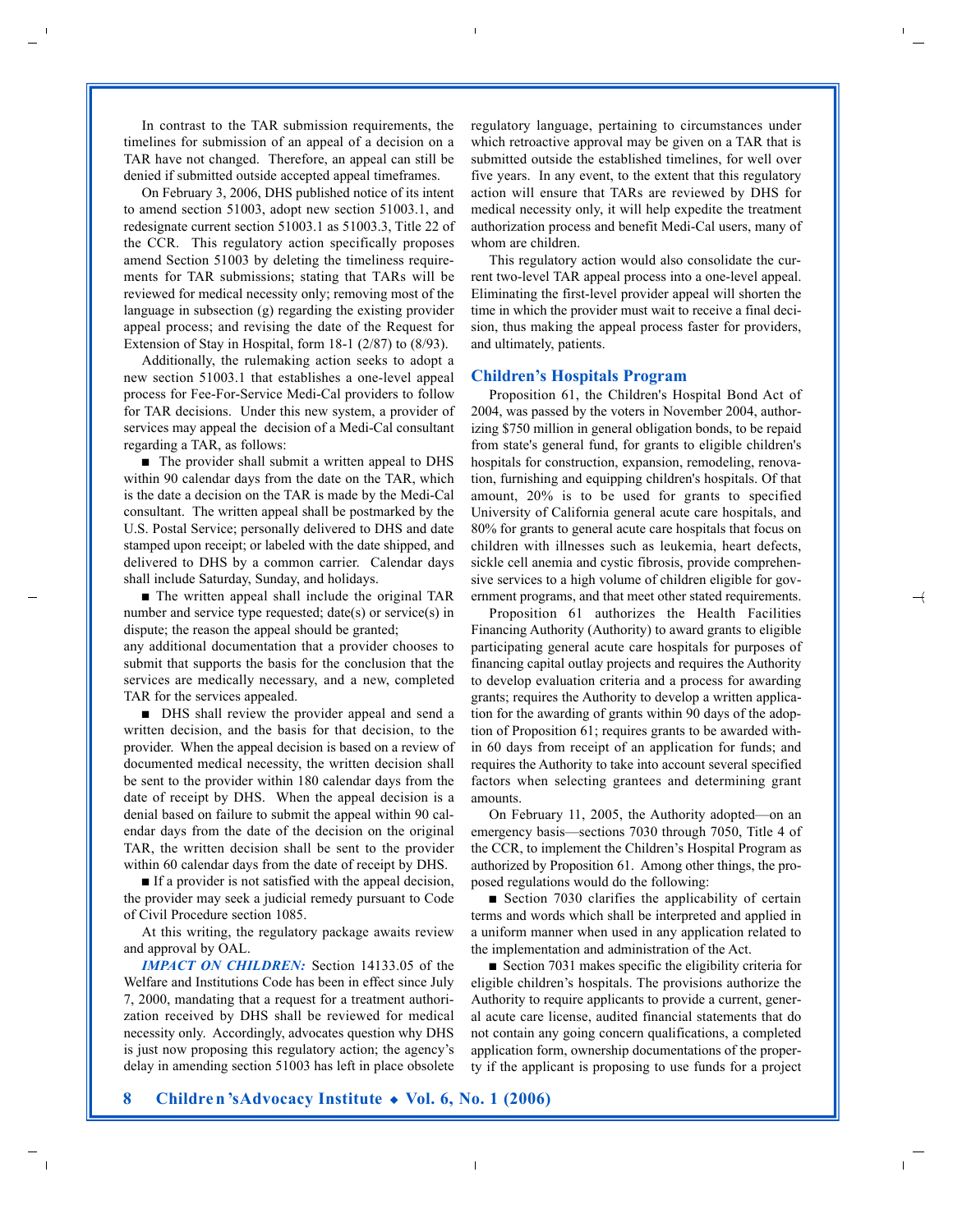other than equipment acquisition, and reasonable assurance that any projects involving architect, design and/or engineering fees, or acquisition of real property is a component of a larger project that will ultimately benefit the health and welfare of California's sick and/or injured children.

■ Health and Safety Code sections 1179.23 and 1179.24 establish the maximum individual grant award and specifies that no grant can exceed the total cost of the project. Section 7032 implements and makes specific these provisions by authorizing the Authority to grant maximum awards as defined.

■ Health and Safety Code Section 1179.24 specifies that funds available for grants under Health and Safety Code Section 1179.23 not exhausted by June 30, 2014 shall become available for an application from any eligible hospital. Section 7033 clarifies that in the event of available excess funds available for grants, priority will be given to those eligible facilities that have not previously received the maximum grant award to ensure broad distribution of grant awards.

■ Section 7034 establishes that all eligible children's hospitals interested in applying for a grant must complete an application.

■ Section 7035 specifies the time and manner of submitting an application to the Authority.

■ Section 7036 details the information required for submission in an application for a grant including financial information, organizational information, legal information, and an agreement and certification.

■ Section 7037 details the manner in which applications will be evaluated by staff.

■ Section 7038 details the evaluation criteria that will be reviewed by the Authority, including how well the project contributes to the population served, how well the children's hospital contributes to the population served, applicant's demonstration of project readiness and feasibility, sources and uses of funds, and financial capacity of the applicant.

■ Section 7039 details the initial allocation notification process for awarding funds after applications have been evaluated.

■ Section 7040 establishes an appeals process for applicants including the circumstances under which an appeal may be filed, the timing of the appeal, the review of the appeal by the staff and Authority, and the securing of funds for a successful appellant.

■ Section 7041 provides for approval by the Authority of grant awards and notification of approval to grantees.

■ Section 7042 specifies when the Authority, at its discretion, can award grants, in the event there are remaining grant funds as of June 30, 2014.

■ Section 7043 specifies when the Authority or the Authority staff may have the discretion to consider a change in use of the grant funds.

■ Section 7044 details the terms and conditions that will be set forth in a grant agreement.

■ Section 7045 makes specific the process of releasing

grant funds as grant awards for non-University of California Children's Hospitals.

■ Section 7046 makes specific the process of releasing grant funds as grant awards for University of California Children's Hospitals.

■ Section 7047 makes specific the verification required for submission to the Authority once the grant-funded project is complete for all hospitals.

■ Section 7048 details the terms by which grant funds must be returned to the Authority due to noncompliance with the Program.

■ Section 7049 specifies that forfeited grant funds are to be deemed remaining funds for purposes of section 7042.

■ Section 7050 interprets and makes specific this provision by requiring grantees to retain all Program and financial data and to provide audited information to the California Bureau of State Audits or Authority upon request.

On February 25, the Authority published notice of its intent to adopt these provisions on a permanent basis. The Authority readopted these provisions on an emergency basis on May 26, 2005. On September 14, 2005, the Authority transmitted a Certificate of Compliance to OAL, which approved the permanent regulations on October 27, 2005.

*IMPACT ON CHILDREN:* Over one million times each year, children facing life-threatening illness or injury are cared for at regional Children's Hospitals without regard to a family's income or ability to pay. Children are referred to these pediatric centers of excellence for treatment by other hospitals in California. Children's Hospitals save hundreds of children's lives every day. Many children are cured, while others have their young lives extended for many years. And all have the quality of their lives improved. The implementation of Proposition 61 will help make room in these hospitals to treat the children who need care.

### **Update on Previous Rulemaking Packages Incorporating AIM Infants Enrolling Into the Healthy Families Program**

On July 1, 2004, MRMIB adopted—on an emergency basis—section 2699.6608, amended sections 2699.6500, 2699.6600, 2699.6606, 2699.6607, 2699.6611, 2699.6613, 2699.6617, 2699.6619, 2699.6625, 2699.6631, 2699.6705, 2699.6717, 2699.6725, 2699.6801, 2699.6809, and 2699.6813 of Chapter 5.8, Title 10 of the CCR, and amended sections 2699.100, 2699.200, 2699.201, 2699.205, 2699.209, 2699.400, and 2699.401 of Chapter 5.6, Title 10 of the CCR, to implement recent statutory changes regarding the automatic enrollment in the Healthy Families Program of an infant born to an AIM subscriber who is enrolled in the AIM Program on or after July 1, 2004. On July 30, 2004, MRMIB published notice of its intent to adopt the changes on a permanent basis. MRMIB held a public hearing on September 15, 2004. (For background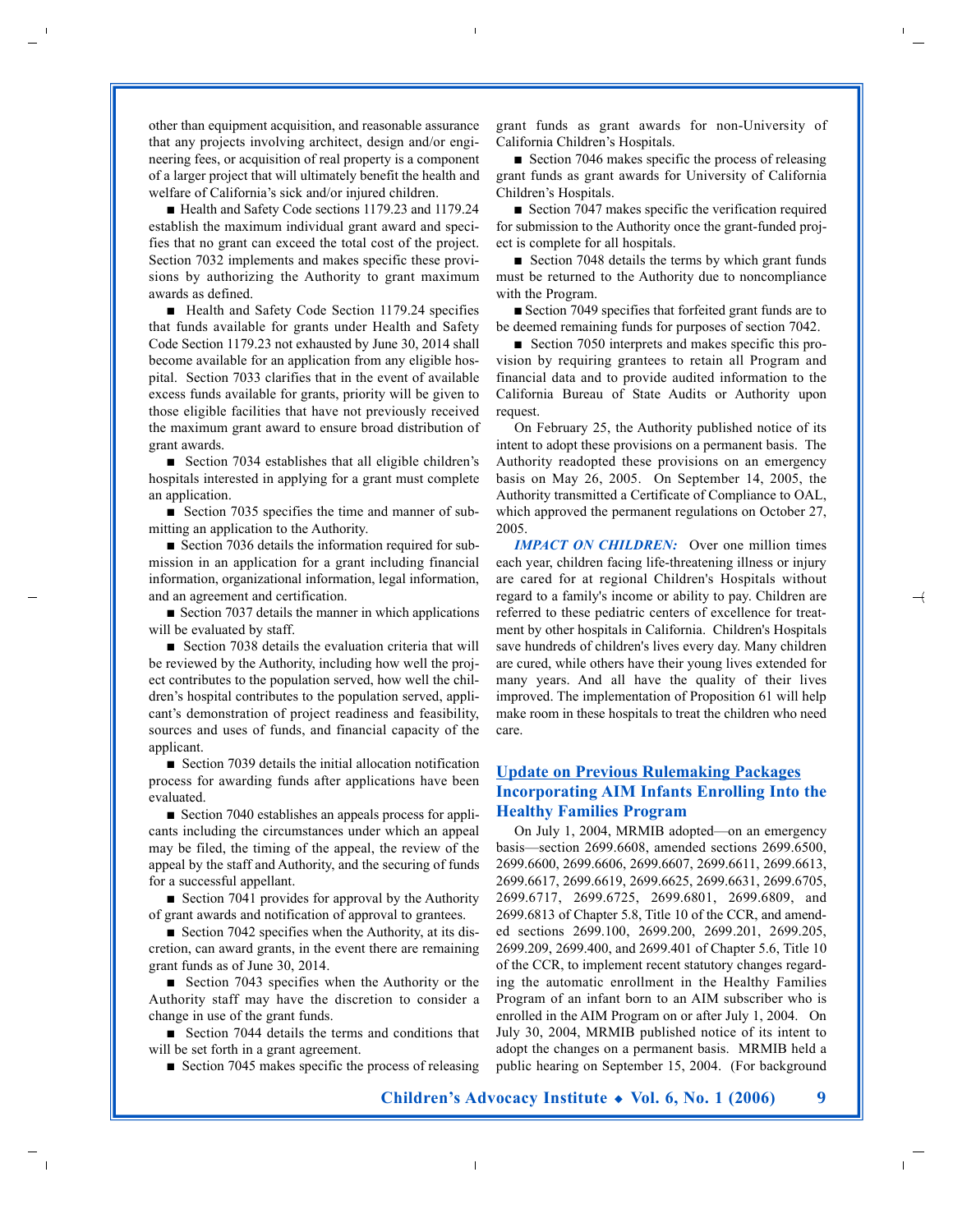information on this rulemaking package, see *Children's Regulatory Law Reporter*, Vol. 5, No. 2 (2004) at 9.)

*Update:* On January 7, 2005, OAL approved MRMIB's permanent adoption of these changes.

#### **Medi-Cal Estate Recovery Program Definitions**

On July 27, 2004, DHS amended—on an emergency basis—sections 50960 and 59061, Title 22 of the CCR, to accomplish the following: (1) add annuities to the definition of "estate" as an asset from which DHS may seek recovery for Medi-Cal expenditures; (2) add the definition of "annuity" to the regulations and specify that only annuities purchased on or after September 1, 2004, are affected by this regulation; (3) specify how DHS' claim for reimbursement for Medi-Cal expenditures shall be recovered from an annuity as part of a deceased beneficiary's estate; and (4) make other technical changes to properly implement estate recovery mandates under state and federal law, including a recent settlement agreement and permanent injunction in the case of *California Advocates for Nursing Home Reform, et al. v. Bonta, et al*. (2003) 106 Cal.App.4th 498. (For background information on this rulemaking package, see *Children's Regulatory Law Reporter*, Vol. 5, No. 2 (2004) at 12.)

*Update:* On January 3, 2005, OAL approved DHS' permanent adoption of these changes.

#### **Medi-Cal Enrollment Process and Criteria**

On October 7, 2004, DHS added and/or amended—on an emergency basis—sections 51000.1, 51000.1.1, 51000.3, 51000.4, 51000.6, 51000.7, 51000.16, 51051, 51000.10.1, 51000.15.1, 51000.20.9, 51000.30 (and various forms incorporated by reference in this section), 51000.31, 51000.40, 51000.45, 51000.50, 51000.51, 51000.52, 51000.53, 51000.55, 51000.60, and 51451, Title 22 of the CCR, to strengthen application and enrollment processes for Med-Cal providers. On October 22, 2004, DHS published notice of its intent to adopt the changes on a permanent basis. DHS held a public hearing on December 8, 2004, with the public comment period ending December 10, 2004. (For background information on this rulemaking package, see *Children's Regulatory Law Reporter*, Vol. 5, No. 2 (2004) at 12.)

*Update:* On January 27, 2005, and again on June 2, 2005, DHS readopted these changes on an emergency basis. On September 29, 2005, DHS transmitted a Certificate of Compliance to OAL, which filed it on November 10, 2005.

### **Nurse-to-Patient Ratios in General Acute Care Hospitals**

On November 12, 2004, DHS amended—on an emergency basis—section 70217, Title 22 of the CCR, to delay implementation of specified nurse-to-patient ratios, from 1:6 to 1:5, scheduled to take effect on January 1, 2005. DHS determined that it is necessary to maintain the current ratio, which became effective January 1, 2004 for medical, surgical, medical/surgical, and mixed units, until January 1, 2008. These regulations affect personnel (including registered nurses, licensed vocational nurses, and licensed psychiatric technicians) employed at licensed general acute care hospitals. According to DHS, during the first ten months of the existing ratios, hospitals cited the ratios as a cause for the closure of two hospitals and the closure or reduction in capacity of several hospital emergency rooms and other patient care units. DHS included copies of letters from several hospitals documenting closure and/or reduction in capacity in its rulemaking package as proof of the need to implement these emergency regulations. However, the California Nurses Association challenged the contention that the new ratios caused the closures, reporting that virtually all of the hospitals that closed this year had reported years of financial losses.

On December 3, 2004, DHS published notice of its intent to adopt the changes on a permanent basis. (For background information on this rulemaking package, see *Children's Regulatory Law Reporter*, Vol. 5, No. 2 (2004) at 16.)

*Update:* On March 3, 2005, the Sacramento County Superior Court ordered a preliminary injunction halting implementation of the emergency amendments in *California Nurses Association v. Schwarzenegger et al*., No. 04CS01725; that injunction was made permanent in June 2005. Despite the court's action halting implementation of the emergency regulations, DHS readopted them twice, effective March 15, 2005, and July 14, 2005.

The Governor initially appealed the court's order, but he withdrew his appeal on November 10, 2005, thus ending the litigation over the emergency amendments. Accordingly, the version of section 70217 adopted on September 26, 2003, and operative January 1, 2004, remains in effect.

Although DHS predicted that the 1:5 ratio would have detrimental effects on hospitals, the state received no complaints from hospitals during the first nine months after the 1:5 ratio went into effect in March 2005.

## *SPECIAL NEEDS*

### **New Rulemaking Packages Family Cost Participation Program**

n December 22, 2004, DDS adopted—on an emer-<br>
gency basis—sections 50243, 50245, 50247,<br>
50249, 50251, 50253, 50255, 50257, 50259,<br>
50261, 50262, 50265, and 50267, Title 17 of the gency basis—sections 50243, 50245, 50247, 50261, 50262, 50263, 50265, and 50267, Title 17 of the CCR, to implement the Family Cost Participation Program (FCPP), which went into effect on January 1, 2005, requir-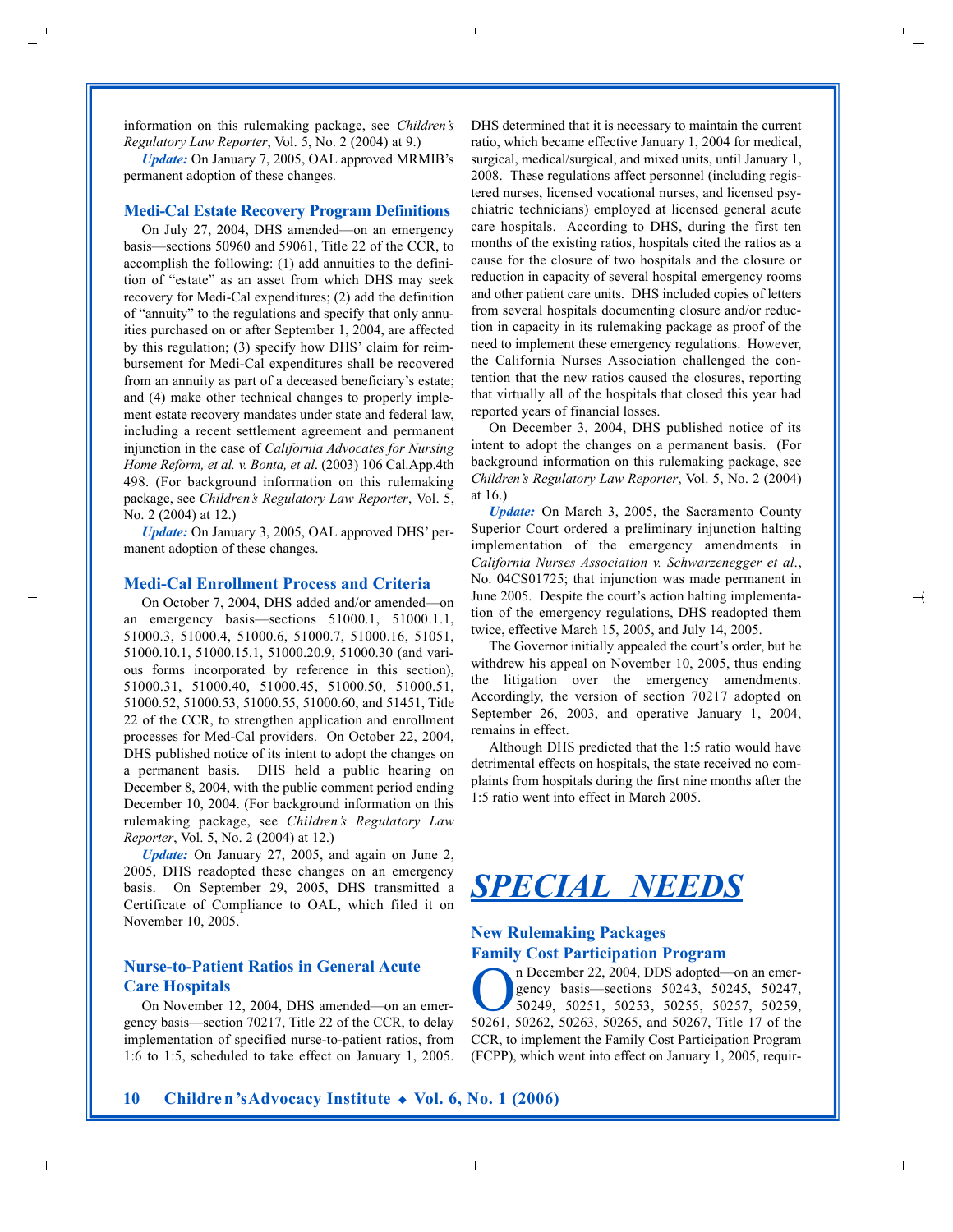ing that some families pay part of respite, day care, and camping services provided for their disabled children by regional centers. Among other things, the regulations provide the following:

■ The parents of a child who meet the definition under Welfare & Institutions Code  $\S$  4783(a)(1) shall be jointly and severally responsible for the assessed amount of family cost participation; however, in the case of a divorce, legal separation, or established paternity, the family cost participation assessment shall be computed on the gross annual income of both parents unless inconsistent with a court order stating otherwise.

■ DDS shall develop a pamphlet describing the FCPP, and regional centers shall provide the pamphlet to the parents of children, ages 3 through 17 years, during initial intake and assessment and at all subsequent Individual Program Plan (IPP) review meetings where changes occur to day care, camping, or respite services.

■ Parents whose child is Institutionally Deemed Medi-Cal eligible shall be exempt from the FCPP for that child.

■ The FCPP Schedule, the official table developed by DDS and used by the regional centers to determine the amount of family cost participation, will be reflective of the Federal Poverty Guidelines as adjusted for family size and scaled by income levels and establish the lowest family cost participation at 5%. DDS shall adjust this schedule consistent with changes in the Federal Poverty Guidelines but not more often than once each calendar year.

The emergency regulations went into effect on January 1, 2005. On January 11, 2005, DDS published notice of its intent to adopt these regulations on a permanent basis. On May 2, 2005, DDS readopted the changed on an emergency basis. On June 9, 2005, DDS submitted its rulemaking file to OAL, which approved the regulations on July 22, 2005.

*IMPACT ON CHILDREN:* Families that meet the following conditions will be affected by the new cost participation program:

- The children are 3 through 17 years old;
- The children live at home;
- The children are not Medi-Cal eligible; and
- The family income meets a certain limit.

If a family has more than one minor child living in the home, or in a 24-hour, out-of-home placement, who are not Medi-Cal eligible, and receiving services and support paid for by the Regional Center, the cost participation amount will be adjusted. If a family has more than four children ages 3 through 17, it will not be required to participate in the program. Families with incomes below 400% of the poverty line would be exempt from the cost participation program.

Pursuant to DDS' schedule of participation rates, the lowest rate of 5% would apply to a two-member household with an annual income of \$51,320; a three-member household with an annual income of \$64,360; a four-member household with an annual income of \$77,400, and so forth. The highest rate of 80% would apply to a two-member household with an annual income of \$166,790; a threemember household with an annual income of \$209170; a fourmember household with an annual income of \$251,550, and so forth. A family's annual co-payment cannot exceed: \$6,400 annually, if the child is age 3 through 6; \$7,000 annually, if the child is age 7 through 12; or \$7,900 annually, if the child is age 13 through 17.

According to DDS, it used the following principles to guide the implementation of the FCPP:

■ All families who are financially able to participate in the cost of services provided to their children should do so.

■ Family cost participation shall be developed in such a manner that will not create an unacceptable financial burden, will maintain the integrity of the family, and encourage families to continue caring for their children in their own home.

■ Family cost participation will not compromise the health and safety of consumes receiving services.

■ The assessment of family cost participation will not affect the development of the consumer's IPP.

■ Consideration will be given to the number of family members dependent on the income and the number of children who receive services through the regional center, while either in the family's home or out-of-home, including developmental centers.

■ The system must be simple and cost effective to administer.

■ The amount of the family cost participation assessment will be less than the amount of the parental fee for 24 hour, out-of-home placement in order to encourage families to continue caring for their children in their own home.

■ The system must not affect the DDS' eligibility for other funding sources (*i.e.*, Home and Community-Based Medicaid Waiver, Early Start funding, and others).

■ The system must react to changes in family economic conditions or unforeseen, unusual family hardships, and allow for the re-determination of the level of cost participation based on those changes.

These new regulations should, according to the DDS' guiding principles, provide funding for enhanced services for children in financial need while, at the same time, balancing participating families' ability to afford mandatory co-payments.

#### **Special Education—Highly Qualified Teachers**

Section 6111, Title 5 of the CCR, requires middle and high school teachers new to the profession to meet certain highly qualified teacher requirements as mandated by the No Child Left Behind Act (NCLB). On May 20, 2005, the Board published notice of its intent to amend section 6111 to provide an alternative method a middle or high school level special education teacher, who is new to the profession, may use to demonstrate subject matter competence for purposes of meeting "highly qualified" teacher requirements. As revised, the section provides the following:

■ A teacher who meets NCLB requirements and is new to the profession at the middle and high school levels, in addition to having at least a bachelor's degree and either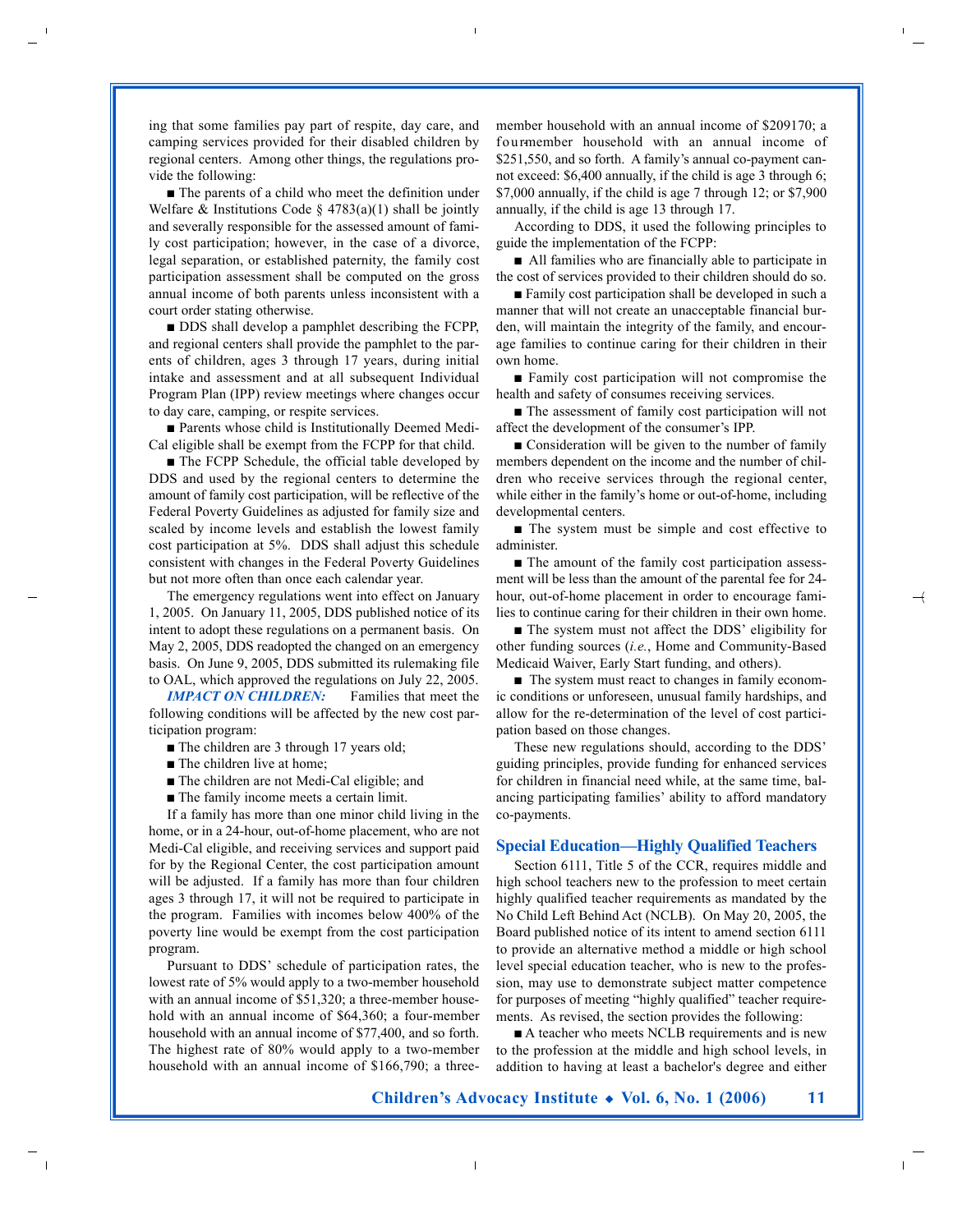being currently enrolled in an approved intern program for less than three years or holding a credential in the subject taught, must have passed or completed one of the following for every core subject currently assigned:

(1) A validated statewide subject matter examination certified by the Commission on Teacher Credentialing,

(2) University subject matter program approved by the Commission on Teacher Credentialing,

(3) Undergraduate major in the subject taught,

(4) Graduate degree in the subject taught, or

 $(5)$  Coursework equivalent to undergraduate major.

■ A new special education teacher who is currently enrolled in an approved special education intern program for less than three years or who holds a special education credential, and can demonstrate subject matter competence in mathematics, language arts, or science, may demonstrate competence in the other core academic subjects in which the teacher teaches through the High Objective Uniform State Standard Evaluation not later than two years after date of employment.

On July 5, 2005, the Board held a public hearing on these proposed changes, which it subsequently adopted. On November 15, 2005, OAL approved these changes.

*IMPACT ON CHILDREN:* In theory, the idea of ensuring that teachers be "highly qualified" in the subjects taught is a good one. However, putting that idea into practice has not been a success, for a variety of reasons. In August 2005, a widely published article by Ben Feller of the Associated Press reported that although most states say that more than 90% of their teachers are highly qualified, this claim is greeted skeptically because of questions over how the states define quality and how they collect their data. The article noted the following criticisms of the "highly qualified" teacher certification process:

■ The Education Trust, which advocates for poor and minority children, found many state standards are "so lax as to include virtually every teacher in the state, regardless of actual demonstration of content knowledge."

■ The nonpartisan Education Commission of the States said most states do not use objective criteria, creating a "trap door" for teachers to escape the intent of the law.

■ The independent Center on Education Policy has cited lenient standards as one reason that states and districts report such high numbers of highly qualified teachers.

■ The National Center on Teacher Quality said many states have inflated teachers' competency by giving them credit for mentoring or committee work of years ago.

While increasing California's ability to meet NCLB standards, these new regulations do little do assure the actual high quality of teachers based on their individual classroom performance and their ability to teach their student population. Advocates continue to push for outcome measures based on individual performance rather than qualification standard based merely on a formulaic rubric.

#### **Special Education Hearing Officers**

The Individuals with Disabilities Education Act (IDEA) guarantees all children with special needs a free appropriate public education (FAPE) that emphasizes special education and related services designed to meet each child's unique needs. Under IDEA, a Local Educational Agency must give parents an opportunity to present complaints regarding any matter related to the education or placement of the child, or the provision of a FAPE to the child. Upon occurrence of certain conditions, and upon the presentation of such a complaint, the parent or guardian is entitled to a due process hearing before an impartial hearing officer. However, no federal statute or regulation specifies a minimum set of requirements for hearing officers or spells out necessary qualifications expected of hearing officers. Consistently, federal courts have been silent on the issue.

On February 18, 2005, the Superintendent published notice of his intention to adopt new sections 3082.1, 3082.2, 3082.3, 3082.4, and 3082.5, Title 5 of the CCR, to set forth the minimum qualifications and training standards for hearing officers, as well as to provide guidance on impartiality and conflict resolution and hearing officer supervision. Among other things, the proposed regulations provide the following:

■ Hearing officers shall be attorneys licensed to practice law in California who have at least five years of full-time experience in the active practice of law, which shall have included at least two years of experience in the presentation of evidence and examination of witnesses before trial courts or quasi-judicial administrative bodies.

■ No hearing officer may assume her/his duties unless she/he possesses a working knowledge of the law and regulations governing services to pupils with exceptional needs who qualify for services under the IDEA and related California laws and regulations. Hearing officers shall also possess familiarity with precepts central to the pedagogy in special education, including services and supports available to pupils with exceptional needs; and, a demonstrated ability to write clear and concise decisions.

■ The entity responsible for conducting due process hearings shall provide ongoing training for hearing officers as may be necessary to ensure hearing officers maintain familiarity with the law, procedures applicable to due process hearings and mediations, as well as changes in other pertinent legal and substantive matters concerning special education. Subjects to be included in trainings may include, but are not be limited to, due process hearing procedures, relevant new developments in caselaw relating to IDEA and applicable California laws and regulations, and, services and supports available to pupils with exceptional needs.

■ No hearing officer will hear a case involving a contested issue of law or fact where it is established that the hearing officer has an actual conflict of interest, as defined. If at any time in the proceedings a hearing officer determines she/he has a conflict of interest, the hearing officer may not continue to preside over any further proceedings,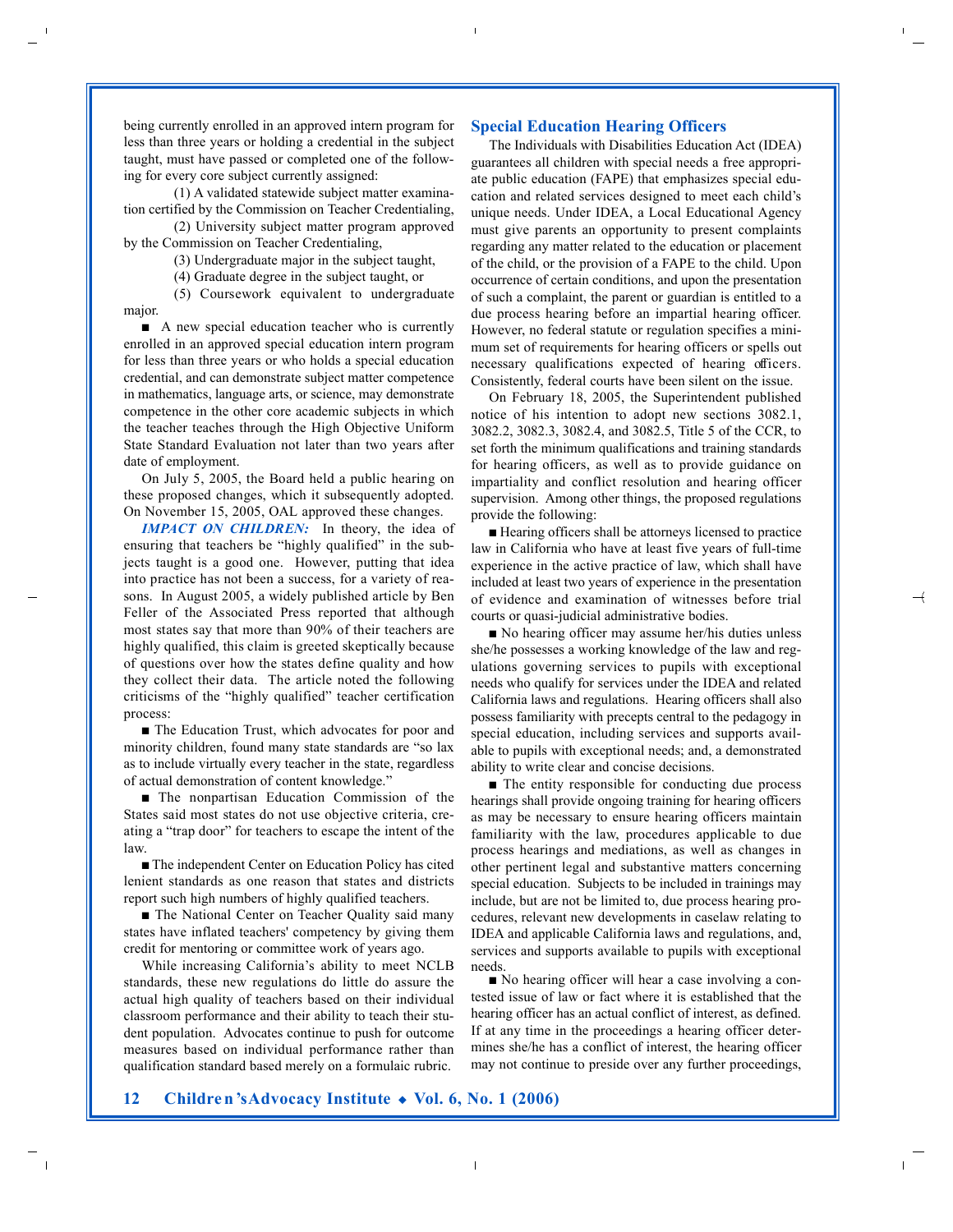except to the extent it is necessary to transfer the matter or take any other further actions as necessary for the orderly change of hearing officer. • A hearing officer shall disclose to all parties any actual or apparent conflict of interest.

■ A hearing officer who has a pecuniary interest in the outcome of the hearing is presumed to have a conflict of interest.

■ A conflict of interest includes any condition that would interfere with a hearing officer's objectivity.

■ The hearing officer shall not be a current employee, agent, board member, or contractor of the local educational agency or of the Department of Education, or a spouse, parent, child, brother, sister, grandparent, legal guardian, or conservator of the pupil with exceptional needs on whose behalf the due process proceedings are being conducted.

■ Any hearing officer whose familial relationship extends to a pupil with exceptional needs shall not be associated with the hearing or disposition of a matter involving a school district or other entity in which the familial relation of the hearing officer is enrolled, has been enrolled, or prospectively is likely to be enrolled.

■ A party or attorney appearing in a due process hearing may move to remove a hearing officer. Said motion must be initiated by written motion, supported by affidavit or declaration under penalty of perjury, in which facts are alleged establishing a prima facie case that the hearing officer before whom the due process hearing is pending or to whom it is assigned has a conflict of interest or is prejudiced against any party or attorney. Said motion shall be filed with the hearing officer no more than 10 days after the date the hearing officer becomes known to the party contesting the hearing officer's impartiality. The hearing officer shall rule on the motion, subject to supervisory review.

■ Every decision issued by a hearing officer following a due process hearing shall first be approved by a supervising agent of the entity responsible for conducting due process hearings before the decision may be issued by the hearing officer. Supervising agents shall review hearing officer proposed decisions for factual and legal accuracy as well as consistency with previous decisions. A supervising agent of the entity responsible for conducting due process hearings shall be experienced and knowledgeable in special education laws and principles. Supervising agents should have at least 10 years of experience in the practice of law and possess at significant experience in matters relating to special education, as well as significant experience in civil or criminal trial courts, appellate courts or administrative bodies where quasi-judicial proceedings are conducted.

■ A supervising agent of the entity responsible for conducting due process hearings shall devote his/her professional services exclusively to the supervision or administration of hearing officers engaged in special education matters.

On August 5, 2005, the Superintendent published notice of his intent not to proceed with this regulatory action. According to the notice, the Superintendent will initiate at a later date, with notice as required by law, a new proposal to adopt regulations pertaining to the same or similar subject matter.

*IMPACT ON CHILDREN:* The Superintendent's Initial Statement of Reasons supporting this proposed regulatory action indicated that during CDE staff's informal discussions with stakeholders, the staff found repeated references to instances of conflict and complicated litigation. Many anecdotes, if not most, suggested a picture of parties involved in ongoing battles that were described in terms that sharply contrast with the image of parents and school districts working cooperatively to identify and implement a program of instruction that is best suited to provide FAPE for the child, as surely envisioned by the drafters of the IDEA. Based on the current adversarial nature of these hearings, it is imperative to have competent, trained, and impartial hearing officers presiding over the proceedings. Child advocates urge the Superintendent to re-institute his effort to put into regulation minimum requirements that will help produce well-reasoned, well-written and fair decisions for the benefit of the parties—especially the children involved in these proceedings.

#### **Medi-Cal Specialty Mental Health Services**

On July 29, 2005, the Department of Mental Health published notice of its intent to adopt sections 1810.100 through 1850.505, Title 9 of the CCR, to implement, interpret, and make specific Welfare and Institutions Code sections 5775–5780 and 14680–14685, which provide for the phased implementation of managed mental health care for Medi-Cal beneficiaries through fee-for-service or riskbased contracts with mental health plans (MHPs). These proposed regulations would establish requirements for the second phase of implementation, which combines the first phase, which consolidated the authorization and funding of Medi-Cal reimbursed psychiatric inpatient hospital services, with the consolidation of the authorization and funding of other specialty mental health services. The primary goal of this program change is to create improved quality of care and access to specialty mental health services for Medi-Cal beneficiaries in the most cost-effective manner possible.

Regarding children, one of the package's most relevant provisions is proposed section 1830.210, which establishes medical necessity criteria consistent with federal Medicaid and state Medi-Cal requirements for specialty mental health services for beneficiaries under 21 years of age who are eligible for EPSDT services under federal law. Specifically, subsection (a) provides the medical necessity criteria for these children, which differ from those applicable to all other beneficiaries in the criteria used to determine the impairment and appropriateness of an intervention. For these children, a service is generally medically necessary if it corrects or ameliorates the beneficiary's mental illnesses. Specific criteria in this subsection are based on the applicable regulation governing the regular Medi-Cal program, with modifications necessary to focus on specialty mental health issues only.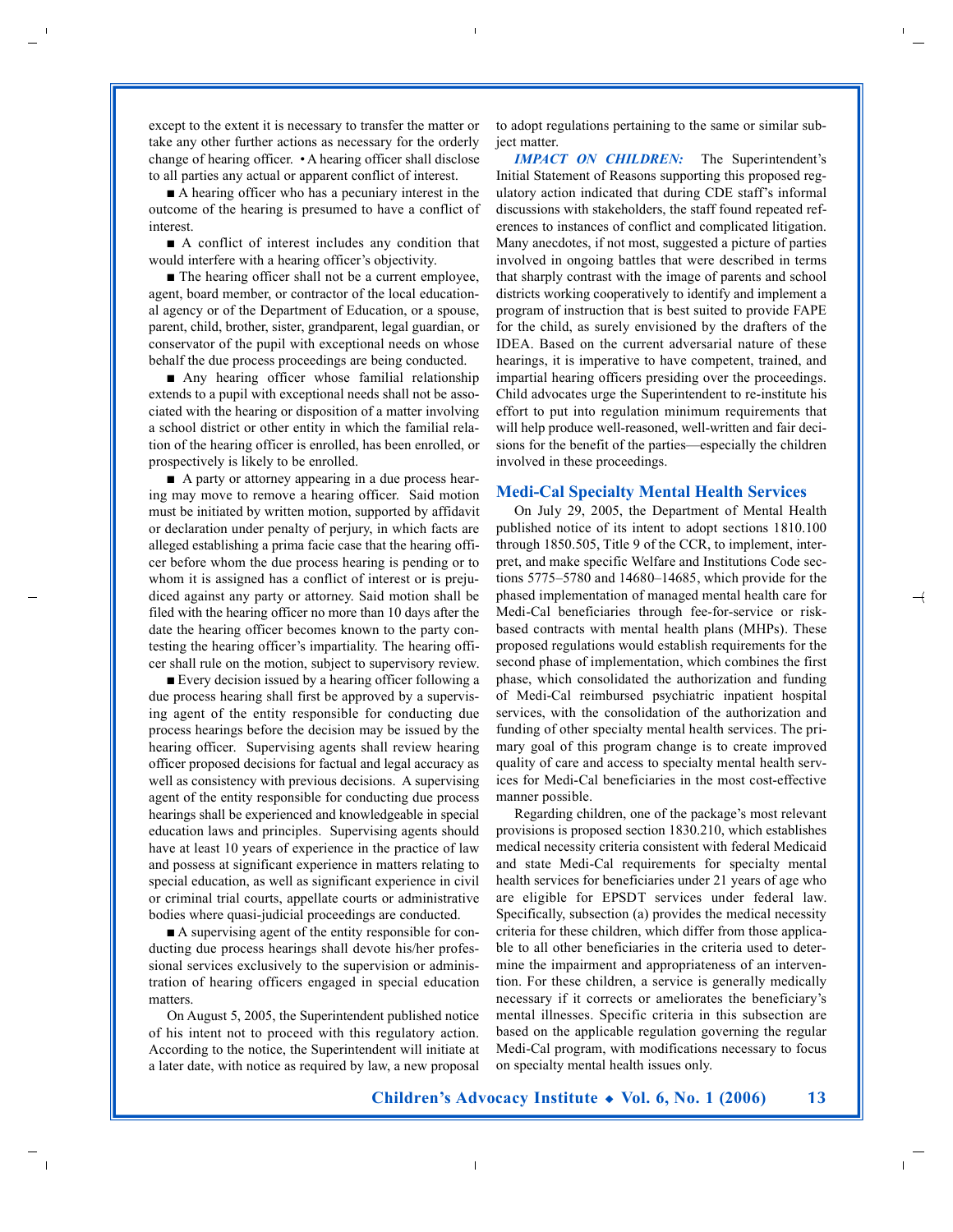Subsection (b) explains that if other appropriate specialty mental health services are available through the MHP on a timely basis, requests for EPSDT supplemental specialty mental health services may not be approved.

Subsection (c) provides guidelines for the MHP's approval of an EPSDT supplemental specialty mental health service when an institutional level of care may be more cost effective than the EPSDT supplemental specialty mental health service. The determination of whether or not an institutional level of care is available must be consistent with the stipulated settlement in the case of *T.L. v. Belshé*; therefore, a reference to the settlement is included.

DMH held a public hearing on the proposal on September 16, 2005. At this writing, the regulations await submission to OAL for review and approval.

*IMPACT ON CHILDREN:* During the public comment period, it was suggested by the California Alliance of Child and Family Services that if a child can be served at home, in his own community, then he should be, even if it costs more. Unfortunately, DMH dismissed this suggestion, contending that its proposed language is consistent with the requirements of section 51340(m), Title 22 of the CCR, which requires that DMH not approve a request for EPSDT diagnostic and treatment services or EPSDT supplemental services in home and community-based settings if the Department determines that the total cost incurred by the Medi-Cal program for providing such services to the beneficiary is greater than the total costs incurred by the Medi-Cal program in providing medically equivalent services at the beneficiary's otherwise appropriate institutional level of care, where medically equivalent services at the appropriate level are available in a timely manner. Thus, children will not be served in what would arguably be the most comfortable and convenient setting for their treatment.

### **Update on Previous Rulemaking Packages Vouchered Respite**

On August 27, 2004, the Department of Developmental Services (DDS) amended—on an emergency basis—sections 50604, 50605, 54310, 54320, 54326, 54332, and 54355 and Appendix A, Title 17 of the CCR, regarding the Respite Program, which provides intermittent or regularly scheduled, temporary, non-medical care and/or supervision in a person's home or in a licensed residential facility. Respite services are typically obtained from a respite vendor by use of vouchers and/or alternative respite options. Vouchers are a means by which a family may choose its own service provider directly through a payment, coupon, or other type of authorization.

On September 10, 2004, DDS published notice of its intent to adopt these changes on a permanent basis. (For background information on this rulemaking package, see *Children's Regulatory Law Reporter*, Vol. 5, No. 2 (2004) at 19.)

*Update***:** On December 22, 2004, DDS readopted these provisions on an emergency basis. On April 19, 2005,

DDS transmitted a Certificate of Compliance to OAL, which filed it on May 18, 2005.

#### **Habilitation Transfer**

On July 22, 2004, DDS amended—on an emergency basis—sections 54302, 54310, 54320, and 54370, and adopted new sections 54351, 58800, 58801, 58810, 58811, 58812, 58820, 58821, 58822, 58830, 58831, 58832, 58833, 58834, 58840, 58841, 58842, 58850, 58851, 58860, 58861, 58862, 58863, 58864, 58870, 58871, 58872, 58873, 58874, 58875, 58876, 58877, 58878, 58879, 58880, 58881, and 58882, Title 17 of the CCR, to enable DDS to assume all functions and responsibilities with respect to the administration of the Habilitation Services Program (HSP). On October 29, 2004, DDS published notice of its intent to adopt these regulatory changes on a permanent basis. On November 29, 2004, DDS readopted these provisions on an emergency basis. (For background information on this rulemaking package, see Children's Regulatory Law *Reporter*, Vol. 5, No. 2 (2004) at 20.)

*Update:* On March 30, 2005, DDS readopted these provisions on an emergency basis. On June 21, 2005, DDS transmitted a Certificate of Compliance to OAL, which filed it on August 1, 2005.

## *CHILD CARE / CHILD DEVELOPMENT*

#### **New Rulemaking Packages**

#### **Child Development: Child Protective Services and At-Risk Children**

B 1104 (Committee on Budget and Fiscal Review)<br>
(Chapter 229, Statutes of 2004) requires child care<br>
and development contractors to change the amount of<br>
abild care and davelopment corrieres provided to femilies if (Chapter 229, Statutes of 2004) requires child care and development contractors to change the amount of child care and development services provided to families if the family has children who are recipients of child protective services and who are at risk of abuse, neglect, and exploitation. In addition, child care and development contractors must collect family fees if the family has children who are recipients of protective services or who are at risk of abuse, neglect, or exploitation, unless they are exempt from paying fees for no more than a combined total of up to twelve months based on the referral from the county welfare department, child welfare services worker or a legal, medical, or social services agency or emergency shelter.

On May 6, 2006, the Superintendent of Public Instruction amended—on an emergency basis—sections 18066, 18069, 18078, 18081, 18083, 18084, 18092, 18103,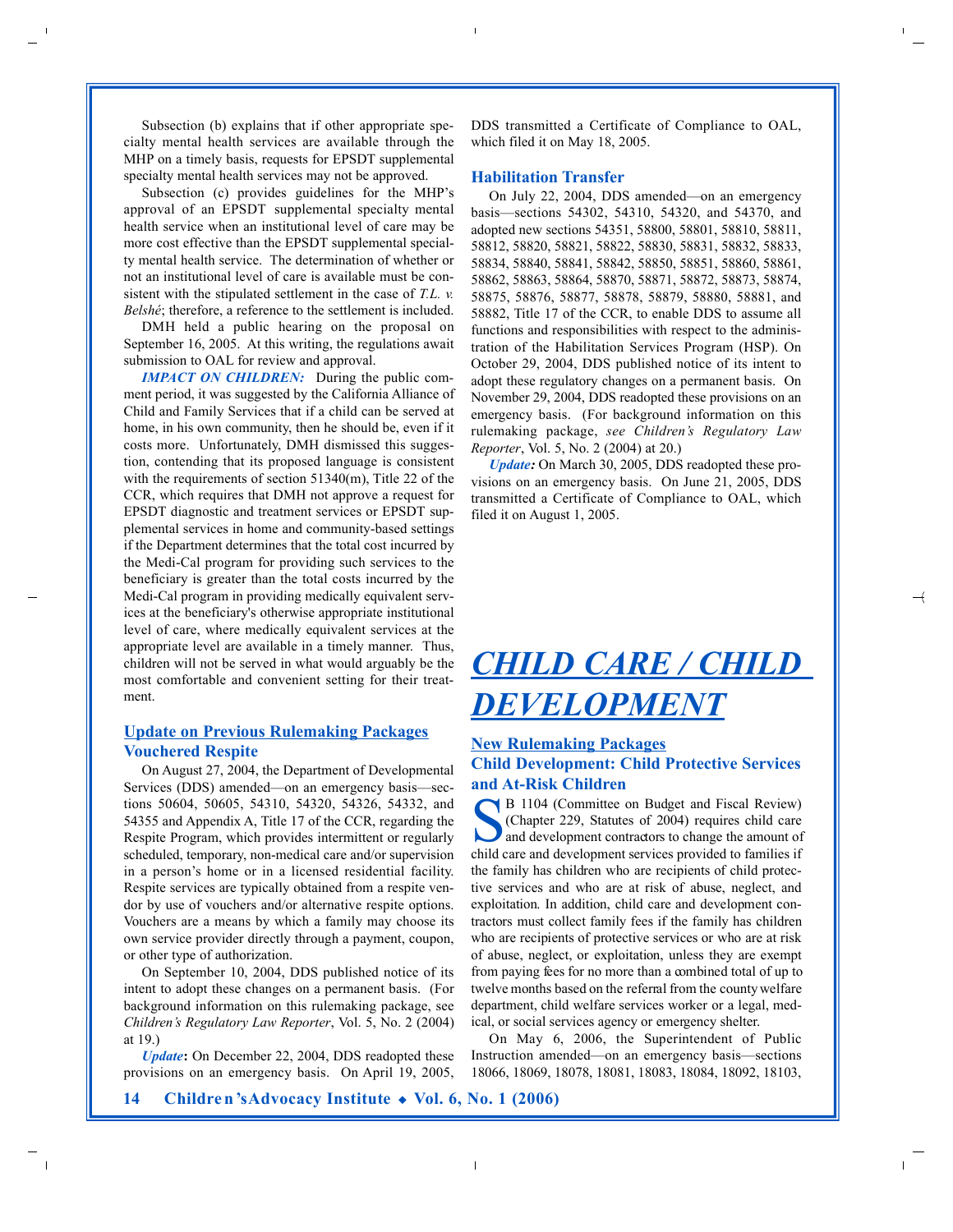18106, 18109, and 18110, and adopt new section 18092.5, Title 5 of the CCR, to facilitate implementation of SB 1104 by providing procedures for child care and development contractors to follow for children receiving child protective services and children at risk of abuse, neglect, or exploitation. Among other things, the rulemaking action defines the term "at risk of abuse, neglect, or exploitation" to mean a child who has been identified by a legally qualified professional in a legal, medical, or social services agency, or emergency shelter as being at risk of abuse, neglect, or exploitation, and referred for child care and development services.

New section 18092.5 provides that if eligibility and need for federal and state subsidized child development services as specified in Education Code sections 8263(a)(1) and (a)(2) are based on the child being at risk of abuse, neglect, or exploitation, the basic data file shall contain a written referral, dated within the six months immediately preceding the date of application for services from a legally qualified professional from a legal, medical, social service agency, or emergency shelter certifying that:

■ The child is at risk of abuse, neglect, or exploitation and that the family needs child care and development services; and

■ The probable duration of the need for child care and development services; and

■ The name, business address and telephone number, and signature of the legally qualified professional from the legal, medical, or social services agency, or emergency shelter who is making the referral and the name of the agency or shelter with whom the individual is associated.

The amendments also provide that families receiving services because the child is at risk of abuse, neglect, or exploitation, may be exempt from paying fees for up to three months if the referral prepared by a legally qualified professional from a legal, medical, or social services agency, or emergency shelter specifies that it is necessary to exempt the family from paying a fee. Families receiving services because the child is receiving protective services may be exempt from paying fees for up to twelve months if the referral prepared by the county welfare department, child welfare services worker specifies that it is necessary to exempt the family from paying a fee. The cumulative period of time of fee exemption for families specified above shall not exceed twelve months.

On May 20, 2005, the Superintendent published notice of his intent to adopt these changes on a permanent basis. On September 2, 2005, the Superintendent forwarded a certificate of compliance to OAL, seeking approval of the changes on a permanent basis. However, on October 14, 2005, OAL notified the Superintendent of its disapproval of the certificate of compliance; the Superintendent subsequently readopted the changes on an emergency basis on that same date. Following that action, a new certificate of compliance was required to be transmitted to OAL on or by February 13, 2006. However, the Superintendent failed to transmit the certificate by that day, meaning that the emergency language should have been repealed by operation of law on the following day.

*IMPACT ON CHILDREN:* Children who are recipients of child protective services or who are identified as being at-risk of abuse, neglect, or exploitation based on a referral from a qualified professional in a legal, medical, or social services agency, or an emergency shelter receive first priority for subsidized child care services. Prior to SB 1104, families receiving subsidized child care based on this criteria were exempt indefinitely from income eligibility requirements and family fees. Subsequent to the passage of SB 1104, at-risk and CPS families will continue to receive first priority for child care; however, SB 1104 places new time limits on eligibility and family fee exemptions.

Prior to SB 1104, a family who was receiving subsidized child care services on the basis of a child being atrisk of abuse, neglect, or exploitation was eligible to receive subsidized child care services for up to six months. Before the end of the six-month period, a new referral could be obtained and child care services could continue. As a result of SB 1104, a family who is receiving child care on the basis of a child being at-risk is now limited to receiving up to three months of subsidized child care. A qualified professional from a legal, medical, or social service agency, or an emergency shelter will no longer be able to issue a new referral to extend the provision of child care services beyond three months. However, child care services will continue to be provided if a county child welfare agency certifies that the child is receiving child protective services and the family requires care or if the family is otherwise eligible.

SB 1104 states that a family may receive child care services for up to 12 months if a county child welfare agency certifies that the child is receiving child protective services and the family requires care for the child. The 12 month time limit can be extended if the county child welfare agency issues another referral authorizing child care services. The certification process that county welfare agencies currently have in place may continue to be used while the child is receiving child protective services and the family needs child care services. If the child is no longer receiving child protective services and if the family is otherwise eligible, the family may continue to receive child care services and will be required to pay a family fee, when applicable.

SB 1104 states that all families will be subject to paying a fee, except that at-risk families may be exempt from paying fees for the first three months of service, and CPS families may be exempt from paying a fee for twelve months. The combined time period for the fee exemption cannot exceed twelve months.

Limiting a family who is receiving child care on the basis of a child being at-risk of abuse, neglect, or exploitation to just three months of subsidized child care is an unfortunately short-sighted decision. Extending subsidized child care for these families for a longer period provides them with a more meaningful opportunity to make sys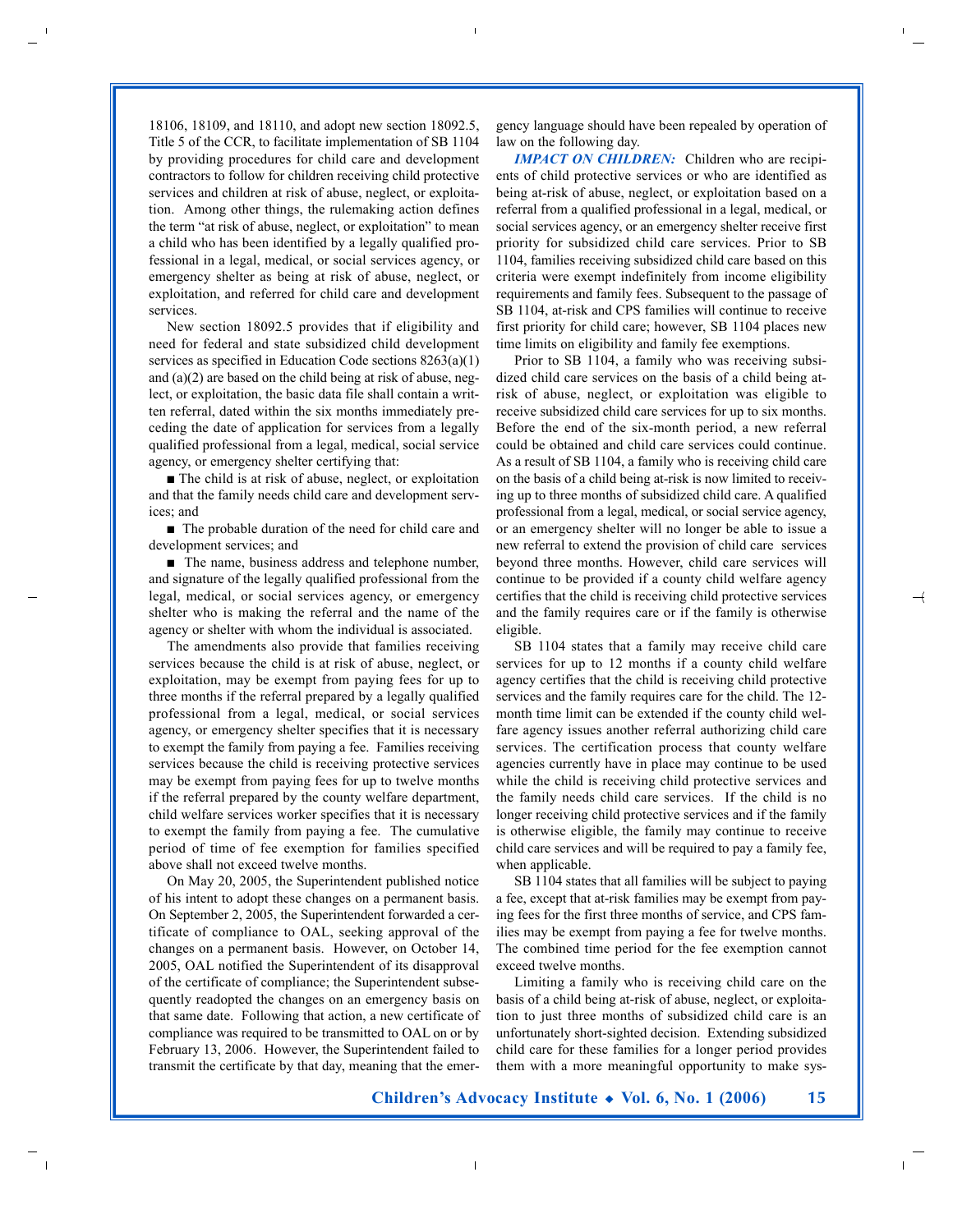temic changes that could insulate the child from further risk of abuse, neglect, or exploitation, and that could possibly eliminate future expense *vis-à-vis* the child welfare system. This is particularly true now that California is participating in the Title IV-E Child Welfare Waiver Demonstration Capped Allocation Project (CAP). On March 31, 2006, the US Department of Health and Human Services approved California's Title IV-E Waiver proposal, which will allow counties to spend Title IV-E funds on both eligible and noneligible children and families, and provide payments for services that are not currently allowed under Title IV-E regulations. Under the current system, funding must go toward administrative costs and placement in foster and group homes. The goal of the waiver is to allow more children to stay in their own homes, by funding prevention and treatment services for the children and their families, and to decrease the reliance on out-of-home care. Twenty counties will be allowed to participate in the CAP. Children in these participating counties will benefit from the greater access this regulation package provides to child care services.

#### **Family Child Care Home Reporting Requirements and Family Child Care Consumer Awareness Information**

On July 1, 2005, DSS published notice of its intent to adopt new sections 102416.2 and 102416.3, and amend sections 102419 and 102423, Title 22 of the CCR, to require licensees to notify parents/authorized representatives and DSS of any unusual incident or injury to any child while in care in a licensed family child care home. Specifically, the new language provides that when any of the following events occur during the operation of a family child care home, a report shall be made to DSS by telephone or fax during DSS' next business day between 8:00 a.m. and 5:00 p.m., and a written report shall be submitted to DSS within seven calendar days following the occurrence of such an incident/injury:

■ the death of any child in care from any cause;

■ any incident or injury to any child that requires professional medical treatment;

■ any act of violence that occurs while children are in care, such as a physical altercation between adults or teenagers, as well as altercations between children in care resulting in any injury;

■ any instance where a child in care is missing, even if the child is later found safe;

■ any physical, sexual, or emotional abuse of any child in care;

■ fires or explosions occurring in or on the premises of the family child care home;

■ epidemics or suspected outbreaks of communicable diseases involving two or more children;

poisonings; or

■ catastrophes.

Information provided by the licensee shall include the child's first name, middle initial, date of birth, sex, and date

of admission; the child's or parent's primary language' date and time the incident or injury happened; the date that the parent(s)/authorized representative(s) were notified of the incident or injury; a description of how the incident or injury happened and name of the child(ren) or adult(s) who may have been involved, as well as a description of steps taken to prevent the same type of injury from occurring in the future; the name and telephone number of any doctor or other health care provider who examined the child; and any agency notified, person contacted, date of the contact, and the telephone or fax number of that agency or person.

Whenever a child in the licensee's care has suffered any injury or has been subjected to any act of violence, or has been involved in any event that is required to be reported to DSS (see above), the licensee shall report the unusual incident, injury, act, or event to the parent(s)/authorized representative(s) of the child no later than the same business day.

The new language also provides that prior to making alterations or additions to a family child care home or grounds, the licensee must notify DSS of the following proposed changes:

■ conversion of a garage (either attached or detached) into a "child care" room;

■ room additions to the family child care home;

■ installation of in the ground or above the ground swimming pools, spas, fish ponds, decorative water feature, fountains, or other bodies of water;

■ construction of exterior deck or porches;

■ construction of play equipment, including swing sets and climbing structures;

■ changes in "off limits" areas of the family child care home.

DSS may require the licensee to obtain an inspection by the local building inspector to ensure that no hazard to the health and safety of children exists as a result of the alteration, addition, or construction.

DSS held a public hearing on these proposed changes on August 17, 2005. At this writing, the changes await review and approval by OAL.

*IMPACT ON CHILDREN:* The portion of this rulemaking action regarding the reporting of injuries or acts of violence implements AB 685 (Wayne) (Chapter 679, Statutes of 2001), sponsored by the San Diego County Board of Supervisors at the recommendation of a county task force convened in the wake of a young boy's death while in the care of a licensed family day care provider. The injury-reporting provisions were amended in to help overcome the difficulty in assessing the level of danger and nature of risk that children face in licensed child care in the absence of data. These provisions were intended to provide DSS and the Legislature with data on injuries, in order to assist the state in its efforts to ensure the safety of children in state-licensed child care. This type of data could reveal patterns in terms of types of injuries or types of facilities or circumstances that most often lead to injuries.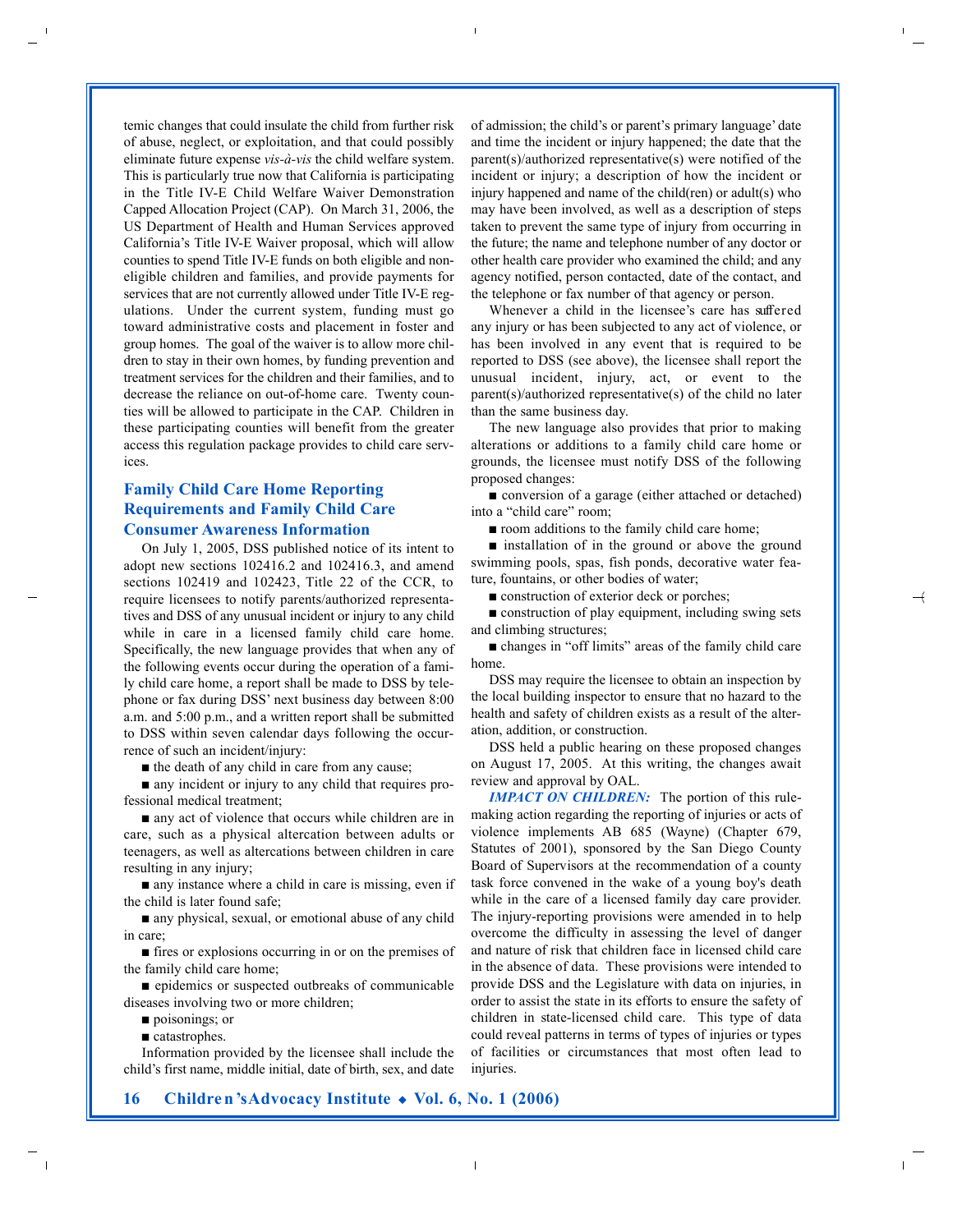Section 102416.2(b) requires a licensee to report changes in household composition, including "adults moving in and out of the home." The intent of this section is to help ensure that criminal background checks are completed for a specified group as required by Health and Safety Code section 1596.871(b) to obtain the mandated safety clearance; this section outlines a detailed process for obtaining security clearance for "any person, other than a child, residing in a facility." Specifically, it requires that a person who intends to reside in the home provide fingerprints and a statement signed under penalty of perjury regarding any prior criminal conviction prior to their residence. The proposed section 102416.2(b) does little to help clarify or aid in the implementation of this requirement.

Neither the statute nor the proposed regulation defines "reside" for the purpose of obtaining a background check. This lack of definition leaves the discretion to the providers to determine when a person in the house would qualify as "residing in the facility" and may create opportunities where DSS and the licensee disagree about when the licensee has a new resident. Instead of restating the requirements of Health and Safety Code section 1596.871(c), the proposed regulation should require further clarification of what constitutes "residing." Child advocates prefer establish a short timeframe (*e.g.*, two weeks) that triggers the reporting requirement, as the opportunity for harm to a child increases with time.

According to DSS'Initial Statement of Reasons, section 102416.3(a)(2) "establishes the Department's authority to require a licensee to obtain an inspection by a building inspector or a fire clearance." Health and Safety Code 1596.82 already allows DSS "to contract with state, county, or local agencies to assume specified licensing, approval, or consultation responsibilities." Thus, the proposed regulation appears redundant to existing statute.

It is also redundant of the local building permitting and inspection process, which require permits for many types of home alterations or additions and includes inspections. The Initial Statement of Reasons recognizes the existence of this mechanism by noting that many facility alterations have been completed without the required permits. However, the proposed regulations add another burdensome oversight layer that appears unnecessary. CAI agrees with DSS that ensuring proper construction contributes to the health and safety of the children in the facilities. However, the Department may want to consider establishing a process to ensure that the licensee has undertaken the proper steps at the local level. For example, it could require that a licensee provide documentation that any necessary permits have been obtained from the local jurisdiction for projects. DSS could then be assured that the proper steps have been taken to address building requirements, but would not require the Department to decide what changes would require inspection. This responsibility would properly remain at the local level.

#### **Criminal Record Clearance/Exemption and** *Gresher v. Anderson*

On January 27, 2006, DSS published notice of its intent to amend sections 80019, 80019.1, 80054, 87219, 87219.1, 87454, 87819, 87819.1, 87854, 88019, 101170, 101170.1, 101195, 102370, 102370.1, and 102395, Title 22 of the CCR, in order to make changes to the criminal record clearance provisions, the criminal record exemption provisions, and the penalties provisions.

Under the proposed changes, to request a criminal record exemption, a licensee or license applicant must submit information that indicates that the individual meets the requirements of section 80019.1(c)(4). DSS will notify the licensee or license applicant and the affected individual, in concurrent, separate notices, that the affected individual has a criminal conviction and needs to obtain a criminal record exemption. The notice to the affected individual shall include a list of the conviction(s) that DSS is aware of at the time the notice is sent, and will list the information that must be submitted to request a criminal record exemption. Also, individuals may request a criminal record exemption on their own behalf if the licensee or license applicant, among other things, chooses not to employ or terminates the individual's employment after receiving notice of the individual's criminal history, or removes the individual who resides in the facility after receiving notice of the individual's criminal history. Exemption denial notices shall specify the reason the exemption was denied.

DSS held a public hearing on these proposed changes on March 15, 2006. At this writing, the changes await review and approval by OAL.

*IMPACT ON CHILDREN:* This regulatory package implements recent statutory changes, as well as the First District Court of Appeal holding in *Gresher v. Anderson* (2005) 127 Cal. App. 4th 88, a proceeding that questioned DSS' handling of the process for exempting certain community and child care workers from the ban on employment imposed on those with criminal convictions. The court concluded that DSS' process was unduly restrictive in a number of respects, and specifically ordered that DSS permit certified family home employees to seek exemptions on their own behalf; permit terminated employees to seek exemptions after their employers receive notice of criminal history, without requiring that the notification have caused the termination; include in the "exemption needed" notice information specifying the convictions to be addressed in an exemption request; stop closing Trustline applications from persons in deferred judgment or pretrial diversion programs; and notify persons denied an exemption of the basis for the denial in terms sufficiently specific to permit a reasonably informed decision on whether to pursue an administrative appeal.

Thus, these changes primarily benefit adults with criminal convictions and those who are in deferred judgment status or participating in pretrial diversion programs, by helping facilitate their ability to engage in community and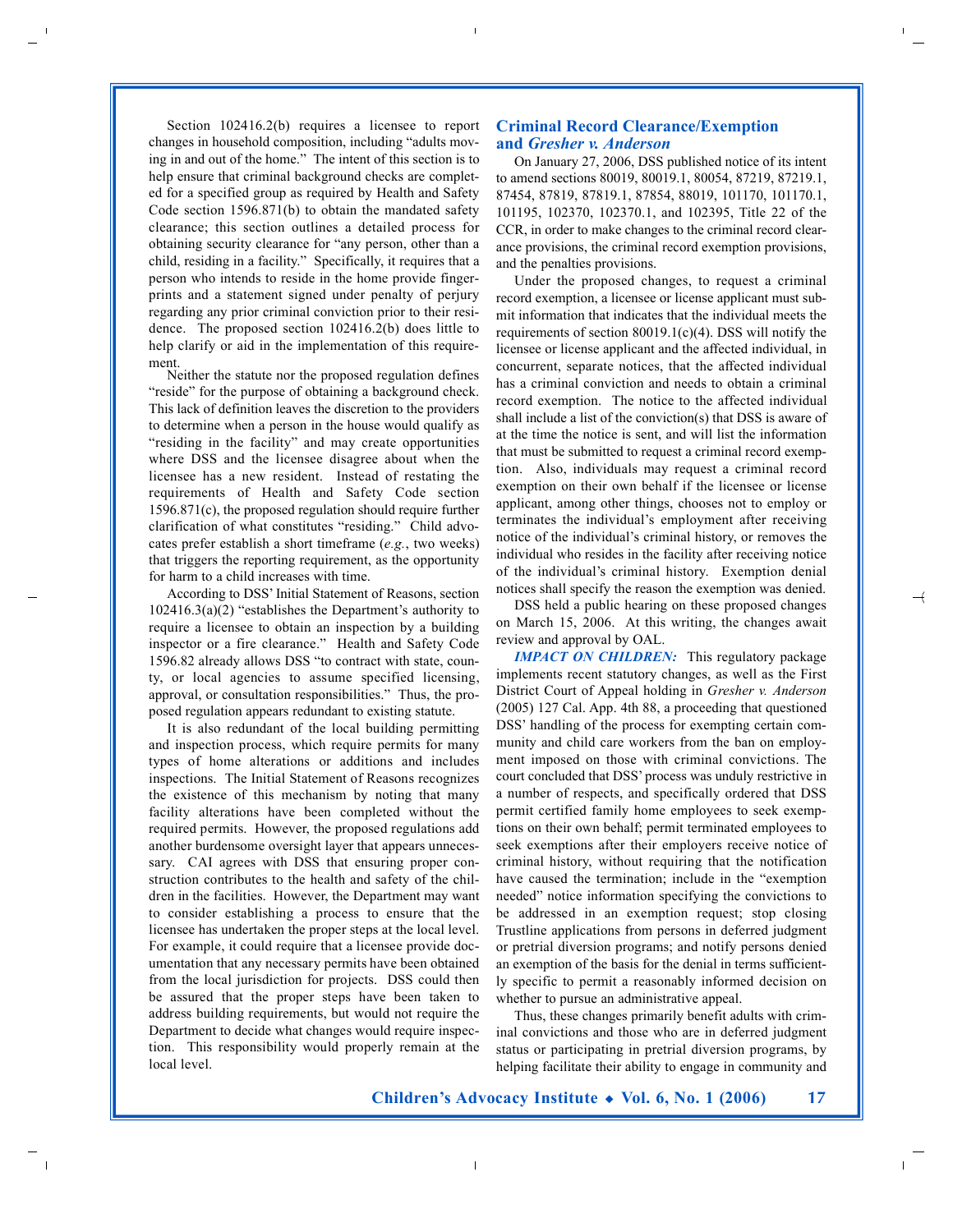child care work. It remains to be seen if relaxing these standards will have a detrimental effect on the children involved in those settings or if, as hoped, they will increase the number of individuals available to provide quality child care to children.

## **Update on Previous Rulemaking Packages Records Reproduction and Removal in Licensed CCL Facilities Regulations**

On April 30, 2004, DSS published notice of its intent to amend—on a permanent basis—sections 80044, 80045, 80066, 80070, 84063, 87344, 87345, 87566, 87570, 87571, 87844, 87866, 87870, 88069.7, 88070, 89119, 89182, 89244, 89245, 89370, 89566, 101200, 101201, 101217, 101221, 102391, and 102392, Title 22 of the CCR, to give DSS Community Care Licensing (CCL) staff the express authority to copy client or facility documents, or to remove them if necessary for copying, thus, emphasizing the licensing program's authority to audit and inspect facilities, and to copy facility records on demand during normal business hours. The proposed regulations also contain safeguards that prohibit the licensing staff from removing emergency or health-related information (which is separately defined for each type of facility), unless other copies of those documents are available, and set out standards for the safe removal and timely return of records to facilities. Specifically, the regulations require the licensing staff to create a list of records to be removed, sign and date the list upon removal, leave a copy of the list with the facility administrator, and return the records undamaged and in good order within three business days. (For background information on this rulemaking package, *see Children's Regulatory Law Reporter*, Vol. 5, No. 2 (2004) at 20 and Vol. 5, No. 1 (2004) at 18.)

*Update:* On May 9, 2005, OAL approved DSS' adoption of these changes.

## *EDUCATION*

### **New Rulemaking Packages California High School Exit Examination**

n February 16, 2006, the Board adopted, on an emergency basis, new sections 1207.1 and 1207.2, and amendments to sections 1204.5, Title 5 of the CCR, regarding the California High School Exit Examination (CAHSEE) regulations. Amendments to section 1204.5 provide that eligible adult students shall have up to three opportunities per year to take the section(s) of the examination not yet passed and may elect to take the examination during these opportunities.

New sections 1207.1 and 1207.2 implement SB 517 (Romero) (Chapter 3, Statutes of 2005), urgency legislation that was enacted as part of the settlement in *Chapman v. Board of Education, et al.*, Alameda County Case No. 2002-049636. These provisions set forth a one-year exemption of the requirement to pass the CAHSEE for students with disabilities in the class of 2006 who satisfy certain requirements.

On March 17, 2006, the Board published notice of its intent to adopt these provisions on a permanent basis; a public hearing is scheduled for May 3, 2006. The Board must transmit a certificate of compliance to OAL by July 14, 2006, or the emergency language will be repealed by operation of law on the following day.

*IMPACT ON CHILDREN:* The *Chapman* lawsuit was originally brought to court in 2001, challenging the CAH-SEE as an invalid and discriminatory test for students with disabilities. The plaintiffs, students with disabilities throughout the state who must pass the CAHSEE to receive a high school diploma, alleged that defendants failed to provide an alternate assessment for students with disabilities. Under the terms of settlement reached on August 26, 2005, a procedure is established for certain students with disabilities in the class of 2006 to be excused from the requirement of passing the CAHSEE as a condition of receiving a high school diploma.

The other part of this regulatory action benefits adults seeking to pass the CAHSEE. Previously, adult students had just two opportunities per year to take the portion(s) of the CAHSEE not yet passed. However, the Department received substantial feedback from the adult education community that many adult students are in circumstances that present an urgent need to obtain a high school diploma. Allowing them to take the exam three times per year should assist them in meeting this goal.

### **Program to Reduce Class Size in Two Courses in Grade 9**

Education Code sections 52080–52090 establish the Program to Reduce Class Size in Two Courses in Grade 9 ("Grade 9 CSR"), under which funding is apportioned to school districts that limit the size of classes in specified courses to an average of 20 students per teacher (and no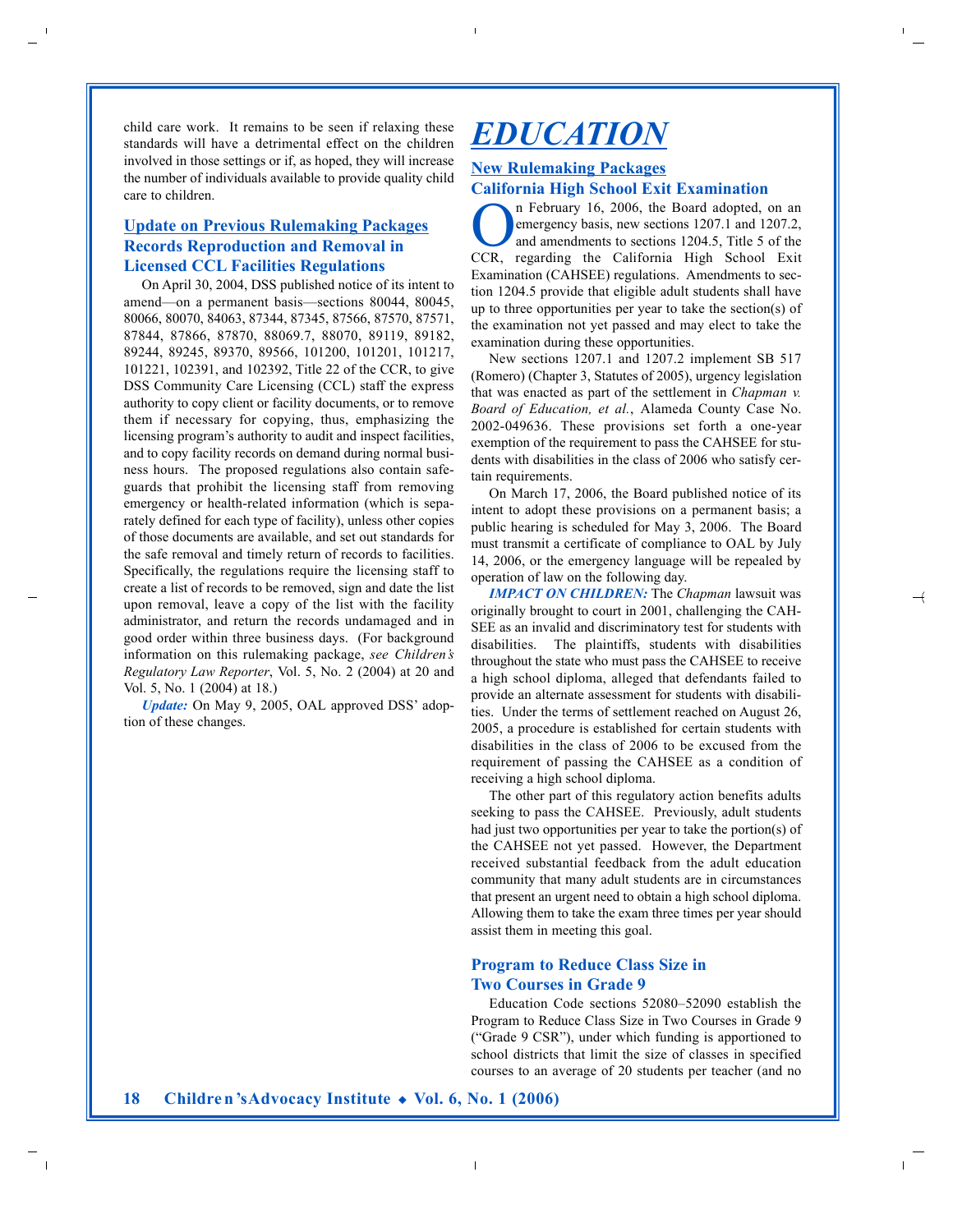more than a maximum of 22 students in any individual class). Education Code section 52084(h) calls for the Board of Education to adopt regulations implementing Grade 9 CSR. In particular, the regulations must address the pupil enrollment that may be certified for apportionment purposes under Grade 9 CSR.

On March 18, 2005, the Board published notice of its intent to adopt sections 15140 and 15141, Title 5 of the CCR, to define certain terms and provide for the certification of enrollment necessary to properly apportionment funds for Grade 9 CSR.

Among other things, the new language provides that the term "student to teacher ratio" means the school-wide average number of students per certificated teacher for all participating Grade 9 CSR classes, regardless of the subject. Each participating school must have a student to certificated teacher ratio no greater than 20 to 1, with no more than 22 pupils in any participating class. Students who are recognized as being in grades 10, 11, or 12, but who are nonetheless enrolled in participating classes are to be included in the total number. The result is rounded to 2 decimal places. A result of 20.49 or less will be rounded down to 20, and a result of 20.50 or greater will be rounded up to 21. Any school with a ratio of 20.50 or greater is not eligible to receive funding.

On May 3, 2005, the Board held a public hearing on this rulemaking package, and subsequently adopted it. On August 1, 2005, these changes were approved by OAL.

*IMPACT ON CHILDREN:* These revisions implement the Morgan-Hart Class Size Reduction Act of 1989, which authorized the reduction of class sizes in grades nine through 12, inclusive, in the subject areas of English, mathematics, social studies, and science. Regrettably, that Act has never been fully funded, and the Legislature subsequently enacted SB 12 (O'Connell) (Chapter 334, Statutes of 1998), to provide for a new class size reduction program in grade 9. Among other things, SB 12 provides \$135 per unit of full time equivalent enrollment per school for up to two 9th grade classes in English, mathematics, science, and social studies (as specified) which are required for graduation; requires that one of the two courses be English; and requires that the courses average 20 pupils each, not to exceed 22 pupils each.

Although most class size reduction evaluation and research has focused on efforts in the primary grades, it generally supports the efficacy of such efforts. However, more effort must be made to implement CSR in schools serving minority and low-income students, and to ensure that there are sufficient facilities and qualified teachers to handle such implementation.

#### **Grant Program for Healthy Start**

The Healthy Start Support Services for Children Act seeks to overcome barriers to healthy productive lives for children in need of assistance by creating a learning environment that is optimally responsive to the physical, emotional, and intellectual needs of each child; fostering interagency collaboration and communication at the local level to more efficiently and effectively deliver human support services to children and their families; encouraging the full use of existing agencies, professional personnel, and public and private funds to ensure that children are ready and able to learn, and to prevent duplication of services and unnecessary expenditures; and encouraging the development of a local interagency oversight mechanism that includes a records system to evaluate cost and effectiveness, and the development of a process of self-assessment of those records and the way in which they are used, to improve the effectiveness of the services.

On May 20, 2005, the Board published notice of its intent to amend sections 11900, 11905, 11915, 11920, 11925, 11930, and 11935, Title 5 of the CCR, to provided necessary technical clean-up of inaccuracies in current regulations implementing Healthy Start. The proposed amendments also remove unneeded reformatting requirements; provide a more realistic timeline for appeals, which will ensure that grant funds reach local education agencies in a timely manner; add guidance for the awarding of grants; remove consultation requirements regarding appeals with the Healthy Start Council; reestablish the intent of the Legislature for a competitive request for applications process; and add federal confidentiality requirements for student records and medical records.

The Board held a public hearing on these revisions on July 5, 2005, and subsequently adopted the rulemaking package. On October 19, 2005, OAL approved these revisions, which took effect on November 18, 2005.

*IMPACT ON CHILDREN:* According to the Department of Education, Healthy Start evaluation results show a strong initiative that offers positive support and guidance for students and families, especially those most in need. Healthy Start schools show increases in test scores, improvements in children's classroom behavior, and a greater parent involvement in school activities. The Department credits the Healthy Start program with the achievement of statistically significant school-wide improvements, including the following:

■ standardized tests scores for grades one through three increased significantly, as compared to similar schools without Healthy Start;

■ middle and high school students most in need showed nearly a 50% increase in grade point averages;

■ parent participation increased for all school activities; and

■ student mobility was reduced.

The Department also credits Healthy Start for a decrease in school violence, a decrease in violence and child abuse in homes, improvement in self-concept, and a decrease in drug use. According to the Department, for every state dollar provided, Healthy Start returns an estimated \$4 in otherwise untapped local, county, and federal funds. These regulatory amendments increase the viability of the Healthy Start programs.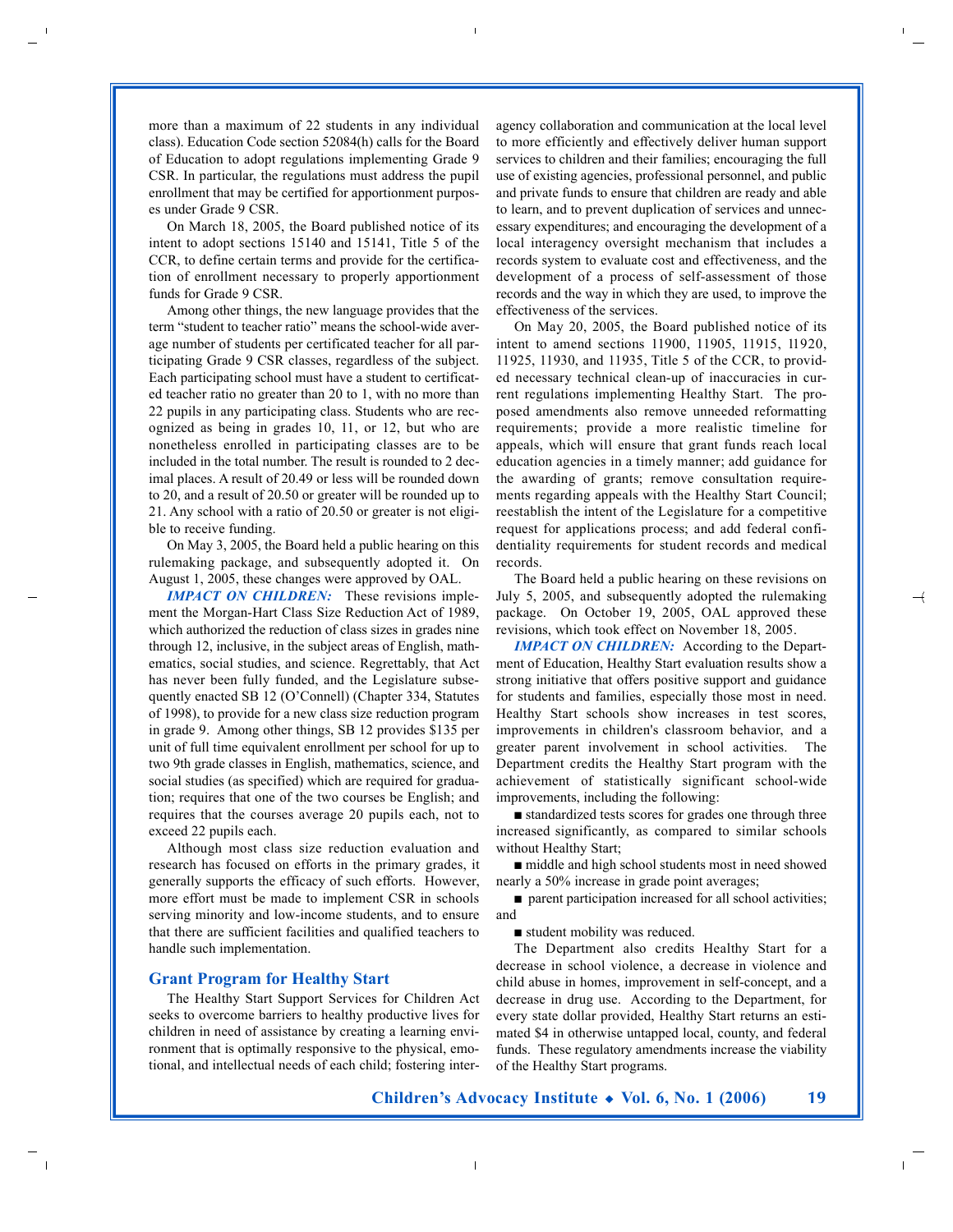### **Student Right to Leave Schoolroom, School Premises**

In early 2005, the State Board of Education asked OAL to repeal three provisions in Title 5 of the CCR. Contending that the action would have no regulatory effect, the Board did not engage in the formal rulemaking process of the APA prior to requesting the repeal. The three sections at issue are the following:

■ Rule 303, which provides: "A pupil may not leave the school premises at recess, or at any other time before the regular hour for closing school, except in case of emergency, or with the approval of the principal of the school."

■ Rule 304, which provides: "Every pupil shall leave the schoolroom at recess unless it would occasion an exposure of health."

■ Rule 352, which provides: "A pupil shall not be required to remain in school during the intermission at noon, or during any recess."

In support of its proposed action, the Board opined that sections 303, 304, and 352 are in conflict with Education Code section 44807.5, which provides that the governing board of a school district may adopt reasonable rules and regulations to authorize a teacher to restrict for disciplinary purposes the time a pupil under his/her supervision is allowed for recess. The Board contended that because of the conflict, the regulation sections are invalid as a matter of law, and should be repealed.

On April 19, 2005, OAL disapproved this attempted change, finding that the Board failed to make the required demonstration for the deletion of these rules. Regarding section 303, OAL found there to be no inherent conflict demonstrated between the rule and the cited statute, noting that requiring a pupil to stay in the classroom during recess does not conflict with a requirement that the student remain on the school premises.

OAL found that any potential conflict that may exist between sections 304 and 352 and section 44807.5 could be harmonized by amending the regulations to add an exception for a restriction of the time allowed for recess. OAL concluded that the cure for the potential inconsistency is amendment rather than deletion of the rules. Accordingly, the Board did not make the requisite showing that a deletion of the regulations would not materially alter any requirement, right, responsibility, condition, prescription, or other regulatory element of the rules.

At this writing, the Board has not commenced the formal rulemaking process to amend these provisions.

*IMPACT ON CHILDREN:* The three regulations at issue here have been in effect since 1969; section 44807.5 was added to the Education Code in 1981. If there is in fact any conflict between section 44807.5 and the regulations, such would have been true for well over two decades. Child advocates urge the Board to engage in a zealous review of all of its regulations, and update them as needed on a timely basis, in order to provide all children with the optimal educational experience.

#### **Academic Assistance Program**

Existing law authorizes the California Educational Facilities Authority to award grants to eligible private colleges to provide a program of academic assistance and services to pupils attending a qualified school, as defined, in order to inform the pupils of the benefits of, and the requirements for, higher education; prepare these pupils for college entrance; or to provide programs, such as academic enrichment and mentoring programs, that advance the academic standing of those pupils. Existing law requires the Authority to develop selection criteria and a process for awarding grants that take into account at least certain factors when selecting recipients and determining grant amounts.

On June 17, 2005, the Authority published notice of its intent to adopt sections 9001, 9005, 9006, 9007, 9025, 9027, 9050, 9051, 9052, 9053, 9054, 9055, 9056, 9057, 9058, 9059, 9060, 9061, 9062, 9063, 9064, 9065, 9066, 9067, 9068, 9069, and 9070 and amend sections: 9020, 9030, 9031, 9032, 9041, and 9043, Title 4 of the CCR, to defines terms and adopts standards, an application form, instructions, and procedures for the administration of the Academic Assistance Program. Among other things, the regulations:

■ establish selection criteria and a process for awarding grants;

■ specify which programs may be funded;

■ authorize the Authority to grant maximum awards of \$250,000 to qualified schools for eligible programs that do not exceed the dollar amount of the grant award;

■ establish that all eligible private colleges interested in applying for a grant must complete an application;

■ specify the time and manner of submitting an application to the Authority;

■ detail the information required to be submitted in an application for a grant including financial information, organization information, legal information, information and certification regarding religion, an agreement and certification and a grant agreement;

■ detail the manner in which applications will be reviewed, scored and ranked by staff;

■ detail the criteria that will be used in evaluating applications including program effectiveness and commitment to success of the program, and program feasibility;

■ provide for notifying applicants of their scores and the proposed amount of initial allocation, establish a minimum score required for funding, and allow for incremental grant disbursements;

■ establish an appeals process for applicants including the circumstances under which an appeal may be filed, the timing of the appeal, and the review of the appeal by the staff and Authority;

■ provide for approval by the Authority of proposed grant awards and notification of approval to recipients;

■ specify when the Authority, at its discretion, can award grants, in the event there are remaining grant funds after the first funding round;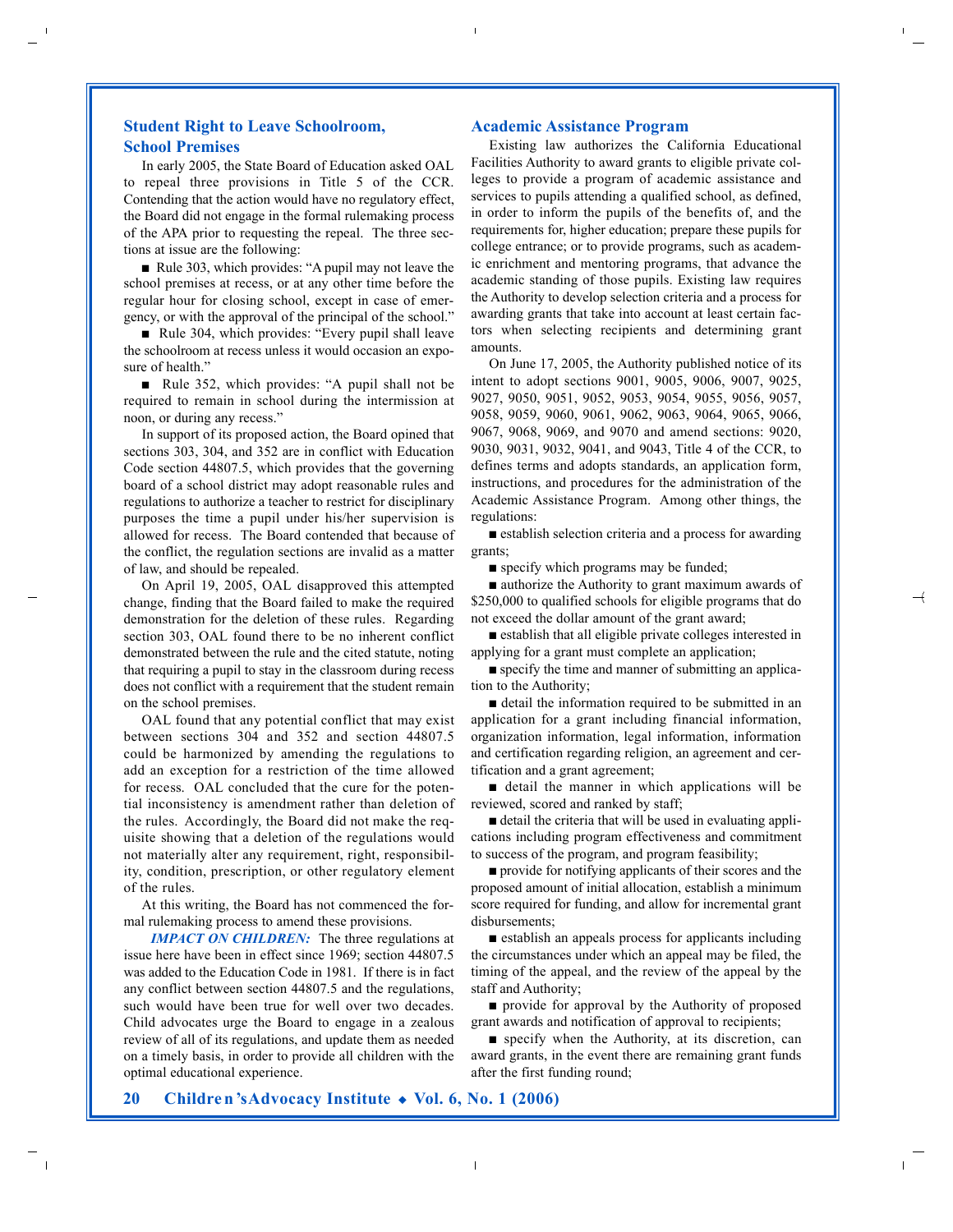■ specify when the Authority or the Authority staff may have the discretion to consider a change in use of the grant funds;

■ specify the terms and conditions that must be included in the agreement to be executed by the grantee;

■ specify the information that must be provided to satisfy this requirement including verification that all other funds, if needed are in place, receipt of an executed grant agreement, and documentation that all conditions of funding have been satisfied;

■ specify the documentation and time-frame for the expenditure of grant funds and requires the return of funds to the extent that matching funds were not received;

■ specify that allocated grant funds that are returned for any reason are to be distributed to the next highest scoring applicant not receiving a grant allocation or if no such applicant exists or the applicant's project has been abandoned, then distribution will be made at the Authority's discretion in a manner consistent with the goals and spirit of the Act;

■ require recipients to retain all program and financial data and to provide audited information to the Authority upon request; and

■ clarify the basis of a determination to require a recovery of grant funds for the grantee's failure to implement the program according to specified award terms.

On October 27, 2005, OAL approved the Authority's amendments.

*IMPACT ON CHILDREN:* These regulations implement SB 1624 (Romero) (Chapter 1081, Statutes of 2002), which authorized the Authority to use up to \$2 million, on a one-time basis, of its fund balance to provide grants to private colleges in order to support programs of academic assistance to middle and high school pupils attending schools meeting specified criteria—typically schools in low-income areas and where the percentage of pupils eligible for admission to either the California State University or University of California is below the statewide average. This worthwhile cause should be rolled out on a permanent basis, and be funded accordingly to have a more meaningful impact on the rate of college application and acceptance in these underperforming middle and high schools.

#### **Reading First Plan**

California's Reading First Plan, as approved by the U.S. Department of Education on August 23, 2002, is required to have a clear definition of the term "significant progress" in order to determine which Reading First districts will continue to receive funding and which will be discontinued. On January 20, 2006, the Board published notice of its intent to adopt new sections 11991 and 11991.1, Title 5 of the CCR. These new provisions set forth a measure, the Reading First Achievement Index (RFAI), to determine whether a district is making "significant progress" in improving reading achievement in grades K–3 in Reading First schools.

The board held a public hearing on these changes on March 6, 2006. At this writing, the proposal awaits adoption by the Board, and review and approval by OAL.

*IMPACT ON CHILDREN:* The No Child Left Behind (NCLB) Act establishes Reading First as the primary national initiative aimed at improving reading in grade K–3 classrooms. California has been approved to receive approximately \$133 million. Most of the funds will be available for competitive grants for eligible school districts to use to improve classroom instruction in reading. Implementation of this definitional regulation will help assure California does not lose access to the important school funding source.

#### **Rural Flexibility — NCLB Requirements**

The No Child Left Behind Act (NCLB) requires that all teachers of core academic subjects meet the federal definition of "highly qualified teacher" no later than the end of the 2005–06 school year. Schools that receive Title 1 funds are currently required to hire only teachers that meet the federal definition of "highly qualified teacher." Core academic subjects include English, reading or language arts, mathematics, science, foreign languages, civics and government, economics, arts, history, and geography.

While federal lawdefines the dates for establishing compliance with the law, additional flexibility has been offered for specific single subject credentialed teachers in identified small rural schools. Thus, on January 20, 2006, the Board published notice of its intent to amend sections 6110 and 6 112, and adopt new section 6113, Title 5 of the CCR, to establish new flexibility for teachers employed by rural schools, eligible to participate in the Small Rural School Achievement (SRSA) program, to achieve certification as a highly-qualified teacher. Specifically, the changes provide that a teacher hired by a small rural Local Educational Agency (LEA), as defined by the Small Rural School Achievement (SRSA) program, after the end of the 2003–04 school year, to teach multiple subjects must meet NCLB requirements in at least one core academic subject assigned but will have three years from the date of hire to obtain highly qualified status in all other core academic subjects taught.

A teacher hired by a rural LEA, as defined by the SRSA program, before the end of the 2003–04 school year, to teach multiple subjects must meet NCLB requirements in at least one core academic subject assigned but will have until the end of the 2006–07 school year to obtain highly qualified status in all other core academic subjects taught.

In order to use this flexibility, covered LEAs will need to (1) provide high-quality professional development that increases the teachers' content knowledge in the additional subjects they teach; and (2) provide mentoring or a program of intensive supervision that consists of structured guidance and regular, ongoing support so that teachers become highly qualified in the additional core academic subject(s) they teach.

The Board held a public hearing on these proposed changes on March 6, 2006, and subsequently adopted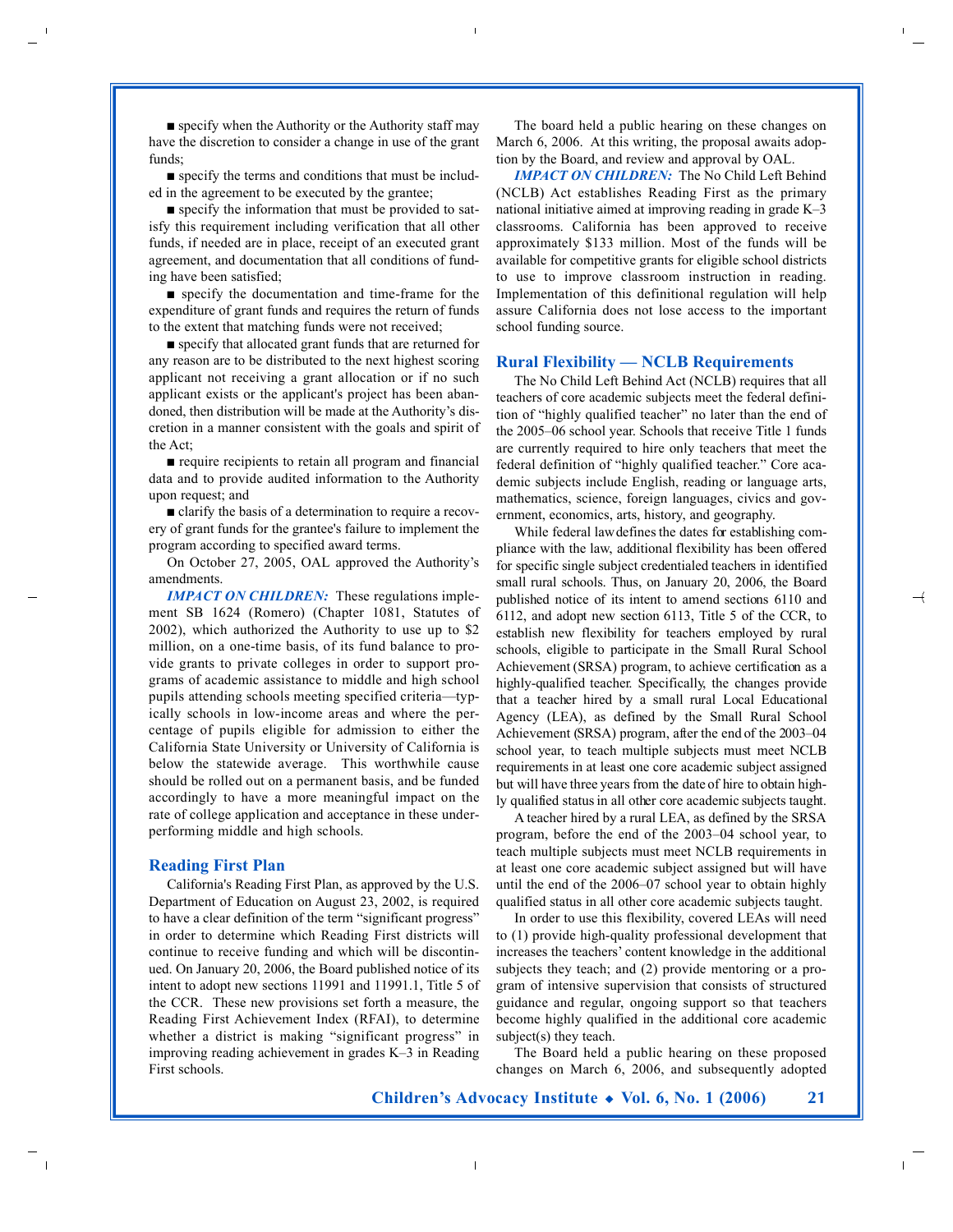them. At this writing, the amendments await review and approval by OAL.

*IMPACT ON CHILDREN:* In theory, the idea of ensuring that teachers be "highly qualified" in the subjects taught is a good one. However, putting that idea into practice has not been a success, for a variety of reasons. In August 2005, a widely published article by Ben Feller of the Associated Press reported that although most states say that more than 90% of their teachers are highly qualified, this claim is greeted skeptically because of questions over how the states define quality and how they collect their data. The article noted the following criticisms of the "highly qualified" teacher certification process:

■ The Education Trust, which advocates for poor and minority children, found many state standards are "so lax as to include virtually every teacher in the state, regardless of actual demonstration of content knowledge."

■ The nonpartisan Education Commission of the States said most states do not use objective criteria, creating a "trap door" for teachers to escape the intent of the law.

■ The independent Center on Education Policy has cited lenient standards as one reason that states and districts report such high numbers of highly qualified teachers.

■ The National Center on Teacher Quality said many states have inflated teachers' competency by giving them credit for mentoring or committee work of years ago.

While this increased flexibility will allow rural district to hire teachers in rural areas without risk of losing eligibility for funding under NCLB, it remains to be seen if this will actually benefit children by decreasing class size (a proven benefit to academic achievement).

Additionally, while improving California's ability to meet NCLB standards, these new regulations do little do assure the actual high quality of teachers based on their individual classroom performance and their ability to teach their student population. Advocates continue to push for outcome measures based on individual performance rather than qualification standard based merely on a formulaic rubric.

### **School Community Violence Prevention Grant Program**

Each year, the Department of Education and the Office of the Attorney General identify via competitive application processes those school sites in California that are in greatest need of intensive school safety programs and fund those programs from the state budget appropriations established for the purpose. The schools with greatest need for intensive school safety programs are those in which there are circumstances such as escalating gang or other youth violence, lack of preparedness for crisis situations such as terrorist threat or natural disaster, or in which student fears of interpersonal violence are interfering with the learning process.

In enacting AB 825 (Firebaugh) (Chapter 871, Statutes of 2004), the Legislature consolidated all of the state's school safety competitive grant programs into one school

safety consolidated competitive grant program, intended to accomplish the purposes of the previous competitive grant programs; that program will be called School Community Violence Prevention (SCVP).

In order to implement the program on an expedited basis, the Department adopted emergency regulations in January 2006. Specifically, sections 11987, 11987.1, 11987.2, 11987.3, 11987.4, 11987.5, 11987.6, and 11987.7, Title 5 of the CCR, specify application submission rules, criteria for scoring applications and awarding grants, allowable/non-allowable uses of grant funds, annual reporting requirements for grant recipients, and the manner in which grant recipients will be reimbursed for program expenditures.

■ Grants may be awarded for up to \$500,000 spread across a grant period of up to five years. Grants shall not be renewable for the same school site.

■ Applications will be scored on the following four elements: demonstration of need, strength of collaborative process, quality of the proposed violence prevention plan program, and reasonableness of budget.

■ Funding for administrative personnel, other than the project coordinator position(s), will not be approved. Allowable budget items are for personnel who provide direct services to students, as well as for associated training, services, program materials, and supplies.

■ The funds made available for the SCVP program shall be used to supplement, not supplant, existing school safety programs.

A certificate of compliance must be transmitted to OAL by May 19, 2006 or the emergency language will be repealed by operation of law on the following day

*IMPACT ON CHILDREN:* The SCVP program consolidates six previously existing school violence prevention programs: (1) Safe School Planning and Partnership; (2) School Community Policing; (3) Gang-Risk Intervention; (4) Safety Plans for New Schools; (5) School Community Violence Prevention; and (6) Conflict Resolution. In the Budget Act of 2005, \$16 million was appropriated to fund these grants. Unfortunately, there was no provision in AB 825 for this program to receive annual funding increases; thus, any increases for growth and cost of living will be provided at state option through the annual Budget Act.

Results from a recent California student survey revealed the following facts:

■ In the twelve-month period prior to the survey, nearly 25% of students, across grades, reported that they had been harassed or bullied on school property at least once because of their race/ethnicity, gender, religion, sexual orientation, or disability.

■ 21% of 7th graders, 27% of 9th graders, and 29% of 11th graders had seen a weapon at school, and 8–9% had been threatened or injured by one.

■ 15–19% of students across grades found schools unsafe or very unsafe.

While advocates commend the state for putting all of its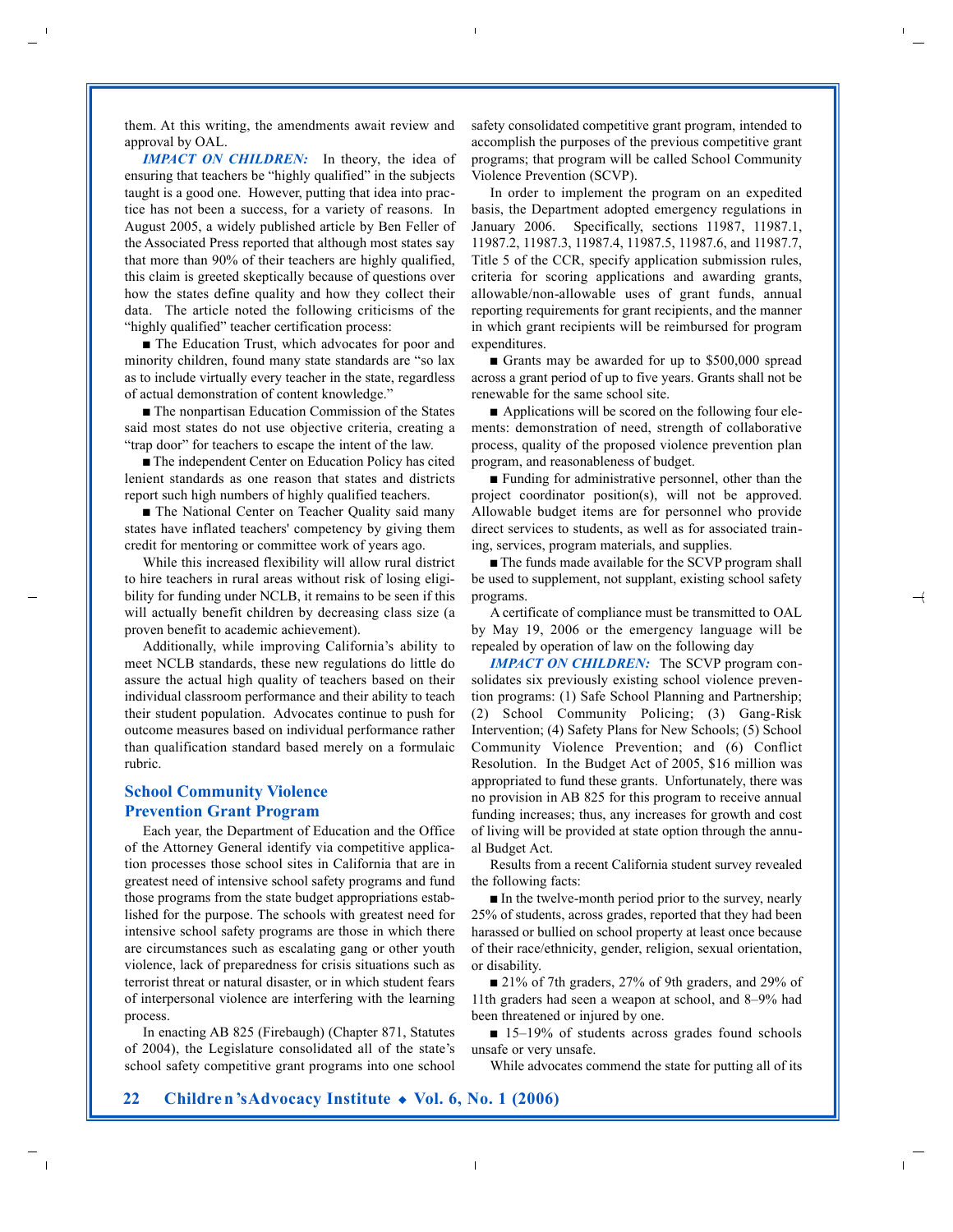school violence prevention efforts into one comprehensive program, advocates now urge the state to fully fund this comprehensive program at levels that keep up with increases in student enrollment and inflation.

#### **Physical Fitness Test**

On September 16, 2006, the Board published notice of its intent to amend sections 1040 to 1047, Title 5 of the CCR, regarding the administration of the physical performance test that is required of each pupil in grades 5, 7 and 9 by Education Code section 60800.

The purpose of the proposed regulations is to guide school districts and schools in the administration of the Physical Fitness Test (PFT), including but not limited to definitions, test administration, data requirements and testing variations, accommodations and modifications for students with exceptional needs. Among other things, the revised language states the following:

■ During the annual assessment window, the governing board of each school district maintaining grades 5, 7, and 9, or any one or more of such grades, shall administer to each pupil in those grades the physical performance test, FITNESSGRAM®, designated by the Board. This includes pupils who attend schools that are on a block schedule and whose pupils may not be enrolled in physical education classes during the annual assessment window. All pupils in grades 5, 7 and 9 shall only take the test once during the annual assessment window.

■ School districts shall test all pupils in alternative education programs conducted off the regular school campus, including, but not limited to continuation schools, independent study, community day schools, and county community schools.

■ No test shall be administered in a home or hospital except by a test examiner. No test shall be administered to a pupil by the parent or guardian of that pupil.

■ Pupils shall be tested in each fitness component included in the PFT unless exempt by the pupil's IEP or Section 504 plan.

■ Districts may provide an alternative date for make-ups based on absence or temporary physical restriction or limitations (*e.g*., recovering from illness or injury).

■ For valid results, districts shall use the test administration manual provided for the test designated by the Board.

■ On or before November 1 of each school year, the superintendent of each school district, county office of education, and independent charter school may designate from among its employees a District Physical Fitness Test Coordinator. The District Physical Fitness Test Coordinator responsibilities include, but are not limited to, responding to correspondence and inquiries from the contractor in a timely manner and as provided in the contractor's instructions; determining school district and individual school test and test material needs; overseeing the administration of the PFT to pupils; overseeing the collection and return of all test data to the contractor; ensuring that all test data are received from school test sites within the school district in sufficient time to satisfy the reporting requirements; and ensuring that all test data are sent to the test contractor by June 30 of each year.

■ Each school district shall provide the contractor of the PFT the California School Information Services student identification number for each pupil tested for purposes of the analyses and reporting. The demographic information is for the purpose of aggregate analyses and reporting only. School districts shall provide the same information for each pupil enrolled in an alternative or off-campus program, or for pupils placed in nonpublic schools, as provided for all other pupils.

■ Results shall be provided to each pupil after completing the test. The results may be provided orally or in writing.

■ Each pupil with an IEP or Section 504 plan shall be given as much of the test as his or her condition will permit.

The Department staff, on behalf of the Board, held a public hearing on these proposed changes on November 2, 2005, and subsequently adopted the changes. At this writing, the amendments await review and approval by OAL.

*IMPACT ON CHILDREN:* The PFT includes six physical fitness tasks:

(1) Aerobic capacity is perhaps the most important indicator of physical fitness and assesses the capacity of the cardiorespiratory system by measuring endurance.

(2) Body composition results provide an estimate of the percent of a student's weight that is fat in contrast to the "fat-free" body mass made up of muscles, bones, and organs.

(3) Abdominal strength and endurance are important in promoting good posture and correct pelvic alignment. Strength and endurance of the abdominal muscles are important in maintaining lower back health.

(4) Trunk extension and flexibility is related to lower back health and alignment.

(5) Upper body strength and endurance tests measure the strength and endurance of the upper body and is related to maintenance of correct posture. It is important to have strong muscles that can work forcefully and/or over a period of time.

(6) Overall flexibility measures joint flexibility which is important to functional health.

Most of the students tested in 2005 did not meet all six fitness standards. Twenty-five percent of the students in grade five, 29 percent in grade seven, and 27 percent in grade nine met all six fitness standards. According to the Department of Education, six years of data show that the majority of California students at all three grade levels are not meeting the standards for the fitness areas tested. Although the most recent three years of data indicate that there is approximately a three percent increase in the percentage of students achieving the healthy fitness zone for all six fitness areas, there is still much work to do to ensure high levels of fitness for all students in California. Both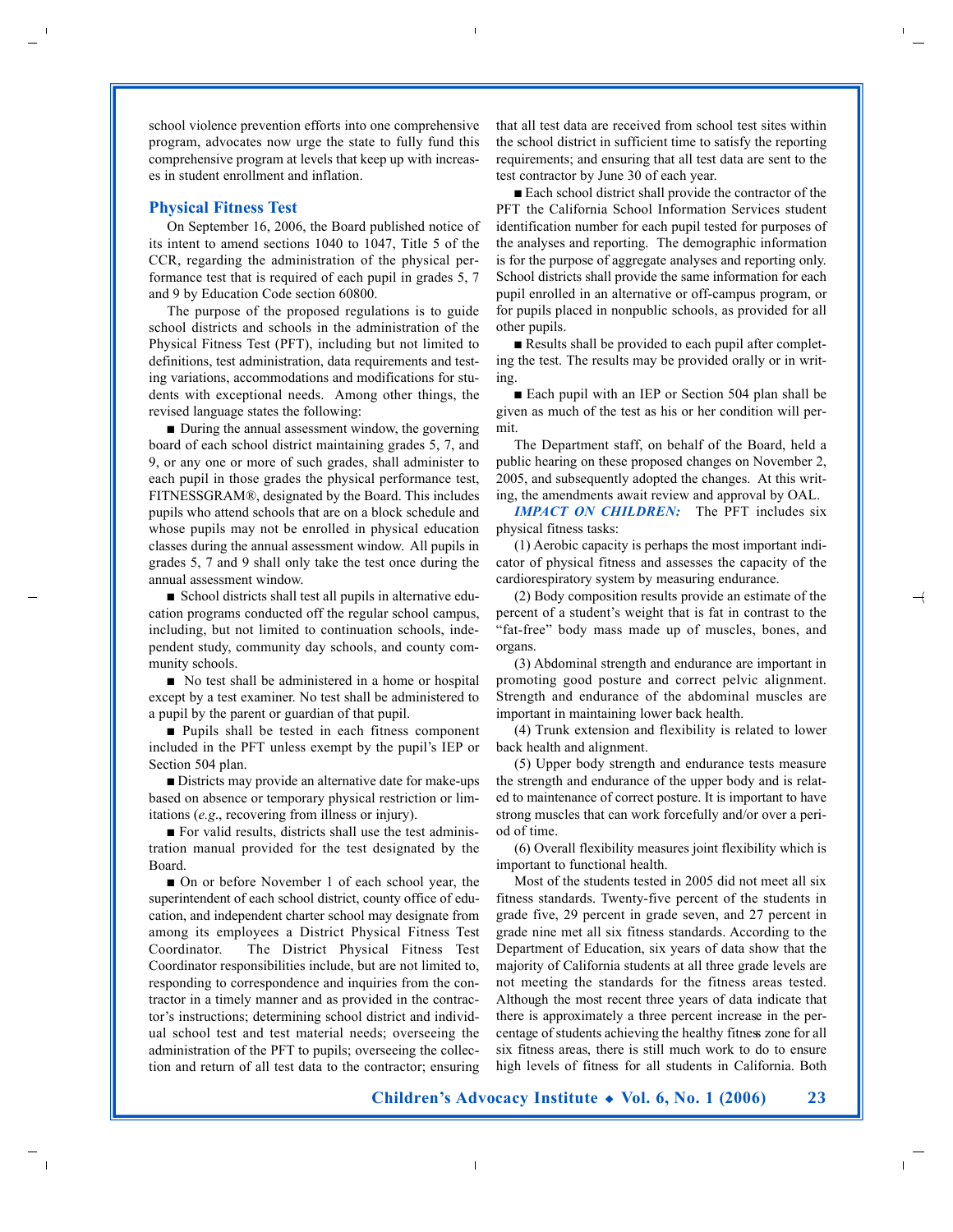males and females and students from all ethnic or racial backgrounds could benefit from a greater emphasis on all areas of physical fitness, especially aerobic capacity, body composition, upper body strength, and flexibility. The increased clarification regarding the administration of the PFT will help California identify where more concentration is needed with respect to the physical fitnessof our children.

#### **Charter School Regulatory Actions**

**(1) Non-Classroom Based Instruction in Charter Schools/Virtual Schools.** On May 20, 2005, the Board published notice of its intent to adopt new section 11963.5 and amend sections 11704, 11963.2, 11963.3, 11963.4, 11963.5, and 11963.6, Title 5 of the CCR, regarding nonclassroom based instruction in charter schools and virtual schools. Among other things, the changes would establish an alternative to the existing method for determining the pupil-teacher ratio; authorize multi-year funding determinations; make clarifying changes to the determination of funding request forms and calculations; make technical changes that include removal of language no longer in effect, renumbering, and typographical errors; and establish a policy for review and approval of funding determination requests submitted by nonclassroom-based virtual or online charter schools.

For example, new language in section 11963.5 would provide that a virtual or on-line charter school is one in which at least 80% of teaching and student interaction occurs via the Internet. A virtual or on-line nonclassroombased charter school may receive approval of a funding determination with no maximum pupil-teacher ratio if the charter school has and maintains an 8 or above Academic Performance Index (API) rank in either its statewide or similar schools ranking and has no less than a 6 in the other of these two rankings. In order to be funded pursuant to the above, a virtual or on-line charter school, must demonstrate that:

■ The school has met its overall and subgroup API growth targets.

■ Instructional expenditures are at least 85% of the overall school budget. A substantial portion of these expenditures (at least 25% of the charter school's general purpose entitlement and categorical block grant as defined in Education Code section 47632) are spent on technology that directly benefits students and teachers and results in improved student achievement.

■ Computer-based instruction and assessment is provided to each student and includes the use of an on-line instructional management program, which at a minimum includes standards-based guided lessons, lesson plans, initial testing of students, periodic assessment of student achievement, and the use of other measurements of student progress over a period of time.

■ Teachers are provided with technology tools and print media, which at a minimum must include: standards-aligned instructional materials, computer, printer, monitor, Internet service, telephone, staff development that provides for the monitoring of student progress, and a means of electronic communication for frequent student contact.

■ All students are provided an individualized learning plan that is based on initial testing of the students and that is monitored either remotely or in person, by the teacher to evaluate student progress.

■ All students are provided access to a computer, Internet service, printer, monitor, and standards-aligned materials based on Board-adopted academic content standards for each grade level and for each subject studied.

■ All students eligible for special education supports and services receive those supports and services in accordance with their individualized education program.

■ Charter school admission practices will not favor high performing students or recruit a student population that is of a higher socioeconomic group or lower racial or ethnic representation than the general population of the county or counties served. Admission practices not reflective of the county or counties served shall be cause for denial by the State Board of Education under this section.

On July 5, 2005, the Board held a public hearing on these proposed changes, which it subsequently adopted. On December 6, 2005, OAL approved these changes.

**(2) Charter School Facilities Incentive Grants.** In 2002, the voters passed Proposition 47, which allocated \$100 million for school construction for charter schools. In 2004, the voters passed Proposition 55, which allocated an additional \$300 million for charter schools. The program created as a result of the two propositions is the Charter School Facilities Program (Education Code section 17078.52, *et seq*.). By statute, the California School Finance Authority (CSFA) plays a significant role in determining whether charter schools are eligible to receive funding pursuant to the program's requirements.

In 2004, the U.S. Department of Education approved a grant award to CSFA pursuant to the State Charter School Facilities Incentive Grants Program; CSFA had applied for the grant as a supplement to the funding provided pursuant to Propositions 47 and 55. The grant provides for over \$49 million to be awarded over a five-year period for the purposes of funding per-pupil facilities aid programs for California charter schools. Grant funds may be applied toward a charter school's annual cost of rent, lease, mortgage or debt service payments for facilities or toward the purchase, design and construction costs of acquiring land and constructing or renovating a facility.

Pursuant to the federal rules governing the grant, \$9.85 million must be allocated during each of five consecutive federal fiscal years. Because the first funding round began on June 28, 2005, CFSA adopted emergency regulations on June 27, 2005, governing the grant application and selection process. On September 23, 2005, CFSA published notice of its intent to adopt these provisions on a permanent basis. Among other things, the regulations provide that any applicant shall be eligible to apply for a grant if all of the following conditions are met: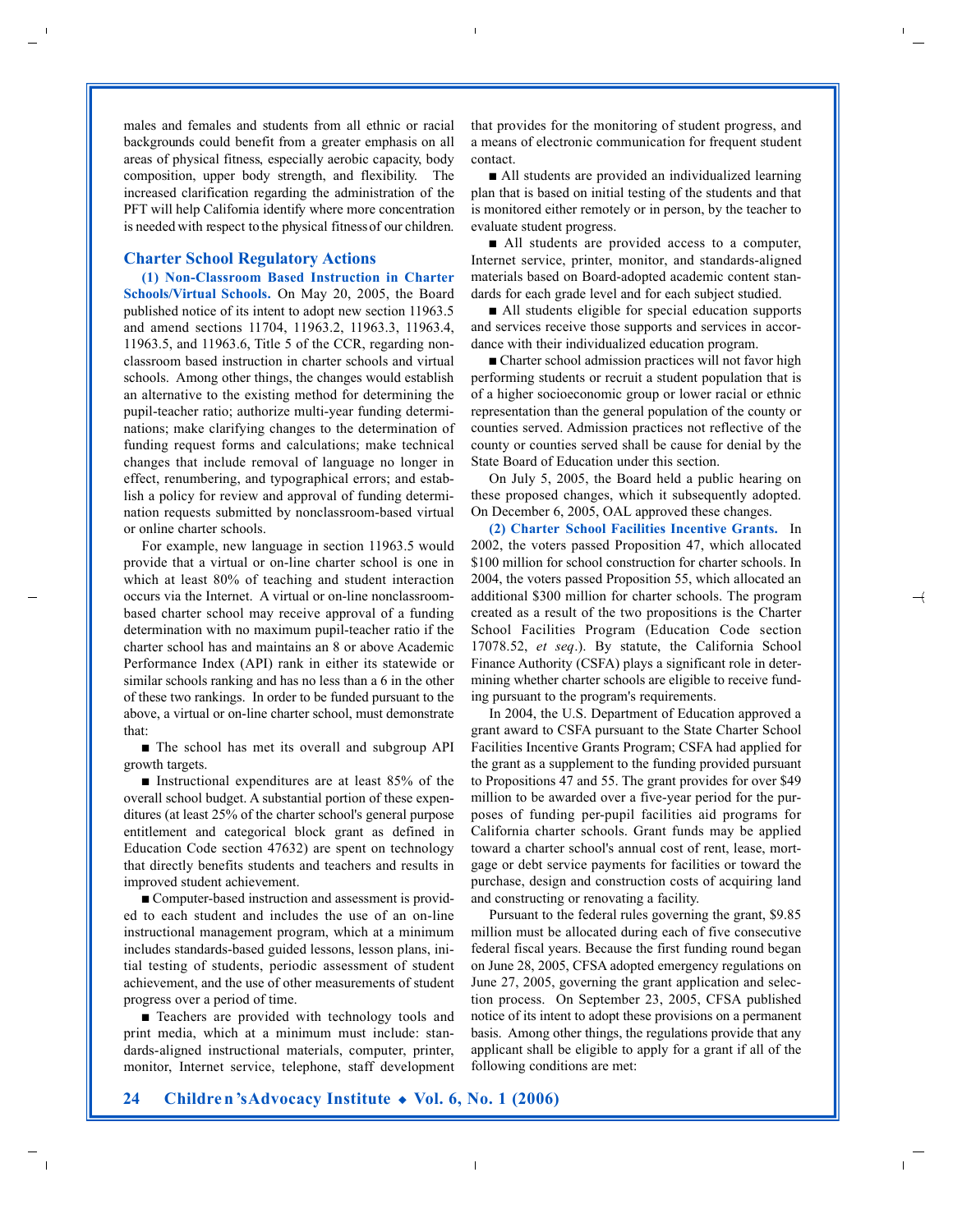■ An approved charter has been awarded and is in place and current at the time of application.

■ The charter school is in good standing with its chartering authority and is in compliance with the terms of its charter at the time of application submission. CSFA reserves the right to contact the chartering authority directly seeking written verification that the school is in good standing and in compliance with the terms of its charter.

■ The charter school has completed at least one school year of instructional operations.

■ The charter school has not been awarded an apportionment through the state's Charter School Facilities Program.

■ The charter school is not a current recipient of funding through this grant program.

■ At least 80% of the instructional time offered by the charter school shall be at the school site, and the charter school shall attain an average daily attendance rate of at least 80% based on the school's most recent CBEDS report.

■ The charter school is established pursuant to Education Code section 47600, *et seq*., and also meets the federal definition of charter school as defined in section 5210(1) of the Elementary and Secondary Education Act of 1965 (20 USCA section  $7221(i)$ ), as amended by the No Child Left Behind Act of 2001.

■ The charter school admits students by lottery in the event more students want to attend the school than the school can accommodate.

The regulations also provide that grant funds must be used to pay current and future years' cost of renting or leasing a facility, for up to a three-year period. Awards may not be used to reimburse a charter school for costs incurred for any school year prior to the year in which the grant is awarded. Grant funds may not be applied toward a school district's costs of providing a charter school with a facility.

No individual grant award that is used toward the annual cost of rent, lease, mortgage or debt service payments for existing or new facilities may exceed \$250,000 per year, with a maximum grant period of up to three years. No individual grant award that is used toward the purchase, design and construction, costs of land and facilities, may exceed \$500,000 per year, with a maximum grant period of up to three years.

On March 24, 2006, OAL approved CFSA's permanent adoption of these provisions.

*IMPACT ON CHILDREN:* A charter school is a public school, and it may provide instruction in any of grades K–12. It is usually created or organized by a group of teachers, parents and community leaders or a communitybased organization, and it is usually sponsored by an existing local public school board or county board of education. Specific goals and operating procedures for the charter school are detailed in an agreement (or charter) between the sponsoring board and charter organizers.

A charter school is generally exempt from most laws governing school districts, except where specifically noted in the law. California public charter schools are required to participate in the statewide assessment test, called the STAR (Standardized Testing and Reporting) program. The law also requires that a public charter school be nonsectarian in its programs, admission policies, employment practices, and all other operations and prohibits the conversion of a private school to a charter school. Public charter schools may not charge tuition and may not discriminate against any pupil on the basis of ethnicity, national origin, gender, or disability.

Currently, the following facts are true regarding charter schools in California:

■ In 2005–06, there were 575 charter schools operating in California.

■ Approximately 190,000 students are currently enrolled in charter schools.

■ Approximately 83% of operating charter schools are start-up schools, and 17% are conversion schools.

■ Approximately 75% are site-based, and 25% are nonclassroom-based or combination site-based and non sitebased.

■ The largest Public Charter Schools Grant Program was awarded to California for the 2004–07 grant cycle, resulting in approximately 250 new charter schools.

■ Student achievement among educationally and economically disadvantaged students in California public charter schools is improving faster than in non-charter public schools, according to the studies from the Hoover Institute at Stanford University (2003) and the School of Education at California State University, Los Angeles.

■ Charter schools are public education choices in 48 of the 58 counties in California.

■ One in 20 schools in California is a charter school: one in 50 students in California attends a charter school.

As charter schools continue to grow in popularity, vigilant oversight is necessary to ensure that children are receiving appropriate instruction that is comparable to, if not superior to, that provided in traditional public schools.

**Special Education—Highly Qualified Teachers** See Special Needs section, *supra*.

#### **Special Education—Hearing Officers**

See Special Needs section, *supra*.

#### **Update on Previous Rulemaking Packages Charter School Facilities Program**

The Charter School Facilities Program provides funding to qualifying entities for the purpose of establishing school facilities for charter school pupils. On July 9, 2004, the California School Finance Authority (CSFA) published notice of its intent to amend sections 10152 through 10162, and adopt sections 10163 and 10164, Title 4 of the CCR, to address recent legislative changes and to clarify several issues that arose during the first round of funding applications. (For background information on this rulemaking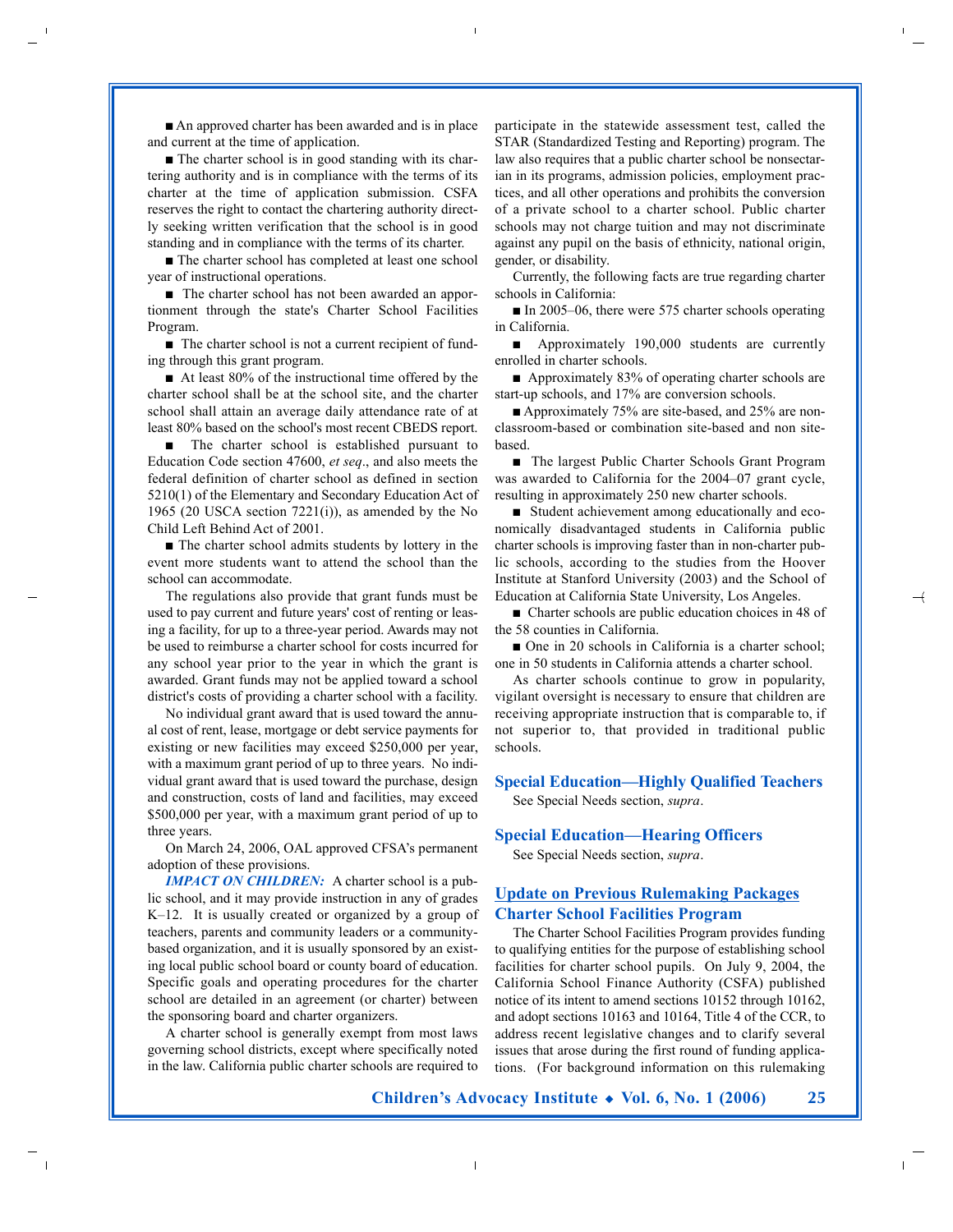package, see *Children's Regulatory Law Reporter*, Vol. 5, No. 2 (2004) at 21.)

*Update:* On November 8, 2004, DDS transmitted a Certificate of Compliance to OAL, which filed it on December 23, 2004.

#### **California High School Exit Examination**

In order to receive a high school diploma, a student completing grade twelve or adult student must pass the California High School Exit Examination, which tests basic language-arts and mathematics knowledge. On July 23, 2004, the California Board of Education published notice of its intent to amend sections 1200, 1203, 1204.5, 1206, 1207, 1207.5, 1209, 1210, 1211, 1211.5, 1215, 1215.5, 1216, 1217, and 1225, Title 5 of the CCR, to make global, technical changes to conform to other existing regulations and to ensure consistency across school districts. (For background information on this rulemaking package, see *Children's Regulatory Law Reporter*, Vol. 5, No. 2 (2004) at 21.)

*Update:* On May 19, 2005, OAL approved the Board's amendments. However, on February 8, 2006, a group of high school seniors and their parents filed a lawsuit in San Francisco Superior Court, seeking an injunction prohibiting the state from denying diplomas to seniors who have satisfied all graduation requirements except the exit exam. Among other things, the plaintiffs claim that many students who have repeatedly failed the test have not had a fair opportunity to learn the material because they are more likely to attend overcrowded schools and have teachers without proper credentials, and that the state failed to fairly analyze alternatives to the exit exam.

Approximately 15–20% of high school seniors have not yet passed the exit exam, including many students with impressive grade point averages.

#### **Standardized Testing and Reporting (STAR) Program**

In 1997, the Legislature enacted the Standardized Testing and Reporting (STAR) Program for California schools. The STAR Program requires each student, grades 2 through 11, to be tested each year using the California Standardized Test, an English language assessment (rated according to five levels of performance: advanced, proficiency, basic, below basic, and far below basic), and the California Achievement Test, 6th Edition Survey (CAT/6), a nationally norm-referenced test (allowing individual student performance to be compared with test scores set by the norm group). The CAT/6 tests students in grades 2 through 8 only in reading, writing, and spelling; and in grades 9 through 11 in math and science. The CAT/6 allows school districts to determine where students compare on local, state, and national levels.

On July 23, 2004, CDE published notice of its intent to amend sections 850, 851, 852, 853, 853.5, 854, 855, 857, 858, 859, 861, 862, 863, 864, 864.5, 865, 866, 867, 867.5, 868, and 870, Title 5 of the CCR, to revise the existing STAR program. (For background information on this rulemaking package, see *Children's Regulatory Law Reporter,* Vol. 5, No. 2 (2004) at 23.)

*Update***:** On August 22, 2005, OAL approved CDE's amendments, which took effect on September 21, 2005.

#### **Definition of Significant Growth— II/USP and HPSG**

Under the Immediate Intervention/Underperforming Schools Program (II/USP), the Superintendent of Public Instruction, with the approval of the Board, is required to identify schools that failed to meet their Academic Performance Index (API) growth targets and have an API score below the 50th percentile in the previous school year relative to other schools; a number of potential consequences may result from a school's underperformance. Under the High Priority Schools Grant Program (HPSG), if after 24 months a school has not met its growth target in each year, it is subject to review by the Board; such a review may include an examination of the school's progress relative to reports submitted to CDE.

On September 17, 2004, the Board published notice of its intent to adopt sections 1030.5 and 1030.6, Title 5 of the CCR, to specify standards to determine eligibility for continued participation in these programs by establishing a distinction between a school that fails to achieve any growth and one that achieves its growth target. The proposed regulations also establish criteria to determine if a school demonstrates "significant growth" for those participating schools that do not have a valid API score. (For background information on this rulemaking package, see *Children's Regulatory Law Reporter*, Vol. 5, No. 2 (2004) at 24.)

*Update:* On July 28, 2005, OAL approved the Board's amendments, which took effect on August 27, 2005.

#### **Statewide Charter Schools**

AB 1994 (Chapter 1058, Statutes of 2002) amended the Charter School Act of 1992 to create new responsibilities for the Board to review and approve charter schools of statewide benefit that propose to operate on multiple sites. On September 17, 2004, the Board published notice of its intent to adopt sections 11967.6, 11967.7, and 11967.8, and amend sections 11967, 11968, and 11969, Title 5 of the CCR, to implement AB 1994. The proposed changes would clarify existing law with regard to the Board's process for reviewing charter petitions that have been denied by a county office of education after denial by a local school district; establish a process and criteria for Board review and approval of charter schools of statewide interest that will operate on multiple sites; clarify the funding process to be used for statewide charter schools; and clarify the Board's process for numbering charter schools that will operate on multiple sites. (For background information on this rulemaking package, see *Children's*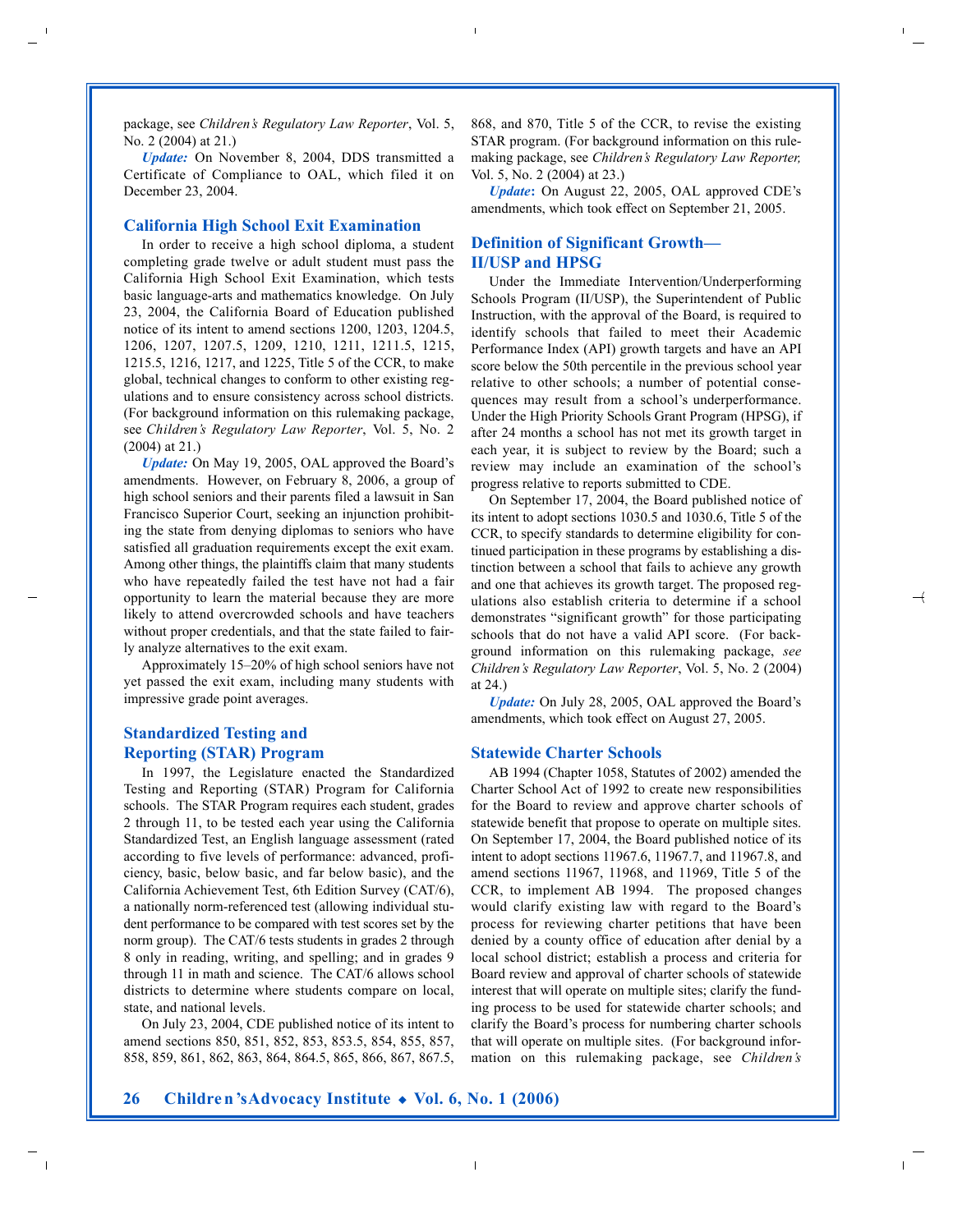*Regulatory Law Reporter*, Vol. 5, No. 2 (2004) at 25.)

*Update:* On June 22, 2005, OAL approved the Board's amendments.

#### **Supplemental Education Services Providers**

The federal No Child Left Behind Act (NCLB) Act of 2001 requires that Title I-funded schools that are in year two or beyond in program improvement status must provide eligible students supplemental educational services. The NCLB mandates the State Education Agency (SEA) to develop and implement a process to approve applicants to become approved providers. In approving applicants to become approved providers, the SEA must consider factors such as the prospective providers' demonstrated record of effectiveness, fiscal soundness, and ability to work collaboratively with parents and LEAs in providing supplemental educational services. In addition, the SEA must describe procedures for monitoring and evaluating provider effectiveness and for terminating an approved provider.

On September 24, 2004, the Board published notice of its intent to amend section 13075 and adopt sections 13075.1, 13075.2, 13075.3, and 13075.4, Title 5 of the CCR, to describe the responsibilities of prospective providers, and provide that approved providers have to ensure that eligible students who are attending Title I-funded schools in year two and above of program improvement status receive appropriate supplemental educational services. (For background information on this rulemaking package, see *Children's Regulatory Law Reporter*, Vol. 5, No. 2 (2004) at 26.)

*Update:* On May 6, 2005, OAL approved the Board's amendments.

### **Uniform Complaint Procedures & Nondiscrimination and Educational Equity**

On November 19, 2004, CDE published notice of its intent to amend sections 4600, 4610, 4611, 4620, 4621, 4622, 4630, 4631, 4632, 4633, 4640, 4650, 4651, 4652, 4660, 4661, 4662, 4663, 4664, 4665, 4670, 4671, and adopt sections 4680, 4681, 4682, 4683, 4684, 4685, 4686, and 4687 to Title 5 of the CCR, to make numerous changes regarding the system of processing complaints of unlawful discrimination and alleged violations of federal and state laws or regulations for those activities and programs that receive state or federal funding. (For background information on this rulemaking package and *Williams v. State* , No. 312236 (San Francisco Superior Court), see *Children's Regulatory Law Reporter*, Vol. 5, No. 2 (2004) at 27.)

*Update:* On December 29, 2005, OAL approved CDE's regulatory package.

### **Withholding Funds—Special Education Mandates**

On May 21, 2004, the Board published a notice of its intent to adopt sections 3088.1 and 3088.2, Title 5 of the CCR, to establish procedures consistent with federal and state law that enable the California Department of Education to withhold funding from local educational agencies (LEAs) that do not comply with applicable law. The proposed regulations will allow noncompliant LEAs to continue receiving funding if progress is being made toward compliance with special education mandates. On July 14, 2004, the Board released a modified version of these proposed sections for an additional fifteen-day public comment period. (For background information on this rulemaking package, see *Children's Regulatory Law Reporter,* Vol. 5, No. 2 (2004) at 30 and Vol. 5, No. 1 (2004) at 22.)

*Update:* On January 10, 2005, OAL approved these regulatory changes, which took effect on February 9, 2005.

#### **California English Language Development Test (CELDT)**

Under existing regulations, English language proficiency is assessed through the California English Language Development Test (CELDT), which is generally administered to any student whose primary language is other than English. On May 21, 2004, the Board of Education published its notice of intent to amend sections 11510, 11511, 11511.5, 11512, 11512.5, 11513, 11513.5, 11514, 11516, 11516.5, and 11517, and adopt new section 11516.6, Title 5 of the CCR, to clarify what is required of school districts to properly administer the CELDT; these changes are required under Education Code sections 313 and 60810 *et seq*., in order to be in compliance with federal Title III No Child Left Behind Act accountability standards. On July 14, 2004, the Board released a modified version of this rulemaking package for an additional fifteen-day public comment period. (For background information on this rulemaking package, see *Children's Regulatory Law Reporter,* Vol. 5, No. 2 (2004) at 31 and Vol. 5, No. 1 (2004) at 25.)

*Update:* On June 9, 2005, OAL approved the Board's regulatory package.

#### **Defining Persistently Dangerous Public Schools**

On May 21, 2004, the Board published notice of its intent to adopt sections 11992, 11993, and 11994, Title 5 of the CCR, to clarify and provide guidance on the implementation of the statewide policy definition for designating persistently dangerous schools. On September 15, 2004, the Board released a modified version of its rulemaking proposal for an additional fifteen-day public comment period. Among other things, the revised package expanded the discussion of how incidents by former students were to be reported, defined the term "incident" when pertaining to a firearm violation by a non-student, and set forth how a local educational agency may contest CDE's determination that one or more of its schools is persistently dangerous. (For background information on this rulemaking package, see *Children's Regulatory Law Reporter*, Vol. 5, No. 2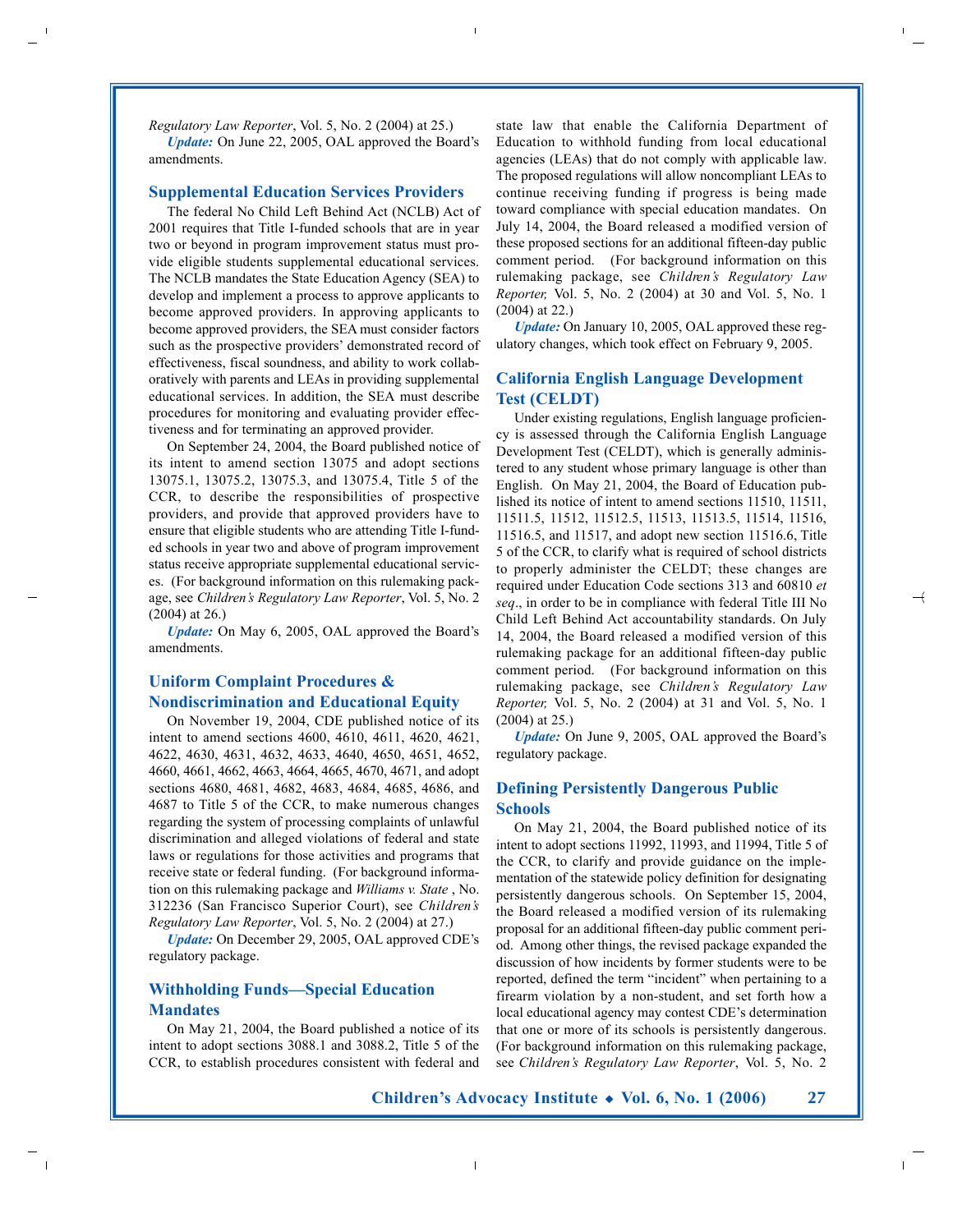(2004) at 32 and Vol. 5, No. 1 (2004) at 26.)

*Update***:** On June 23, 2005, OAL approved the Board's rulemaking package, which took effect on July 23, 2005.

## *CHILD PROTECTION*

#### **New Rulemaking Packages Foster Youth Personal Rights**

n July 1, 2005, DSS published notice of its intent to amend section 83064, 83072, 84022, 84072, 84172, 86022, 86072, 88022, 89372, and 89379, Title 22 of the CCR, regarding foster youth personal rights. Currently, community care facilities regulations list personal rights accorded to children in out-of-home placement, as specified in Welfare and Institutions Code section 16001.9. AB 458 (Chu) (Chapter 331, Statute of 2003) and SB 1639 (Alarcon) (Chapter 668, Statutes of 2004) further amended section 16001.9 by adding additional personal rights:

■ AB 458 accords foster children the right to have fair and equal access to all available services, placement, care, treatment and benefits, and to not be subjected to discrimination or harassment on the basis of actual or perceived race, ethnic group identification, ancestry, national origin, color, religion, sex, sexual orientation, gender identity, mental or physical disability, or HIV status. This statute provides specific anti-discrimination policies protecting foster care youth statewide and ensures consistent implementation throughout the state.

■ SB 1639 accords foster children who are 16 years old or older the right to have access to postsecondary educational and vocational opportunities available and financial aid information for those programs. Foster youth face numerous barriers to educational and training opportunities, including the lack of information about postsecondary education and financial aid opportunities. This personal right will benefit foster youth by increasing access to higher education and training information and reducing informational barriers.

DSS' proposed regulations incorporate the provisions of AB 458 and SB 1639 by amending the personal rights sections in group home, small family home, community treatment facility, transitional housing placement program, and foster family home regulations. DSS held a public hearing on the proposed changes on August 17, 2005; at this writing, the changes await review and approval by OAL.

*IMPACT ON CHILDREN:* Among other things, the proposed changes provide that for children 16 years of age or older, the licensee shall develop a plan for making accessible information regarding specified vocational and postsecondary educational options. The information may include, but is not limited to admission criteria for universities, community colleges, trade or vocational schools and financial aid information for these schools; informational brochures on postsecondary or vocational schools/programs; campus tours; internet research on postsecondary or vocational schools/programs; and school-sponsored events promoting postsecondary or vocational schools/programs.

Providing older teens with access to this information is clearly important, but it does not go far enough. Responsible parents do not simply ensure that their children have access to this information—instead, they engage in a much more involved process that might involve talking about options, visiting colleges and trade schools, helping the teen complete financial aid applications, etc.

### **Family Connections and Foster Family Agency Reference Checks**

On July 29, 2005, DSS published notice of its intent to amend sections 83068.2, 84068.2, 88001, 88022, 88031, 88068.2, 89405, and 89468, adopt new sections 88054, 88066.2, and 88066.3, and repeal sections 88069.7, 88069.8, Title 22 of the CCR. Among other things, the changes would do the following:

■ These amendments establish requirements for foster family agencies to conduct background checks on applicants for certification to operate certified family homes, address confidentiality and liability issues related to these checks, and authorize DSS to assess civil penalties for failure to provide specified reports.

■ The proposed regulations provide sanctions for failure to report certifications and decertifications and establish reference check procedures that will not result in civil liability or violations of confidentiality laws.

■ The U.S. Department of Health and Human Services Children's Bureau has identified concerns about the ability of children in group homes and placed through foster family agencies to maintain family connections. In response, DSS developed a Program Improvement Plan that included steps to be taken to ensure that foster children would be able to maintain these connections. One of these steps was to specify, in licensing regulations, the responsibilities of staff in group homes and foster family agencies to ensure that children maintain family connections. The proposed regulations establish requirements more specific than those in existing regulations for group home and foster family agency staff to ensure that this occurs. In the interest of consistency for foster children, the proposed regulations would extend these requirements to all licensed children's residential facilities.

DSS held a public hearing on these proposed changes on September 14, 2005; at this writing, the regulatory package awaits review and approval by OAL.

*IMPACT ON CHILDREN:* While supportive of the substance of this regulatory proposal, child advocates requested that the regulations provide greater clarity in the implementation of promoting family connections.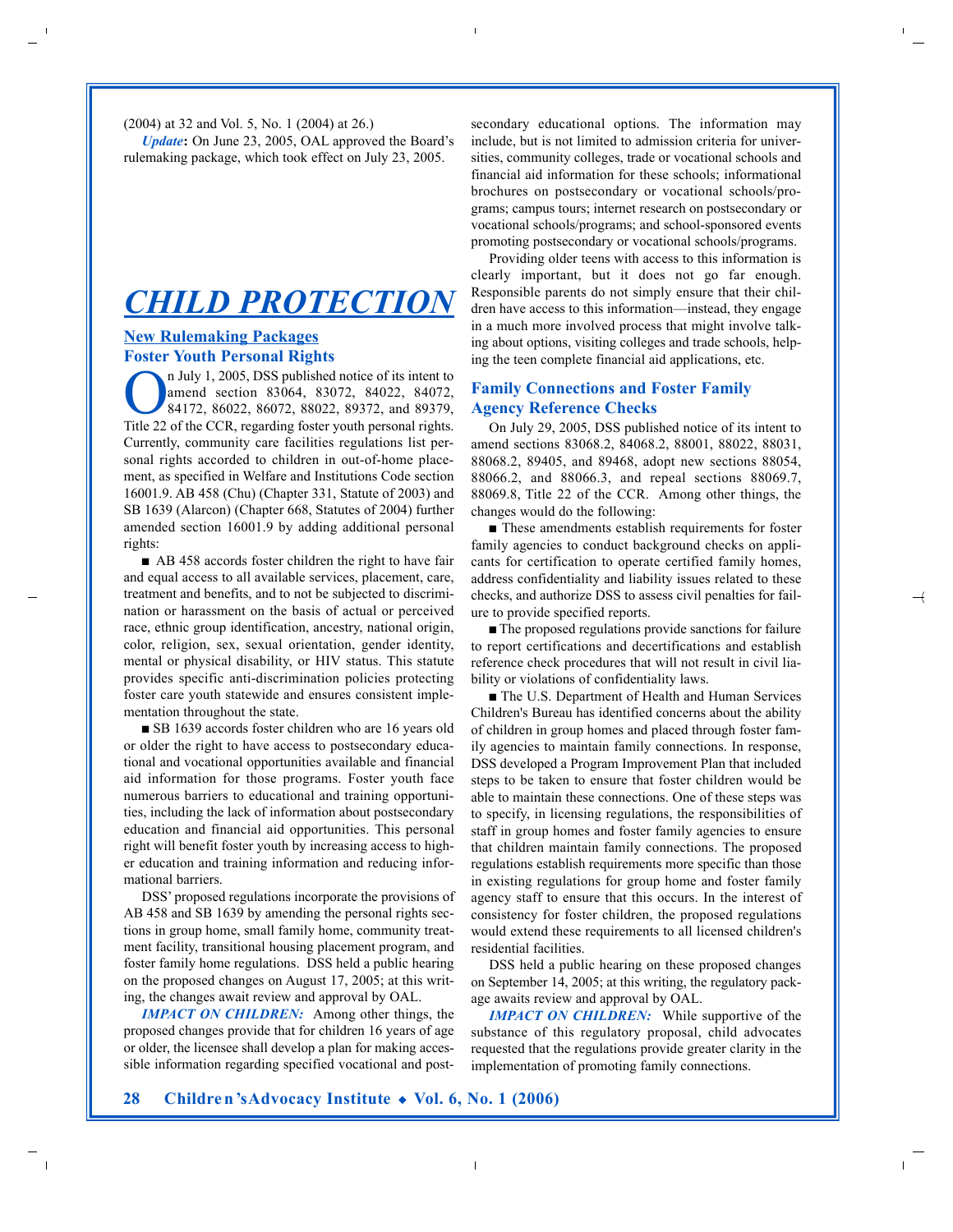Specifically, sections 83068.2 (d), 84068.2 (e), 88068.2 (e) and 89468 (g) identify the requirement that foster family homes, group homes and foster family agencies must ensure that connections are maintained between children placed in their care and the children's family and extended family. This requirement is directly derived from the Program Improvement Plan developed in response to the U.S. Department of Health and Human Services Children's Bureau Report on California's Child and Family Services Review.

However, the proposed amendments to these regulations offer no guidance as to the frequency with which these connections must be maintained. In order to maintain the benefit of these family connections, children need regular and frequent contact with their family and extended family members. CAI believes the regulations should be amended to require that "unless specifically restricted by court order, the licensee shall ensure that connections are maintained between the child and the child's family and extended family members at least weekly in accordance with the needs and services plan." This further delineation of a specific timeframe will give a realistic framework and substantive guidance regarding how foster care providers can promote the relationship between foster children and their family and extended family members as contemplated by the proposed rule change.

#### **Biennial Rate Application Requirement**

On July 29, 2005, DSS published notice of its intent to amend sections 11-400, 11-402, 11-403, and 11-406 of the MPP, to set the rate classification level for a group home program and the rate category for a foster family agency on a biennial rather than annual basis, according to a schedule established by DSS. The regulations also revise the rate application/request due date and rate effective date, revise the penalty provisions, revise the due dates related to "good cause" extensions, and add three definitions for clarity. The following describes the major components of this regulatory action:

■ The regulations define the rate application as a "complete rate application" and identify the specific documentation that constitutes a complete rate application. The rate effective date and the penalty provisions are based on "complete rate applications". Because the rates are now set for a two-year period, it is important that the rate application contain all the required and up-to-date documentation needed to set the rate.

■ Group home and foster family agency providers will be required to submit rate applications at a time determined by the DSS based upon their program number and the corporate accounting fiscal year. The rate application renewal process will be based on an odd/even system. For example, for all providers whose first four program numbers end in an odd number (ex. 2005.00.01), the rate application renewal will be due in an odd year and require data for a two-year period. Alternately, for all providers whose first four program numbers end in an even number (ex. 2006.00.01), the rate application renewal will be due in an even year and require data for a two-year period. All rate application forms have been modified to collect data based on the provider's corporate fiscal year.

■ Due dates for complete rate applications have been changed to after the end of the corporation's fiscal year rather than May 1st or July 1st . This was done to ensure that all information needed for submission by all providers is available. The DSS Foster Care Rates Bureau will issue letters to providers informing them of the application process and the documentation required.

■ The effective date of the rate will be the first day of the second full month following the rate application due date. For example: the due date for the complete rate application is January 1st. Since January is not counted the second full month following January is March. The effective date of the rate in this example is March 1.

■ The approval letter from the State Attorney General's Charitable Trust Section which was required as a verification of review and approval of shelter costs, including selfdealing transactions, has been deleted. Self-dealing transactions are no longer authorized. Providers will be "ineligible to receive an AFDC-FC rate after that date if they have entered into any self-dealing lease transactions for group home shelter costs".

■ There has been a slight revision of the due dates for timely submission of a good cause request for rate applications. The expansion of the time period for submission of a good cause request accommodates providers who make a good cause request farther in advance than the previous five day requirement.

■ The penalty procedures for a late or incomplete application were changed to maintain consistency with the biennial rate application process. The existing penalty procedure was predicated on the allocation of a costof-living adjustment (COLA) provided by the Legislature each fiscal year. Because of the change to a biennial requirement, the existing penalty procedure created an inequity among providers depending on when submission of the application is required and whether a COLA is provided. This new penalty procedure is not contingent upon a COLA and continues to promote program integrity.

■ Audit procedures have been modified to accommodate the biennial rate application process. Since data reporting has been changed to include data for the previous two-year period based on the corporation's fiscal year, the non-provisional audit period will be based on one year of the corporation's reported fiscal year. Program records must be maintained for a minimum of five years and made easily accessible to any DSS staff conducting program audits. Additionally, any nonprovisional audit conducted on programs that have not been established on a biennial basis will be conducted in accordance with the regulations in effect on January 1, 2005.

On August 1, 2005, DSS amended these sections on an emergency basis. The Department conducted a public hearing on these changes on September 14, 2005; on January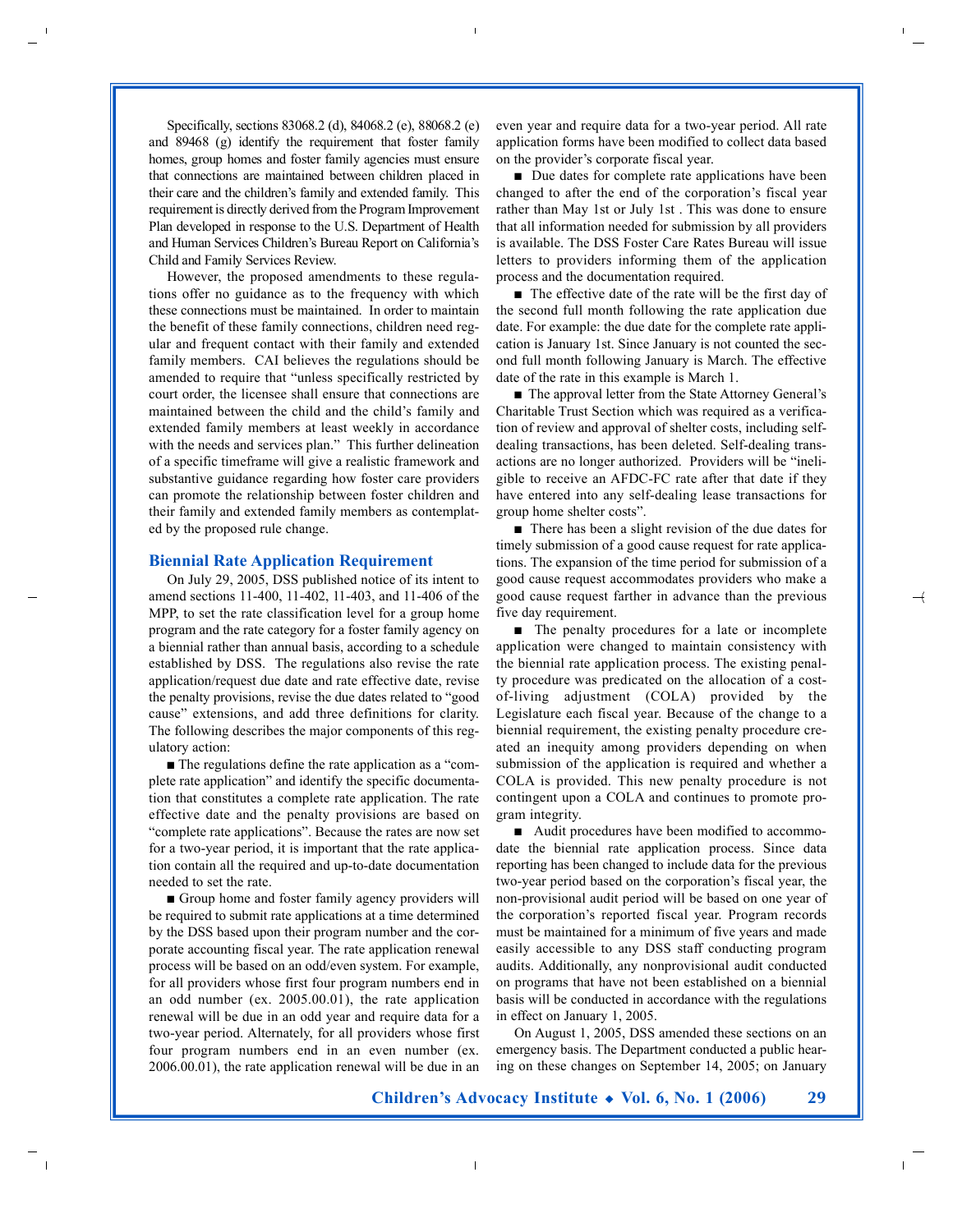12, 2006, OAL approved DSS' adoption of these amendments on a permanent basis.

*IMPACT ON CHILDREN:* While it is not directly relevant to the instant rulemaking action, child advocates have been urging policymakers for years to meaningfully increase family foster home rates. In 1991, family foster home rates nationwide were 20% below the direct costs of a child as measured by the Department of Agriculture with the California disparity somewhat greater. From 1991–98, no COLA increase was granted, placing compensation almost 40% below costs and constricting supply. In 1998, a modest 9% increase was approved, with small COLAs of 2.36% keeping compensation even in 1999, 2000 and 2001. The rates remain approximately 30% below out of pocket costs. Compensation to families for foster care is estimated at less than half of the costs of raising a typical child.

Payment levels per child for foster care vary with the age of a child, with the lowest rates paid for children 0–4 years of age, and increasing for each four-year age group to those from 15–20 years of age—set approximately 30% higher. The rates paid vary much more dramatically between family foster care and group home alternative placements. Not only are group home compensation levels at seven times those extant for family foster care, but adjusting for inflation, foster homes rates have declined in real spending terms, while group homes have increased markedly, reflecting the more extensive and sophisticated political organization of the group homes.

#### **Criminal Record Clearance/Exemption and** *Gresher v. Anderson*

On January 27, 2006, DSS published notice of its intent to amend sections 80019, 80019.1, 80054, 87219, 87219.1, 87454, 87819, 87819.1, 87854, 88019, 101170, 101170.1, 101195, 102370, 102370.1, and 102395, Title 22 of the CCR, in order to make changes to the criminal record clearance provisions, the criminal record exemption provisions, and the penalties provisions.

Under the proposed changes, to request a criminal record exemption, a licensee or license applicant must submit information that indicates that the individual meets the requirements of section 80019.1(c)(4). DSS will notify the licensee or license applicant and the affected individual, in concurrent, separate notices, that the affected individual has a criminal conviction and needs to obtain a criminal record exemption. The notice to the affected individual shall include a list of the conviction(s) that DSS is aware of at the time the notice is sent, and will list the information that must be submitted to request a criminal record exemption. Also, individuals may request a criminal record exemption on their own behalf if the licensee or license applicant, among other things, chooses not to employ or terminates the individual's employment after receiving notice of the individual's criminal history, or removes the individual who resides in the facility after receiving notice of the individual's criminal history.

Exemption denial notices shall specify the reason the exemption was denied.

The changes would also provide that the following persons in homes certified by licensed foster family agencies are exempt from the requirement to submit fingerprints:

(A) Adult friends and family of the certified foster parent, who come into the home to visit for a length of time no longer than one month, provided they are not left alone with the foster children. However, the certified foster parent, acting as a reasonable and prudent parent, as specified, may allow his or her adult friends and family to provide short-term care to the foster child and act as an appropriate occasional short-term babysitter for the child.

(B) Parents of a foster child's friends when the child is visiting the friend's home and the friend, certified foster parent or both are also present. However, the certified foster parent, acting as a reasonable and prudent parent, may allow the parent of the foster child's friends to act as an appropriate short-term babysitter for the child without the friend being present.

(C) Individuals who are engaged by any certified foster parent to provide short-term babysitting to the child for periods not to exceed 24 hours. Certified foster parents shall use a reasonable and prudent parent standard in selecting appropriate individuals to act as appropriate occasional short-term babysitters.

Also, prior to being alone with or having supervisory control of children, all foster family agency personnel shall obtain a California criminal record clearance or exemption as specified in Health and Safety Code section  $1522(a)(4)(E)$ . Additionally, all individuals subject to criminal record review pursuant to Health and Safety Code section 1522 shall declare whether he/she has been arrested for any crime against a child, spousal cohabitant abuse or for any crime as provided in 80019.1(m).

DSS held a public hearing on these proposed changes on March 15, 2006. At this writing, the changes await review and approval by OAL.

*IMPACT ON CHILDREN:* This regulatory package implements recent statutory changes, as well as the First District Court of Appeal holding in *Gresher v. Anderson* (2005) 127 Cal. App. 4th 88, a proceeding that questioned DSS' handling of the process for exempting certain community and child care workers from the ban on employment imposed on those with criminal convictions. The court concluded that DSS' process was unduly restrictive in a number of respects, and specifically ordered that DSS permit certified family home employees to seek exemptions on their own behalf; permit terminated employees to seek exemptions after their employers receive notice of criminal history, without requiring that the notification have caused the termination; include in the "exemption needed" notice information specifying the convictions to be addressed in an exemption request; stop closing Trustline applications from persons in deferred judgment or pretrial diversion programs; and notify persons denied an exemption of the basis for the denial in terms sufficient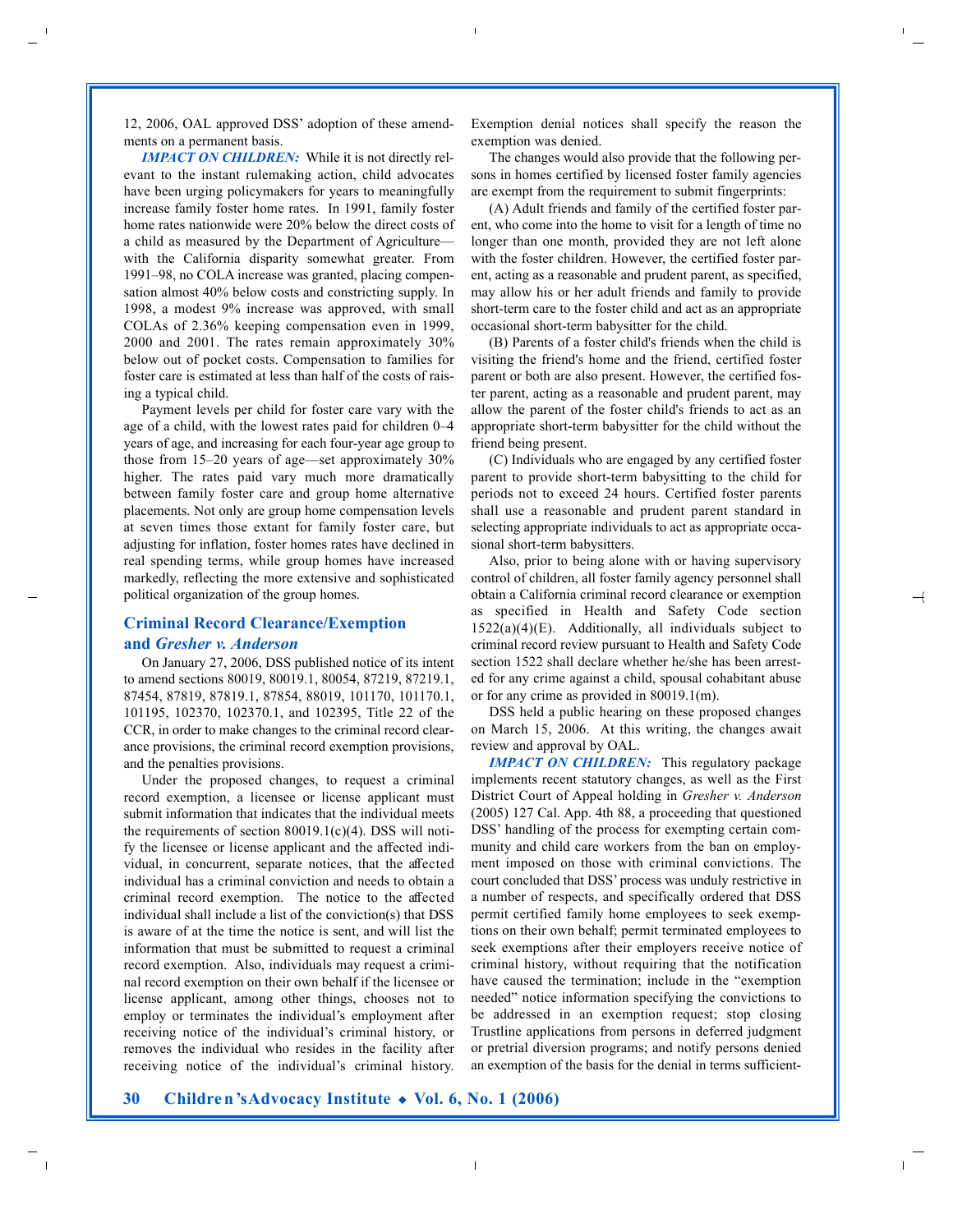ly specific to permit a reasonably informed decision on whether to pursue an administrative appeal.

Thus, these changes primarily benefit adults with criminal convictions and those who are in deferred judgment status or participating in pretrial diversion programs, by helping facilitate their ability to engage in community and child care work. It remains to be seen if relaxing these standards will have a detrimental effect on the children involved in those settings. Advocates hope that by adding the prudent parent standard into the regulations, these changes will help create a more home-like environment for children in foster care placements.

#### **Update on Previous Rulemaking Packages Records Reproduction and Removal in Licensed CCL Facilities Regulations**

(*See* Child Care section, *supra*)

## **Independent Living Program (ILP)/ Transitional Independent Living Plan (TILP)/Transitional Housing Placement Program (THPP) & Transitional Housing Program-Plus (THP-Plus)**

On October 31, 2003, DSS amended—on an emergency basis—sections 11-400, 11-410, 31-002, and 31- 206, adopted sections 30-501, 30-502, 30-503, 30-504, 30-505, 30-506, 30-507, 30-900, 30-901, 30-902, 30-903, 30-904, 30-905, 30-906, 30-907, 30-908, 30-909, 30-910, 30-911, 30-912, 30-913, 30-914, 30-915, 30-916, 30-917, 30-918, 30-919, 30-920, and 31-236, and repealed and adopted section 31-525 of the MPP, addressing four separate but related elements: the Independent Living Program (ILP), the Transitional Independent Living Plan (TILP), the Transitional Housing Placement Program (THPP), and the Transitional Housing Program-Plus (THPPlus). Also on October 31, 2003, DSS published notice of its intent to adopt these changes on a permanent basis. On April 29, 2004, DSS readopted these changes on an emergency basis. (For background information on this rulemaking package, *see Children's Regulatory Law Reporter,* Vol. 5, No. 2 (2004) at 32, Vol. 5, No. 1 (2004) at 30, and Vol. 4, No. 2 (2003) at 41.)

*Update:* On December 10, 2004, OAL approved DSS' permanent adoption of these changes.

### **Family Reunification Child Support Referral Requirements**

AB 1449 (Keeley) (Chapter 463, Statutes of 2003) required the Department of Child Support Services (DCSS), in consultation with DSS, to establish and promulgate, by October 1, 2002, specified regulations by which the local child support agency may compromise an obligor's liability for public assistance debt in cases where the parent separated from or deserted a child who consequently became the recipient of aid under the AFDC-FC or CalWORKs programs, if specified conditions are met, and DCSS determines that compromise is necessary for the child's support. On August 1, 2003, DSS published notice of its intent to amend sections 31-206 and 31-503 of the MPP, to implement its portion of AB 1449.

On May 20, 2004, DSS released a modified version of its rulemaking proposal for an additional fifteen-day public comment period. On July 1, 2004, DSS released a second modified version of its rulemaking proposal for an additional fifteen-day public comment period. Following that public comment period, DSS submitted the rulemaking file to OAL for review. However, on September 13, 2004, OAL disapproved the regulations on the grounds that they failed to comply with the consistency and clarity standards contained in Government Code section 11349.1. On December 1, 2004, DSS released a third modified version of its rulemaking proposal. (For background information on this rulemaking package, see *Children's Regulatory Law Reporter*, Vol. 5, No. 2 (2004) at 33, Vol. 5, No. 1 (2004) at 31, and Vol. 4, No. 2 (2003) at 45.)

*Update:* On February 16, 2005, OAL approved DSS' permanent adoption of these changes.

## *JUVENILE JUSTICE*

#### **New Rulemaking Packages Collection of DNA Specimens**

**On January 31, 2005, the Department of the Youth**<br>Authority (DYA) adopted, on an emergency basis,<br>new sections 4141 and 4141.1, Title 15 of the CCR,<br>to implement proposition of a gauge and be vertex in the sector Authority (DYA) adopted, on an emergency basis, new sections 4141 and 4141.1, Title 15 of the CCR, to implement Proposition 69, as passed by the voters in the November 2004 election, which mandates that all wards and parolees under the jurisdiction of DYA, after having been convicted of, found guilty of, having pled no contest to, or having been found not guilty by reason of insanity, of any felony offense, or whose records indicate a prior conviction for such an offense, or any juvenile adjudicated under Section 602 of the Welfare and Institutions Code for committing any felony offense, shall provide biological specimens to DYA for submission to the Department of Justice (DOJ) for its deoxyribonucleic acid (DNA) and Forensic Identification Database and Data Bank Program.

Among other things, section 4141 would require that all wards under the jurisdiction of the DYA must provide one buccal swab sample, two right thumb print impressions, and full right and left full palm print impressions; the collection of specimens, samples, and impressions must take place within five working days of arrival at a reception center clinic and/or intake site; the specimens, samples, and impressions shall be collected only by designated medical, custody, or parole staff and/or local law enforcement using a DOJ approved collection kit in accordance with the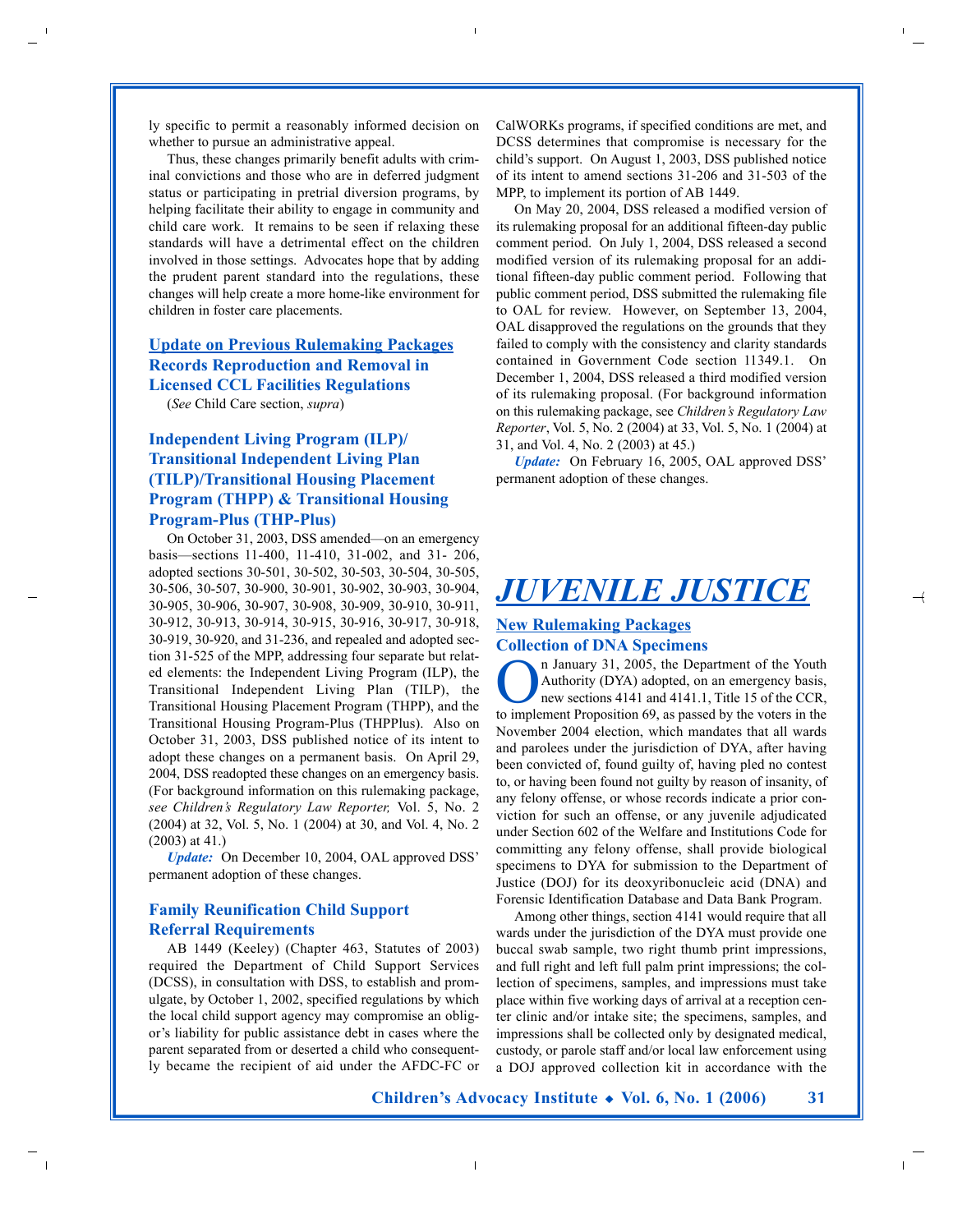requirements and procedures set forth by the DOJ, and forwarded to the DOJ as soon as administratively practicable; only medical staff trained and certified to draw blood shall draw blood; blood samples shall be drawn in accordance with medical standards; and any ward or parolee refusing to give any or all of the specimens, samples, or impressions after he/she has received written notice that he/she is required to provide specimens, samples, and impressions, is guilty of a misdemeanor and shall also be subject to sanctions pursuant to the Disciplinary Decision-Making System.

Proposed section 4141.1 provides that the use of reasonable force shall not be authorized without the prior written authorization from the Superintendent or designee, and that authorization shall include information that reflects the fact that the offender was asked to provide the requisite specimen, sample, or impression as required by law, and that he/she refused to do so; the use of reasonable force shall be preceded by efforts to secure voluntary compliance; if the use of reasonable force to obtain DNA includes a room extraction, the extraction shall be videotaped; and if the use of reasonable force is required in the collection of the required specimen, samples and impressions, a blood sample will be collected.

On March 11, 2005, DYA published notice of its intent to adopt these provisions on a permanent basis. On June 1, 2005, DYA readopted the provisions on an emergency basis. Pursuant to Penal Code section 295(h)(2), these regulations are exempt from the Administrative Procedure Act's rulemaking requirements.

*IMPACT ON CHILDREN:* The regulations provide for the "use of reasonable force" under specified circumstances, defining that term as the force that an objective, trained, and competent correctional employee, faced with similar facts and circumstances, would consider necessary and reasonable to gain compliance with the requirements of the DNA database law. Although the regulations provide that the use of reasonable force shall be preceded by efforts to secure voluntary compliance, they fail to define what those efforts must entail. It is possible to imagine scenarios where language barriers, cultural differences, poor educational backgrounds, or simply the lack of maturity on the part of a juvenile might lead to the use of force that otherwise would not be necessary if appropriate safeguards were in place vis-à-vis obtaining voluntary compliance.

#### **Update on Previous Rulemaking Packages Religious Services to Wards**

On July 16, 2004, CYA published notice of its intent to permanently amend section 4751 and adopt sections 4750 and 4750.1, Title 15 of the CCR, to ensure that wards of the state receive appropriate religious freedom. Among other things, the sections provide that the facility superintendent must provide all wards with access to a religious service or alternate religious service at least once a week, unless the ward is on temporary detention or administrative lockdown, assigned to a special management program, serving disciplinary decision-making system room restrictions, attending mandated treatment groups, attending case conferences, attending institutional classification committee hearings, attending Youth Authority Board hearings, attending assigned school classes, or if a staff member of the facility determines that a ward presents a safety risk to a religious service and obtains a manager's approval. (For background information on this rulemaking package, see *Children's Regulatory Law Reporter,* Vol. 5, No. 2 (2004) at 34.)

*Update:* On January 25, 2005, OAL approved CYA's adoption of these changes, which took effect on February 24, 2005.

# *AGENCY DESCRIPTIONS*

Following are general descriptions of the major<br>California agencies whose regulatory decisions<br>affecting children are discussed in the *Children's*<br>Regulatory Languatory California agencies whose regulatory decisions affecting children are discussed in the *Children's Regulatory Law Reporter:* 

**California Department of Child Support Services.** The Department of Child Support Services (DCSS) was created by AB 196 (Kuehl) (Chapter 478, Statutes of 1999), effective January 1, 2000, to oversee the California child support program at both the state and local levels. AB 196, along with several other bills, created a massive restructuring of the child support program in California. In addition to creating DCSS within the California Health and Human Services Agency and expanding the state's role, the legislation requires that responsibility of the program at the local level be moved out of the district attorney's offices into new local child support agencies in each county. DCSS' enabling act is found at section 17000 *et seq*. of the Family Code; DCSS' regulations appear in Title 22 of the CCR. DCSS' website address is www.childsup.cahwnet.gov.

**California Department of Developmental Services.** The Department of Developmental Services (DDS) has jurisdiction over laws relating to the care, custody, and treatment of developmentally disabled persons. DDS is responsible for ensuring that persons with developmental disabilities receive the services and support they need to lead more independent, productive and normal lives, and to make choices and decisions about their own lives. DDS executes its responsibilities through 21 community-based, nonprofit corporations known as regional centers, and through five state-operated developmental centers. DDS' enabling act is found at section 4400 *et seq*. of the Welfare and Institutions Code; DDS regulations appear in Title 17 of the CCR. DDS' website address is www.dds.ca.gov.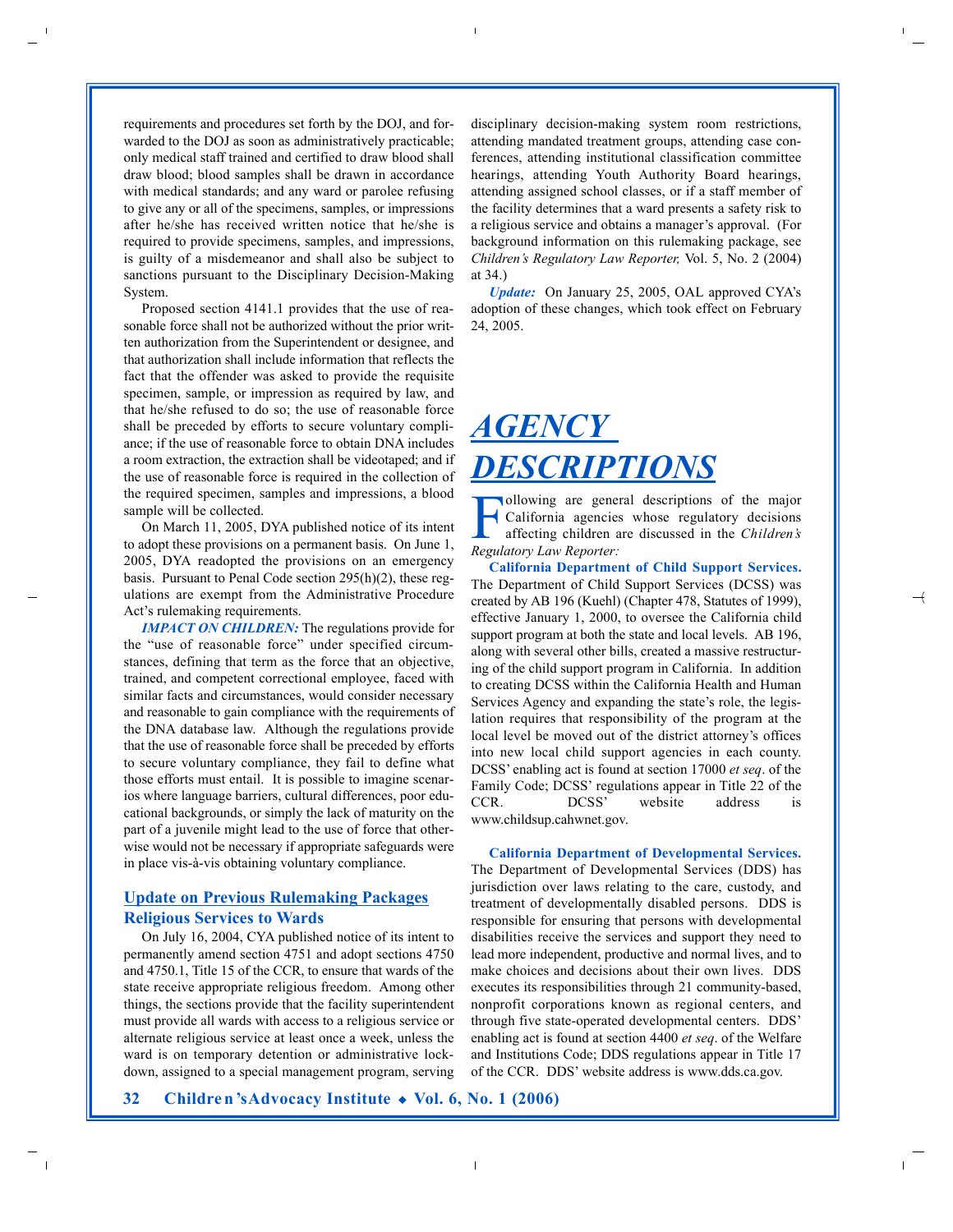**California Department of Education and State Board of Education.** The California State Board of Education (Board) adopts regulations for the government of the day and evening elementary schools, the day and evening secondary schools, and the technical and vocational schools of the state. The State Board is the governing and policy body of the California Department of Education (CDE). CDE assists educators and parents to develop children's potential in a learning environment. The goals of CDE are to set high content and performance standards for all students; build partnerships with parents, communities, service agencies and businesses; move critical decisions to the school and district level; and create a department that supports student success. CDE regulations cover public schools, some preschool programs, and some aspects of programs in private schools. CDE's enabling act is found at section 33300 *et seq*. of the Education Code; CDE regulations appear in Title 5 of the CCR. CDE's website address is www.cde.ca.gov; the Board's website address is www.cde.ca.gov/board.

**California Department of Health Services.** The California Department of Health Services (DHS) is a statewide agency designed to protect and improve the health of all Californians. Its responsibilities include public health and the licensing and certification of health facilities (except community care facility licensing). DHS'mission is to reduce the occurrence of preventable disease, disability, and premature death among Californians; close the gaps in health status and access to care among the state's diverse population subgroups; and improve the quality and cultural competence of its operations, services, and programs. Because health conditions and habits often begin in childhood, this agency's decisions can impact children far beyond their early years. DHS' enabling act is found at section 100100 *et seq*. of the Health and Safety Code; DHS' regulations appear in Titles 17 and 22 of the CCR. DHS' website address is www.dhs.ca.gov.

**California Department of Mental Health.** The Department of Mental Health (DMH) has jurisdiction over the laws relating to the care, custody, and treatment of mentally disordered persons. DMH disseminates education information relating to the prevention, diagnosis, and treatment of mental disorder; conducts educational and related work to encourage the development of proper mental health facilities throughout the state; and coordinates state activities involving other departments and outside agencies and organizations whose actions affect mentally ill persons. DMH provides services in the following areas: (1) system leadership for state and local county mental health departments; (2) system oversight, evaluation and monitoring; (3) administration of federal funds; and (4) operation of four state hospitals (Atascadero, Metropolitan, Napa and Patton) and an Acute Psychiatric Program at the California Medical Facility at Vacaville. DMH's enabling act is found at section 4000 *et seq*. of the Welfare and Institutions Code; DMH regulations appear in Title 9 of the CCR. DMH's website address is www.dmh.ca.gov.

**California Department of Social Services.** The California Department of Social Services (DSS) administers four major program areas: welfare, social services, community care licensing, and disability evaluation. DSS' goal is to strengthen and encourage individual responsibility and independence for families. Virtually every action taken by DSS has a consequence impacting California's children. DSS' enabling act is found at section 10550 *et seq*. of the Welfare and Institutions Code; DSS' regulations appear in Title 22 of the CCR. DSS' website address is www.dss.cahwnet.gov.

**California School Finance Authority.** The California School Finance Authority (CSFA) was created in 1985 to oversee the statewide system for the sale of revenue bonds to reconstruct, remodel, or replace existing school buildings, acquire new school sites and buildings to be made available to public school districts  $(K-12)$  and community colleges, and to assist school districts by providing access to financing for working capital and capital improvements. The members of CSFA are the State Treasurer, the Superintendent of Public Instruction, and the Director of the Department of Finance. CSFA's enabling act is found at section 17170 of the Education Code; CSFA's regulations appear in Title 4 of the CCR. CSFA's website address is www.treasurer.ca.gov/csfa.

**California Victim Compensation and Government Claims Board (formerly the Board of Control Victims of Crime Program).** This Board's activities are largely devoted to reimbursing eligible victims for certain expenses incurred as a direct result of a crime for which no other source of reimbursement is available. The Board compensates direct victims (persons who sustain an injury as a direct result of a crime) and derivative victims (persons who are injured on the basis of their relationship with the direct victim at the time of the crime, as defined in Government Code section 13960(2)). Crime victims who are children have particular need for medical care and psychological counseling for their injuries. Like other victims, these youngest victims may qualify for reimbursement of some costs. The Board's enabling act is found at section 13900 *et seq*. of the Government Code; its regulations appear in Title 2 of the CCR. The Board's website address is www.boc.ca.gov.

**Division of Juvenile Justice, Department of Corrections and Rehabilitation.** Until 2005, the California Youth Authority (CYA) was responsible for providing a range of training and treatment services, as well as parole supervision, for youthful offenders. In a massive reorganization of California corrections in 2005, the CYA became the Division of Juvenile Justice (DJJ) under the Department of Corrections and Rehabilitation. As part of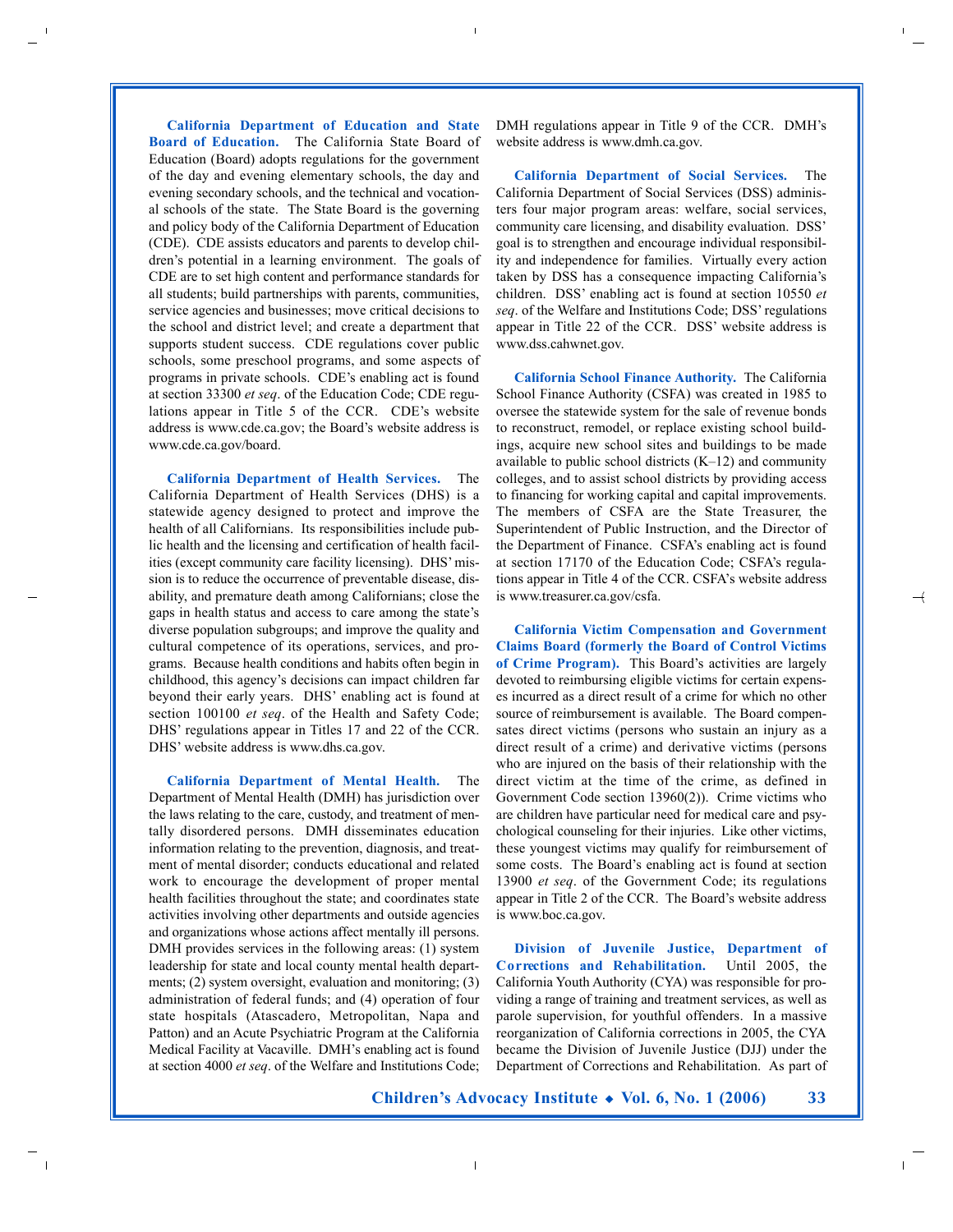the state's juvenile justice system, the DJJ works closely with law enforcement, the courts, prosecutors, probation, and a broad spectrum of public and private agencies concerned with and involved in the problems of youth. DJJ's enabling act is found at section 1710 et seq. of the Welfare and Institutions Code; DJJ's regulations appear in Title 15 of the CCR. DJJ's website address is www.cya.ca.gov/DivisionsBoards/DJJ.

## *FOR FURTHER INFORMATION*

The *California Children's Budget*, published annually by the Children's Advocacy Institute and cited herein, is another source of information on the status of children in California. It analyzes the California state budget in eight areas relevant to children's needs: child poverty, nutrition, health, special needs, child care, education, abuse and neglect, and delinquency. The *California Children's Budget* for 2004–05 and 2002–03 are currently available at www.caichildlaw.org.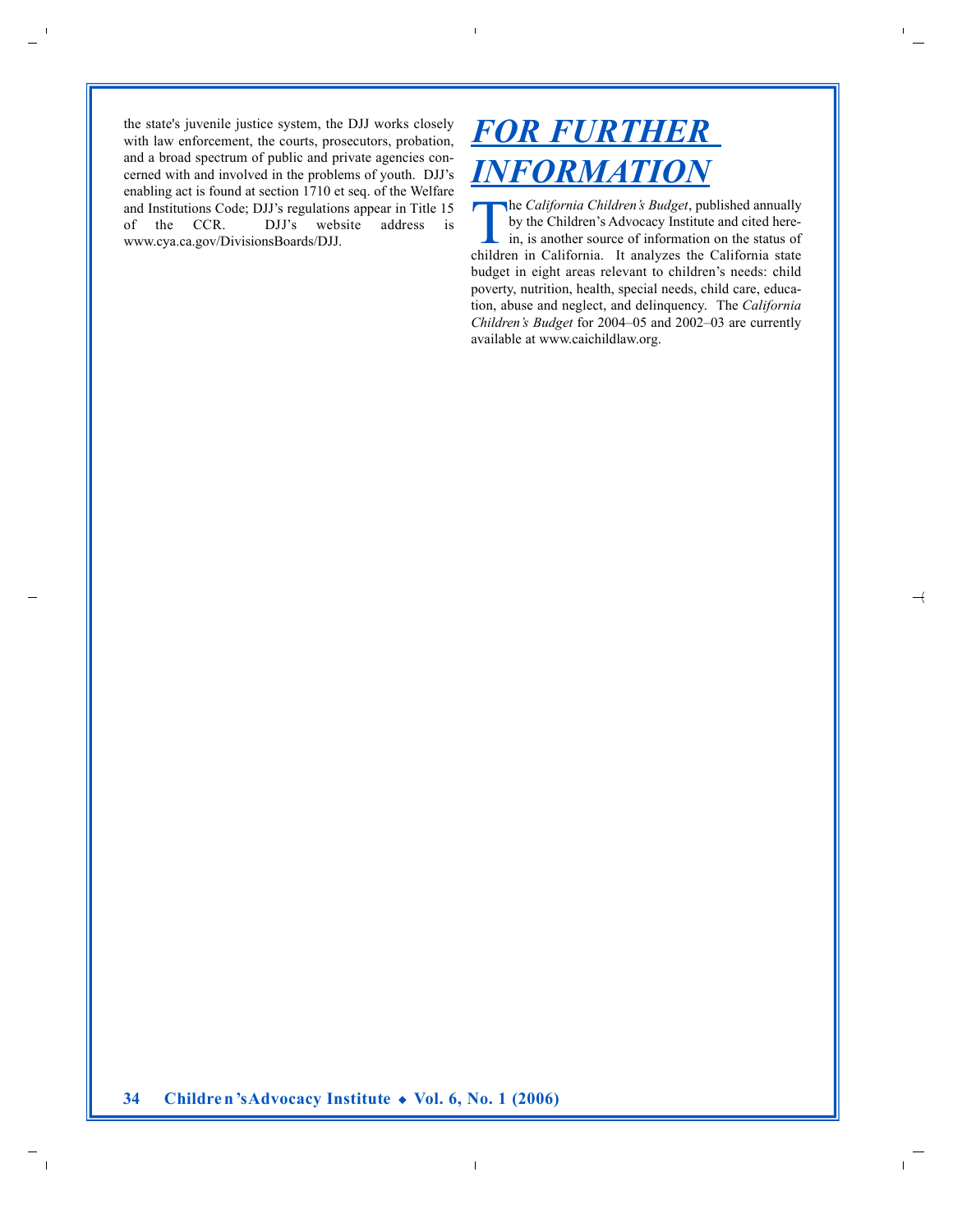# *RULEMAKING GLOSSARY*

**Administrative Procedure Act (APA):** Chapters<br>
3.5, 4, 4.5, and 5 of the Government Code statutes<br>
were designated by the Legislature as the<br>
Administrative Procedure Act, Chapter 3.5 beginning 3.5, 4, 4.5, and 5 of the Government Code statutes Administrative Procedure Act. Chapter 3.5, beginning at section 11340, describes the process state agencies must follow in adopting regulations and OAL's review authority. Chapters 4, 4.5, and 5 deal with a different arm of state government, the Office of Administrative Hearings, and the procedures which agencies must follow in order to take disciplinary action against a licensee.

**Appeal:** An agency whose regulations are disapproved by OAL may request the Governor's office to review OAL's decision. This process is called a request for review and is initiated within ten days of the receipt of the opinion of disapproval issued by OAL. A response to the appeal must be made by OAL within ten days. The Governor's office will provide a written response to the appeal within fifteen days of the receipt of OAL's response. All appeals and responses are published in the California Regulatory Notice Register.

**California Code of Regulations (CCR):** This is the repository for all current regulations adopted by state agencies required to publish regulations in the CCR. The CCR is made up of 26 separate titles or categories.

**California Regulatory Notice Register:** This is a weekly publication; it contains notices of proposed rulemaking action, a summary of regulations approved by OAL and filed with the Secretary of State, and other information relating to the regulatory process.

**Certificate of Compliance:** Emergency regulations lapse by operation of law unless the agency files a completed rulemaking action with OAL or OAL approves a readoption of the emergency regulation. A completed rulemaking action includes the proposed permanent regulation, the rulemaking record, and a statement that the agency has complied with all regular rulemaking procedures (a "certificate of compliance").

**Emergency Regulations:** Agencies can put regulations into effect immediately by declaring that an emergency exists. OAL reviews all emergencies and has ten days in which to approve or disapprove the emergency action. The APA defines an emergency as a situation where action is necessary for the "immediate preservation of the public peace, health and safety, or general welfare." Emergency regulations can remain in effect up to 120 days and may be extended by the Director of OAL for good cause.

To implement an emergency regulation on a permanent basis, the agency must publish notice and accept comments as is done with non-emergency regulations. This must be completed before the end of the 120-day period, unless an extension has been authorized by the Director of OAL.

**Housing Costs:** If a proposed regulatory change will result in increased cost in the construction of housing, the Notice of Proposed Action must include a statement, to alert those that may be affected.

**Informative Digest:** The Informative Digest is part of the Notice of Proposed Action; it is a clear and concise summary of the existing laws and regulations, if any, that are directly related to the proposed new language, and the effect of these changes. (The informative digest is patterned after the digest contained in bills that are considered by the Legislature.) The purpose of the Informative Digest is to allow the public to quickly determine the effect of the regulations so that they will be able to make comments about the proposed action.

**Judicial Declaration:** A decision or opinion rendered by a court declaring the legal status of an agency regulation. Any interested person may request this declaration of a superior court.

Notice of Proposed Action (Notice of Intent to **Adopt/Amend/Repeal a Regulation):** The Notice is a formal document prepared by a state agency to alert the public that a regulatory activity is planned. It is the first step in the rulemaking process. It states the type of regulatory activity planned (adopt, amend, or repeal) and the date that the public comment period ends. Also include is the name of a contact person to whom the public may submit comments regarding the proposed regulatory activity.

The Notice is mailed to each person on the state agency's mailing list and is also published in the weekly California Regulatory Notice Register. Any interested person may request to be added to an agency's mailing list in order to receive notification of regulatory activity.

**Office of Administrative Law: OAL** is a state agency established by the Legislature in 1980 to provide oversight of regulatory actions by other state agencies, with the authority to approve or disapprove regulations based on legal and procedural requirements. OAL also is responsible for making regulatory determinations on whether an agency is illegally enforcing a requirement that should be, but has not been, adopted pursuant to the APA process. OAL oversees the compilation and publication of the CCR, the Notice Register, and other legal and informational materials of interest to the public and private sectors.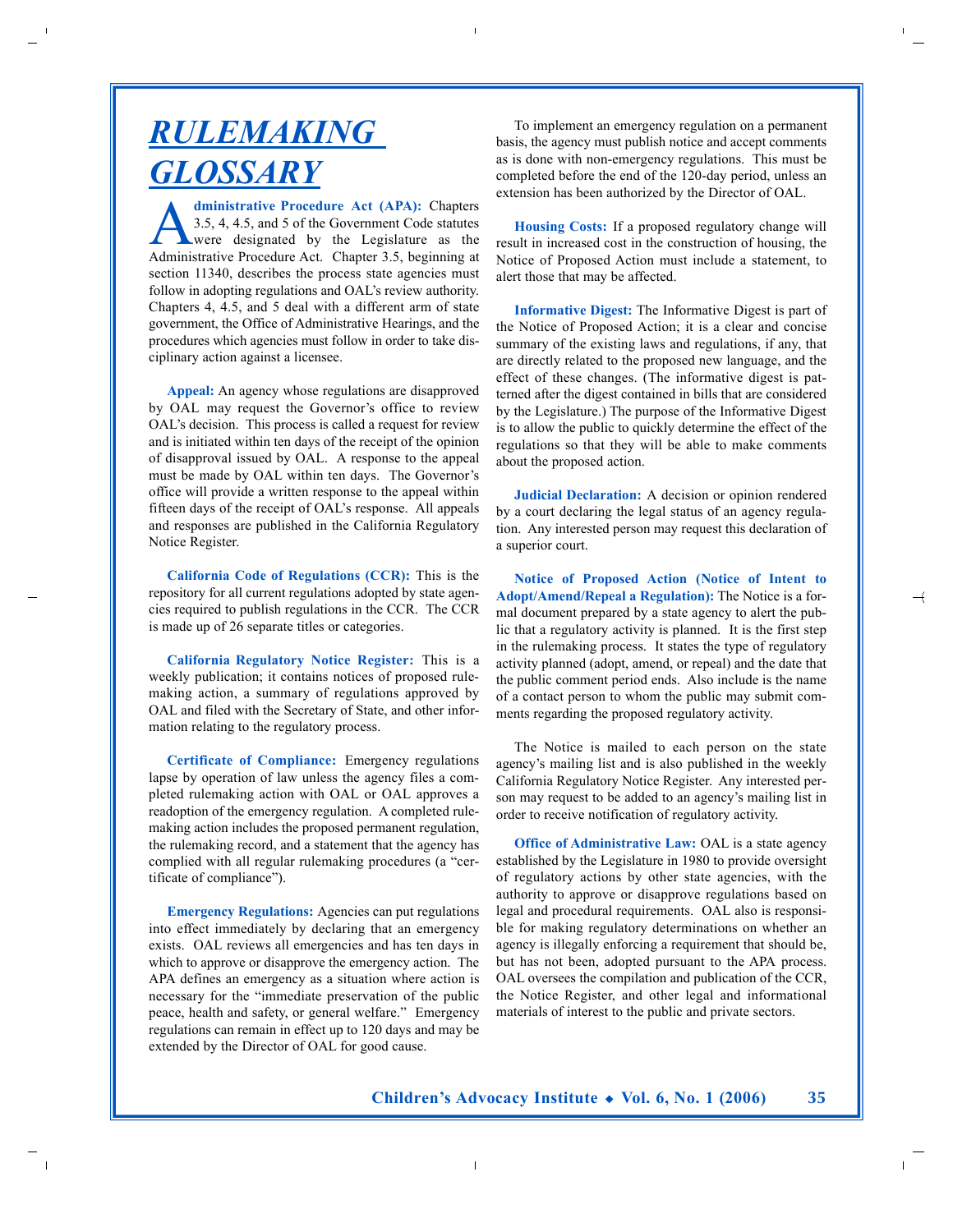**Petition Process:** This is the process by which anyone may request a state agency to adopt, amend, or repeal a regulation. The agency has thirty days from receipt of the petition to deny the request or schedule the matter for a public hearing in accordance with APA notice and hearing procedures. If the petition is denied, the petitioner may request the agency to reconsider. (See Government Code §§ 11340.6, 11340.7.)

**Public Comment Period:** The APA requires state agencies to set aside a 45-day period to receive input on proposed regulatory changes from the public. Announcement of the 45-day comment period is contained in the Notice of Proposed Action which is printed in the weekly California Regulatory Notice Register. The comment period begins on the day after the date of publication in the Notice Register; the agency also sends a copy of the Notice to all persons on its mailing list.

**Public Hearing:** A state agency may or may not schedule a public hearing on the regulatory action under consideration during the comment period. If none is scheduled, any interested person may request one and the agency must comply if the request is received no later than fifteen days before the end of the comment period.

**Regulation:** The APA defines a regulation as "every rule, regulation, order, or standard of general application ... adopted by any state agency to implement, interpret, or make specific the law enforced or administered by it, or to govern its procedure...." Regulations have the full force and effect of law (Chapter 3.5, section11342.600).

**Request for (Regulatory) Determination:** In response to a request by any interested person, OAL is authorized to issue a "determination" whether a state agency is illegally enforcing a requirement that has not been adopted as a regulation as per the APA. (See Government Code § 11340.5.) Due to severe budget constraints, OAL ceased issuing determinations in January 2003.

**Rulemaking Record:** The rulemaking record, also known as the rulemaking file, is compiled by a state agency and submitted to OAL for review. It is the official record of the rulemaking proceeding and is the basis for OAL decisions on whether to approve or disapprove the regulations adopted by the state agency. The rulemaking record is available for inspection by the public. For permission to inspect a rulemaking record, contact the state agency involved.

**State Agency:** State agencies, as defined in the APA, are those executive branch state departments, offices, boards, or commissions that adopt, amend, or repeal regulations, published in the CCR.

**Statement of Reasons, Initial:** The Initial Statement of Reasons describes why the agency believes the regulation is necessary and provides the basis for the agency decision to take this particular course of action. The Initial Statement of Reasons must be made available upon request.

**Statement of Reasons, Final:** This is an updated version of the Initial Statement of Reasons, and is submitted to OAL in the rulemaking record. It contains any new information not identified initially and a summary of each objection or recommendation made by the public together with an explanation of how the proposed regulations were modified to accommodate each public comment, or explanation as to why specific comments were put aside. It is included as part of the rulemaking record and is the basis for OAL review of the proposed regulations.

**Statute:** A statute is a law enacted by the Legislature. After the statute has been enacted, a state agency may adopt, amend, or repeal regulations that will implement, interpret, or clarify the statute.

**Sufficiently Related Changes:** If a state agency proposing to adopt a regulation determines that, as a result of comments received during the 45-day comment period, the text of the proposed regulation should be modified, it may do so as long as it provides an additional fifteen-day comment period. A fifteen-day comment period is authorized if the changes to the text are "sufficiently related" to the original text proposed. "Sufficiently related" means that a reasonable member of the directly affected public could have determined from the notice that these changes to the regulation could have resulted. Changes that are more substantive require the agency to start the process anew and provide an additional 45-day comment period.

**Text:** The text is the actual language of the proposed regulatory change. When an agency plans to adopt, amend, or repeal regulations, the text of the proposed regulations must be made available to the public upon request. This gives the public a chance to review the exact language of the regulations and to submit comments to the agency during the public comment period.